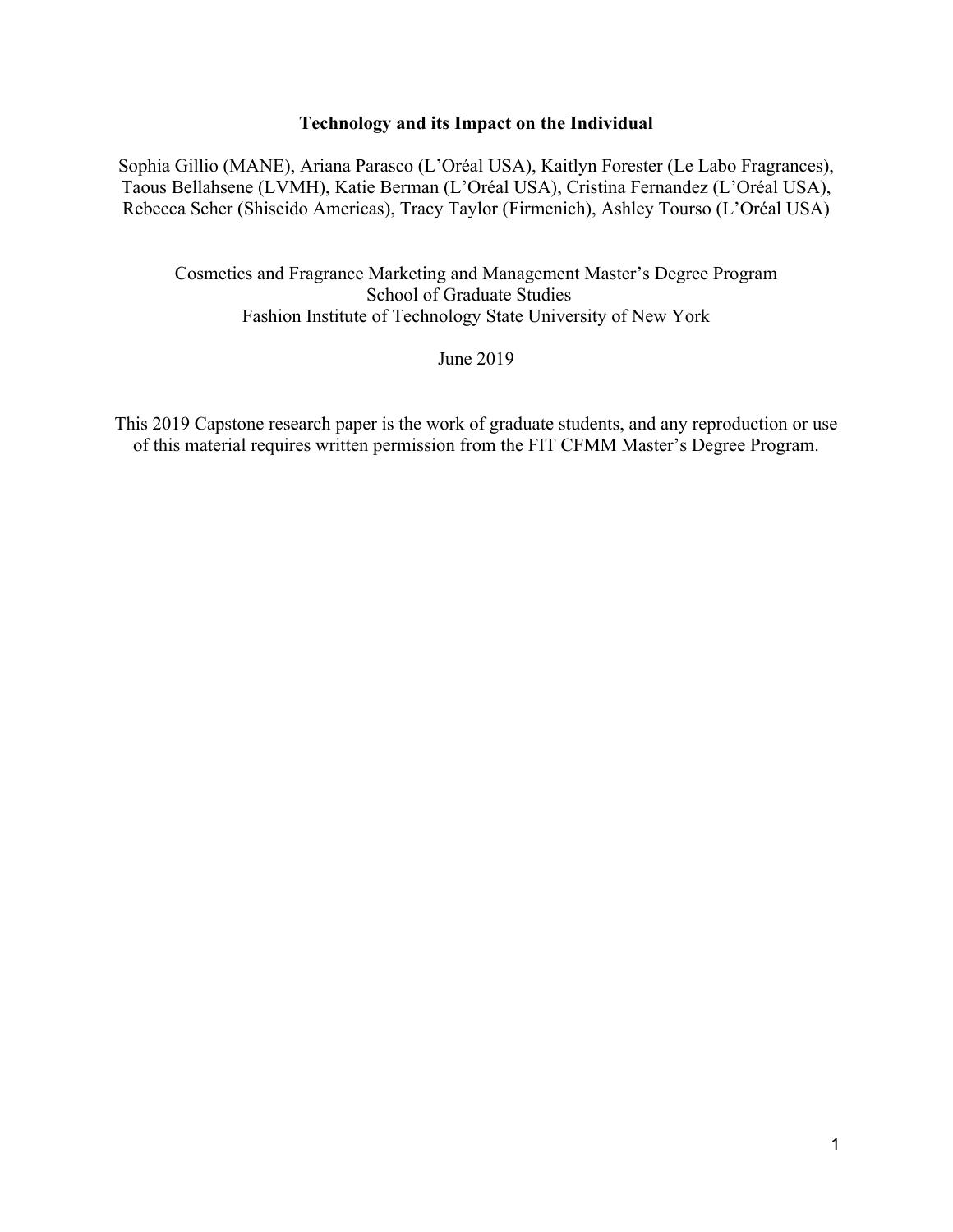# **TABLE OF CONTENTS**: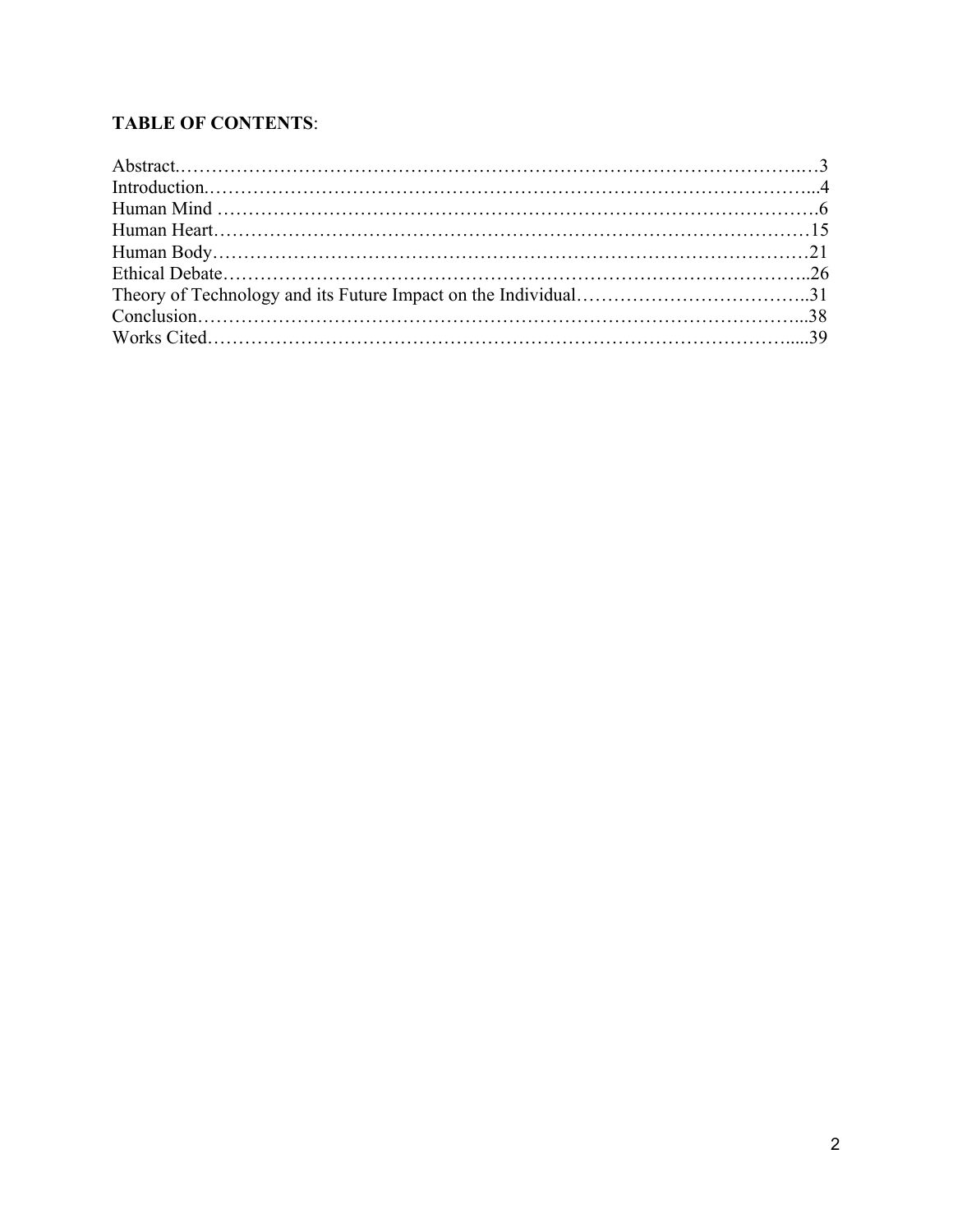#### **ABSTRACT**

As humanity transitions to the Fifth Industrial Revolution, technology is changing the trajectory of human development. What was once science fiction is now science nonfiction due to technological advancement. In this push for perpetual advancement, is humankind trailblazing without slowing down to think about the ripple effect caused by each new milestone? Humanity is entering an era where the biological makeup of a human being alone, will no longer be the sole requirement of being human. The world is now at a critical inflection point where the interventionist power of technology is allowing humanity to forge a path towards a new superhuman race. This begs the question, is DNA a matter of destiny, or is it simply a draft that can be edited?

The unprecedented speed at which technology is changing requires humans to adapt quickly in order to participate in the modern world. It can be argued that in this age of acceleration, humans are all cyborgs – using Google as memory, digital assistants as butlers, and smartphones as minds. With this influx of technological innovation comes a critical tradeoff between the access to the convenience that technology offers, and the forfeiture of personal data required to participate. This tradeoff creates the conundrum of control between individuals and technology, and the corporations behind it. Collectively, does humanity really understand the extent to which technology controls us?

Technology's impact on biological evolution and the conundrum of control are inevitably evolving three key parts of what makes us human – the mind, the heart, and the body. The world is changing quickly, but are humans truly internalizing, understanding, and accepting the power and perils of technology and its ramifications for humankind? Who should determine the future of human evolution?

This academic paper explores: (1) the human mind and how technology is impacting human cognitive development, mental health, worldview and (mis)perception of control, (2) the human heart and how the relationship with oneself and with others is evolving in the digital era, and (3) the human body and how tech is shifting the perception of one's physical and digital self and the future definition humanity. We are at a pivotal point in human history where we must collectively choose to seize control of technology instead of letting it control our fate. In order to seize control of our destiny, we must leverage backcasting to put our collective wellbeing at the center, and dictate what we want to see as the future trajectory of humanity. In order to solve the conundrum of control between technology, its gatekeepers, and the individual, we must take three measured steps towards that vision: drive mass awareness through structural change, actively invest in our own humanity, and end the Bystander Effect. The three key parts of what makes us human – the mind, the heart, and the body – remain at the center of this vision as we move from (mind)less to (mind)ful, (heart)less to (heart)beat, and no(body) to every(body).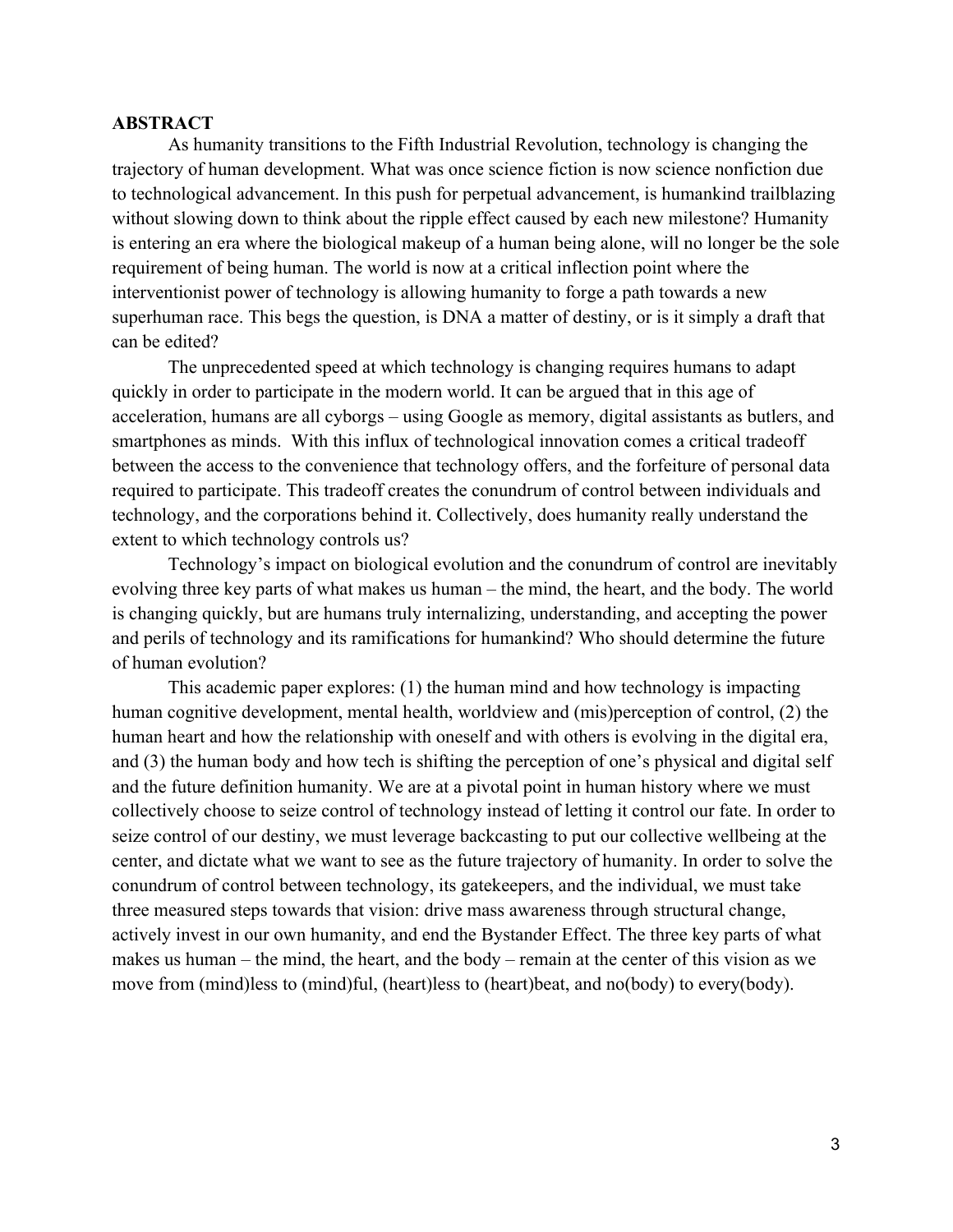#### **INTRODUCTION**

The future is now, but it is not everywhere. In an era where technological advancements have transformed science fiction into science nonfiction, the very concept of evolution has evolved itself. Is DNA a matter of destiny, or has it become a working draft that is subject to human editing? As with all other species, human beings are the product of millions of years of evolution. The world is at a pivotal inflection point, where DNA and natural selection are met with the interventionist power of technology created by humans. A genetic mutation can take hundreds of thousands of years to spread in the human race, bound by the limitations of human reproduction and time (Valiño, 2017). Whereas, tech innovation can spread in days, if not hours. Biological evolution may not be entirely replaceable, but how will it be augmented with humanled adaptations enabled by technology? Some human beings today are living in a world of gene therapy, molecular medicine, biohacking, and rapid technological advancement. We are now establishing a time where the natural occurrence of human genetic makeup is treated as a draft that can be edited. On the contrary, less developed parts of the world are confined to a reality where DNA is determined by destiny. Has humankind reached a point where the speed and technological advancement of modern life have outpaced biological evolution?

Cyborgs were originally defined in the 1960s as "fictional or hypothetical person(s) whose physical abilities are extended beyond normal human limitations by mechanical elements built into the body" (Cyborg, 2019). Today, cyborgs are no longer fictional, and have become a reality. The world's first legally recognized cyborg, Neil Harbisson of Spain, implanted a microchip into his skull, anchoring an antenna-like fiber optic sensor that hovers right above his eye. The sensor converts color frequencies into vibrations in his head that become sound frequencies to help him perceive color in his biologically color-blind world (Valiño, 2017). In 2015, Harbisson's technological enhancement marked the point where hypothetical cyborgs became a recognized reality (Barfield and Williams, 2017). Today, it could be argued that all participants in the modern world are cyborgs, with smartphones as appendages that expand our human knowledge to a point of being almost limitless through access. In a world where Google is our memory, digital assistants are our butlers, and calculators are our mind, where does genetics end and technology begin? As a product of genes, culture, and technology, are we redefining what it means to be human, and forging a path to a new superhuman race? With the ability to improve our physical skills and add depth to our intellectual range, evolution has moved far beyond its genetic limitations; it has empowered those at the forefront of technology to help define the future of the human race.

The unprecedented speed at which technology is changing, requires humans to adapt quickly in order to participate in the modern world. In spite of mass early adoption of technology, 91% of Americans aged 18 - 60 are concerned about its impact on future generations (FIT CFMM, April, 2019). With the capacity and cultural expectation to be constantly connected, the ability to control time becomes increasingly important. Constant connectivity yields the power to pack massive amounts of information and productivity into every day, and thus, time has become our most valuable commodity (Harris, 2017). With digital voice assistants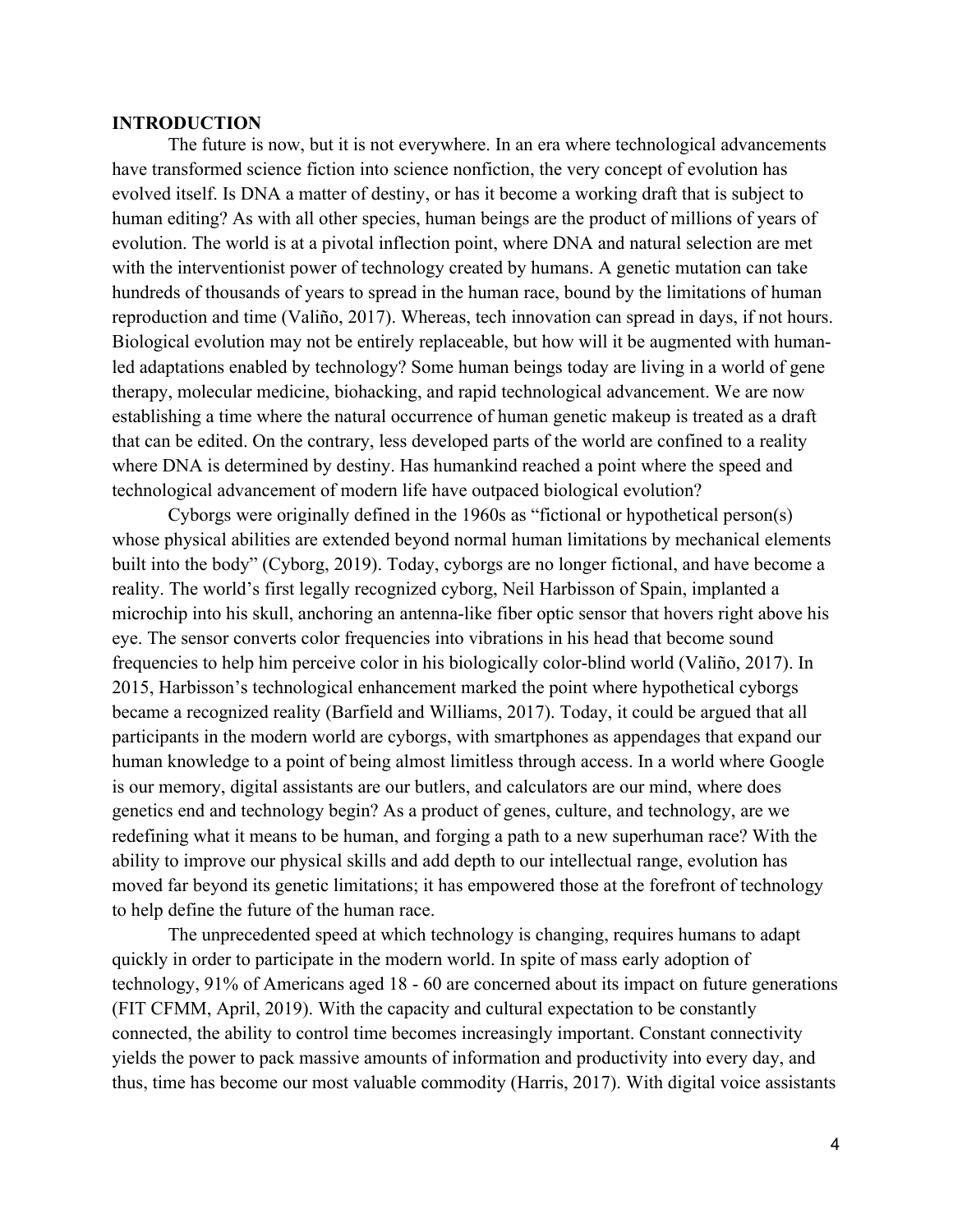like Amazon Alexa and Google Home, ride-sharing apps like UBER and LYFT, virtual doctor visits, and beyond, people utilize technology to help streamline and automate their lives. The influx of "smart" and "connected" products provide companies with a new, unobstructed stream of behavioral data that flows straight from living rooms to their databases (Zuboff, 2019). Thus, a critical tradeoff exists between access to the convenience and entertainment that technology offers, and the forfeiture personal data required to participate. This tradeoff is the conundrum of control between individuals and technology, and the corporations behind it. If brands can understand our cognitive constructs through tracking and monetizing our behavioral data, are we still in control of our actions, or are they?

In today's era of information overload, our inherent need to simplify creates the demand for a "filter-it-for-me" culture, in which algorithms and Artificial Intelligence (AI) do the critical thinking for us. Algorithms are constantly making personalized choices in the background when it comes to the news and content we read, the people with whom we connect, and the goods and services we buy. Algorithms and AI shape our perception and worldview, but do we really understand the extent to which we are controlled by technology? Algorithms serve us inherently biased content, based on our likes and dislikes, where we transact, and what we have interacted with previously. What are the immediate and long-term implications of this background decision-making? Is AI narrowing of our perspectives and perception of the world? Consumers are now overserved information to a point where differentiation between what is important, newsworthy, and real is often no longer decipherable. Does more personalization mean we lose the ability to formulate an unbiased point-of-view? The future of personalization means human judgement and decision making run the risk of being hijacked. If human beings lose the capacity for critical thinking and the ability to evolve our own ideas, we become more vulnerable to the AI algorithms we created. In the near future, will humans have a perception of control, but in reality, relinquish full control to AI? Are we giving up the freedom to define our own humanity?

Technology's impact on biological evolution, the conundrum of control, and "filter-it-forme" culture are inevitably re-shaping what it means to be human. The seemingly inseparable integration of technology into everyday life affects the way we operate as humans. From the way we think, to the way we feel, to the way we behave. Technology impacts the way in which our brains develop, process and respond to information, and the way in which we interact and relate to ourselves and others. In a more physical sense, digital is influencing our perception of beauty and our definition of what it means to be beautiful. With clear positive and negative implications of technology, it is important to highlight both the possibilities and perils of technology for the individual as part of a rapidly evolving, technologically-advanced society. While tech innovation enhances certain aspects of the human experience, at what point will genetically-altering flaws and limitations take us to a point of no longer being human? When do we leave traditional humanity behind and enter a new generation of superhumans? Individuals now have the power to change fundamental elements of what it means to be human through access to technology, but who should be in control of this evolution? The conundrum of control and access to technology affect three key parts of what defines us as human – the mind, the heart, and the body – all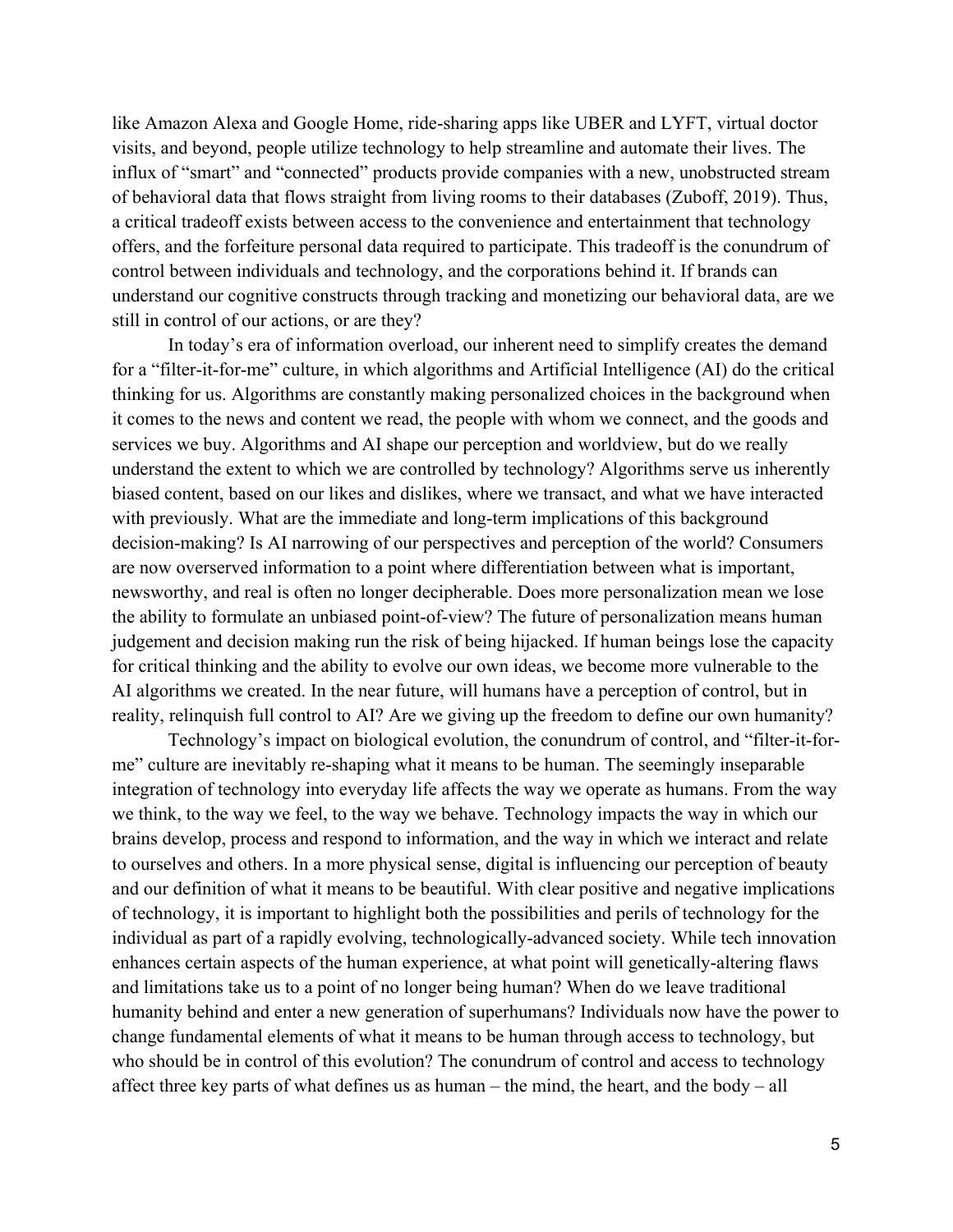equally, but differently, with clear implications for the present and future of humanity. We are entering an era where the biological makeup of a human being alone, will no longer be the sole requirement of being human.

#### **HUMAN MIND**

We are living in an age of acceleration. As technology advances at what feels like a faster rate, we have become both overstimulated and inundated with information in a digitally connected world. As humans, how are we coping with these advancements? In just 30 years, our lives went from analog to digitally addicted. Technological breakthroughs that felt unachievable in our lifetime just a few years ago, are now at our doorstep. Our world is changing quickly, but are humans truly internalizing, understanding, and accepting the power and perils of technology and its ramifications for humankind? In the push for perpetual advancement, are we trailblazing without slowing down to think about the ripple effect each new milestone brings? This section explores the human mind and how technology impacts our cognitive development, mental health, worldview and (mis)perception of control.

#### **A New Developmental Trajectory**

iGen, made up on Gen Alpha and Gen Z, is the first digitally connected generation since birth. With the introduction of technology in early childhood, the trajectory of human development is changing, and GenZ has become a generational experiment as to exactly how. Our methods and style of communication, linguistics, cognitive thinking and brain development are evolving as screen time increases and exposure to such devices begin at a younger age. Childhood adolescence has shifted from a physical world filled with toys and human interaction, to a virtual playpen with screens and intangible games. As this digitally connected generation grows up, we are just beginning to understand the long-term implications of increased device usage and screen time on cognitive development. Digitally native generations will drastically shift our notion of what we define as human and the role of the individual within society, in years to come.

While technology has the ability to make our lives easier and more efficient, these shortcuts and instant connections also bare less idealistic, negative consequences. Studies on screen addiction and its impact on cognitive development are relatively new, given the launch of Apple's iPhone was in 2007. While the lines of addiction are still blurred, research is beginning to show that even children with 'normal' or 'regular' screen time are at risk of damaging their brain. Researchers are now uncovering significant implications on cognitive development and overall mental health, especially in young children when the brain is still developing. The American Academy of Pediatrics' (2016) *Media and Young Minds* policy, "addresses the influence of media on the health and development of children from zero to five years of age, a time of critical brain development, building secure relationships and establishing health behaviors." The AAP concludes, there is limited evidence that children under two actually benefit from media. For children younger than 18-months, the AAP recommends avoiding the use of screen media (e.g. cell phones, tablets, TVs), other than video-chatting. For babies 18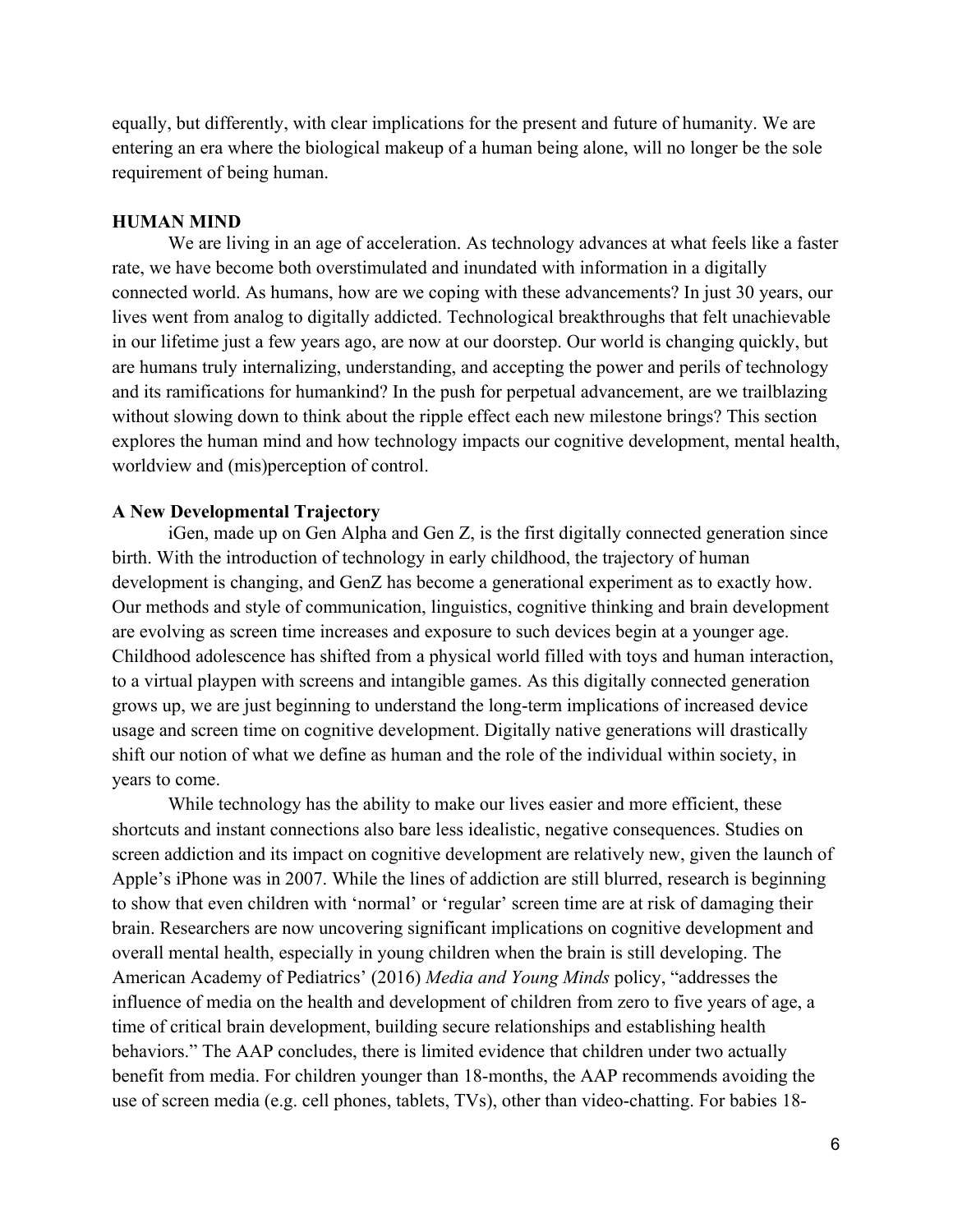months and older, the AAP urges parents to limit screen time to less than an hour a day, and only high-quality programming (e.g. Sesame Street and PBS) with adult interaction. The AAP (2016) also emphasizes that adult interaction with the child during media use is crucial, because infant development requires "hands-on exploration and social interaction with trusted caregivers to develop their cognitive, language, motor and social-emotional skills." Today, we are failing to recognize that infants and toddlers are unable to learn from traditional digital media as they do from interactions with caregivers. These developing humans struggle to transfer digital learning to their physical experiences due to underdeveloped symbolic, memory and attentional skills (American Association of Pediatrics, 2016).

Further research conducted to understand the impact of screen time on cognitive structure uncovered five key areas, and functions of the brain, affected by increased device usage: gray matter atrophy, comprised white matter integrity, reduced cortical thickness, impaired cognitive functioning, cravings, and impaired dopamine function. Gray matter, where information processing occurs, has shown shrinkage or loss of volume in many studies on people with internet or gaming addictions (Zhou 2011, Yuan 2011, and Weng 2013). Excessive screen time also impacts the frontal lobe of the brain, where organizing and planning occurs, as well as the striatum, which helps keep negative impulses at bay. Damage to the insula was also documented, which aids in our ability to empathize with others. The loss of white matter impacts the ability of different areas of the brain to communicate with each other, including the right and left hemispheres, and the cognitive to the emotional portion of the brain. Overall, cognitive function is impaired, thus inhibiting a human's ability to efficiently process and understand information. Contrarily, only 10% of people shared in a survey that technology would have a very negative impact on cognitive thinking skills (FIT CFMM, April, 2019). Research on gaming also shows the release of dopamine during the activity, resulting in addictive behavior, similar to that of drug addicts (Han, 2011).

A key implication of excessive screen time is that we are placing a physical handicap on a generation of rising adolescents. Neurodegeneration, usually observed in the brain of an elderly person, is now occurring in the developing brain of an adolescent. Consider the breadth and depth of this physical handicap: we are impairing a child's ability to think critically, process information and express emotion. Physically, excessive screen time is associated with poor sleep and risk factors for cardiovascular disease, impaired vision and reduced bone density (Lissak, 2018). Psychologically, it is associated with depressive and suicidal symptoms as well as ADHD-related behavior (Lissak, 2018). And lastly, psychoneurological effects include brain structure changes related to cognitive control and emotional regulation, decreased social coping and craving behavior, resembling substance dependence behavior (Lissak, 2018). The risks and implications are now being documented, yet counterintuitively, we have increased our reliance on technology, in the classroom and at home, to help aid cognitive development amongst children. The applications meant to help children perform better in school, may end up eroding their cognitive capabilities in the long-term and stunt developmental potential. This in turn, will increase our future reliance on technology to help compensate for diminishing brain function,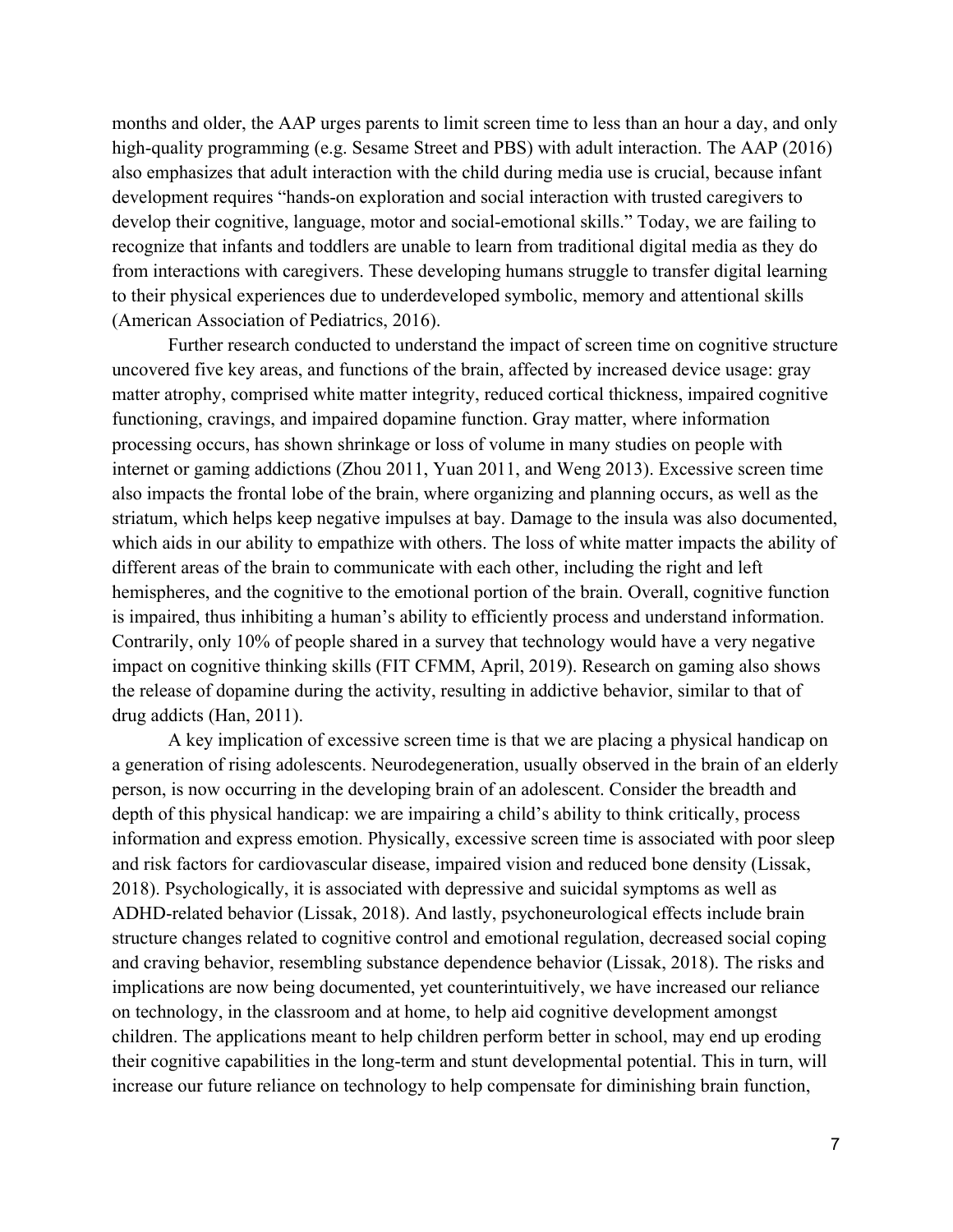making the human race more vulnerable. The role of technology could change drastically for the individual, from a nice-to-have today, to a necessity in the future. Our blind adoption of technology has introduced a new set of frightening and permanent limitations for iGen, which will only be fully realized and understood as time progresses and the physical, psychological and psychoneurological effects reach a point of maturation.

#### **Mental Health & Psychological Impacts**

In addition to the physical impairments to the brain's structure and function, too much screen time has also resulted in mental health and behavioral consequences. Excessive screen time across devices is constantly overwhelming humans with information. This in turn, is causing a sensory system overload, fracturing attention, and constantly depleting our mental reserves. The Radiological Society of North America (2017) supports this notion with a study that found sensory overload from digital addiction is often behind depression, anxiety, impulsivity, and aggressive behavior. Technology is greatly affecting the way we process information and hindering our ability to react appropriately to our environment and various stressors. In addition to impairing our brain structure and function during the crucial development years of adolescence, screen time addiction is becoming more pervasive around the world and has the ability to drastically change human interpersonal communication and our ability to connect and relate to one another.

When any form of addiction develops in a child or adolescent brain, versus in adulthood, the lifelong effects become amplified. Neuroscience research finds that one is more likely to become addicted to a substance if she/he start using as an adolescent. At least 80% of people who have a substance abuse disorder started using before they were 18 years old. Neuroscientist, Judith Grisel, explains that "changes in behavior that happen during adolescence are so important and lasting because the brain is forming permanent structures…when the circuits are being laid down, if they're laid down under the influence of a drug then they're going to be laid down differently than if it's not under the influence of a drug. If you start using at 28 when the circuits are already more or less set, then you're not going to have such a long-lasting impact [than if you were 18]" (Gross, 2019). Both screen time and drug addiction have the capability to rewrite a child's brain pathways in a similar fashion. The risks associated with any form of addiction must be carefully considered with equal weight.

Alongside technology's impact on a child's developing brain pathways, a strong correlation has emerged with suicide and depression. A study conducted by Jean Twenge, PhD, lead author of the book *iGen,* and Professor of Psychology at San Diego State University, reports that "teens who spend more time on screens in the form of social media, internet, texting, and gaming thought about suicide a lot more than kids who didn't. About 48% of those who spend five or more hours a day on their phones had thought about suicide or made plans for it, versus 28% of the teens who spend only one hour per day on their phones" (Walton, 2019). In a March 2019 press release, the American Psychological Association (APA, 2019) noted that the percentage of teens and young adults with serious psychological distress, major depression or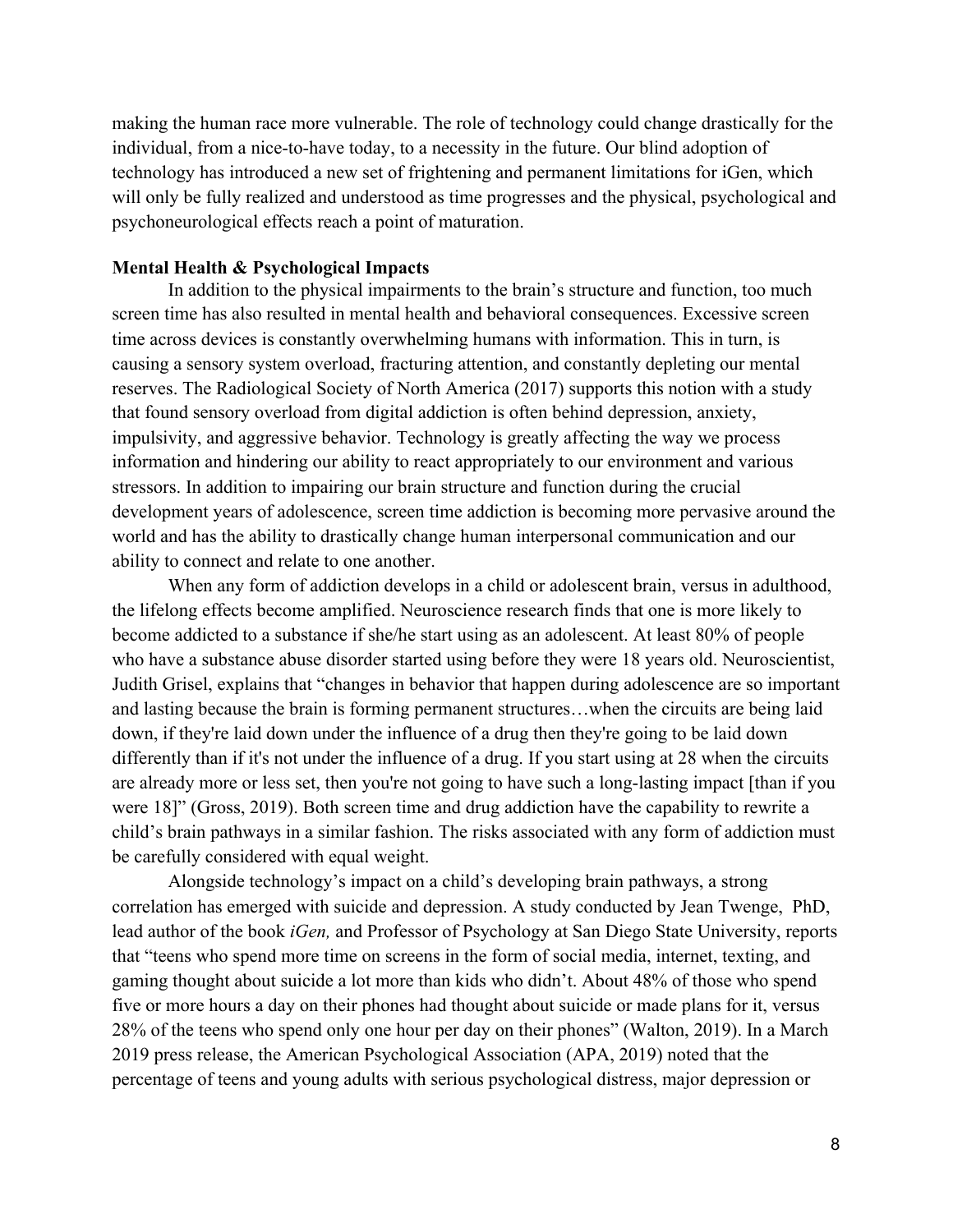suicidal thoughts have significantly increased over the past decade. The same pattern was not observed in adults 26 and older. "The rate of individuals reporting symptoms consistent with major depression in the last 12 months increased 52% in adolescents from 2005-2017 and 63% in young adults age 18-25 from 2009-2017. [Furthermore], the rate of young adults with suicidal thoughts or other suicide-related outcomes increased 47% from 2008-2017." Our use of digital media and new modes of electronic communication play a role in this trend, increasing the prevalence of mood disorders and contributing to these staggering mental health statistics. Dr.Twenge urges people to "make sure digital media use doesn't interfere with activities more beneficial to mental health, such as face-to-face social interaction, exercise and sleep" (APA, 2019). From a psychological standpoint, unmitigated digital media usage is jeopardizing our collective wellbeing, and the implications are amplified for teens experiencing emotional distress. For example, searching #suicide on a digital platform provides endless results to young, impressionable and vulnerable teens. "We have allowed content that shows contemplation or admission of self-harm because experts have told us it can help people get the support they need...but we need to do more to consider the effect of these images on other people who might see them. This is a difficult but important balance to get right" (Mosseri, 2019). As rates of suicide and depression rise, we must put safeguards in place to help protect at-risk teens and adolescents. How do we protect this vulnerable group from being bombarded with information online about suicide and self-harm? Can we protect our right to self-expression and free speech, while filtering out harmful information and retain parts that can potentially help others in need? Not only does this sensitive issue have broad implications for censorship and freedom of speech, the steep decline in our youth's mental health has major industry and societal implications as well. The pharmaceutical industry is poised to become even more powerful if our reliance on antidepressants and anti-anxiety medication intensifies. If mental health disorders increase and continue to go untreated, the opioid epidemic currently plaguing the U.S. could get worse. All of which, drastically affect and touch every aspect of society - from the economy, GDP and labor market to an individual's health, personal relationships and family unit. Counter to this trend, the wellness movement will grow more powerful and take center stage both personally and professionally. Companies will need to make mental health a greater focus, impacting the future of employee benefits.

While screen time and tech addiction hinder our ability to process information and contribute to higher levels of anxiety and depression, the mental health field is also utilizing innovations in tech to help people abate these effects. The anxiety-inducing devices we use on a daily basis can also help facilitate the diagnosis and treatment of mental health disorders. Leveraging technology can also lower the barrier to entry when it comes to treating mental health conditions. Using a smartphone as a buffer can help reduce the stigma some people attach to mental illness. This fear of stigmatization often deters people from seeking mental health services and technology allows for an added layer of privacy in treatment (Insel, 2018). Technology also makes seeking treatment more accessible. A person can leverage apps to improve their mental health, whether it is tracking their mood, meditating or communicating 1:1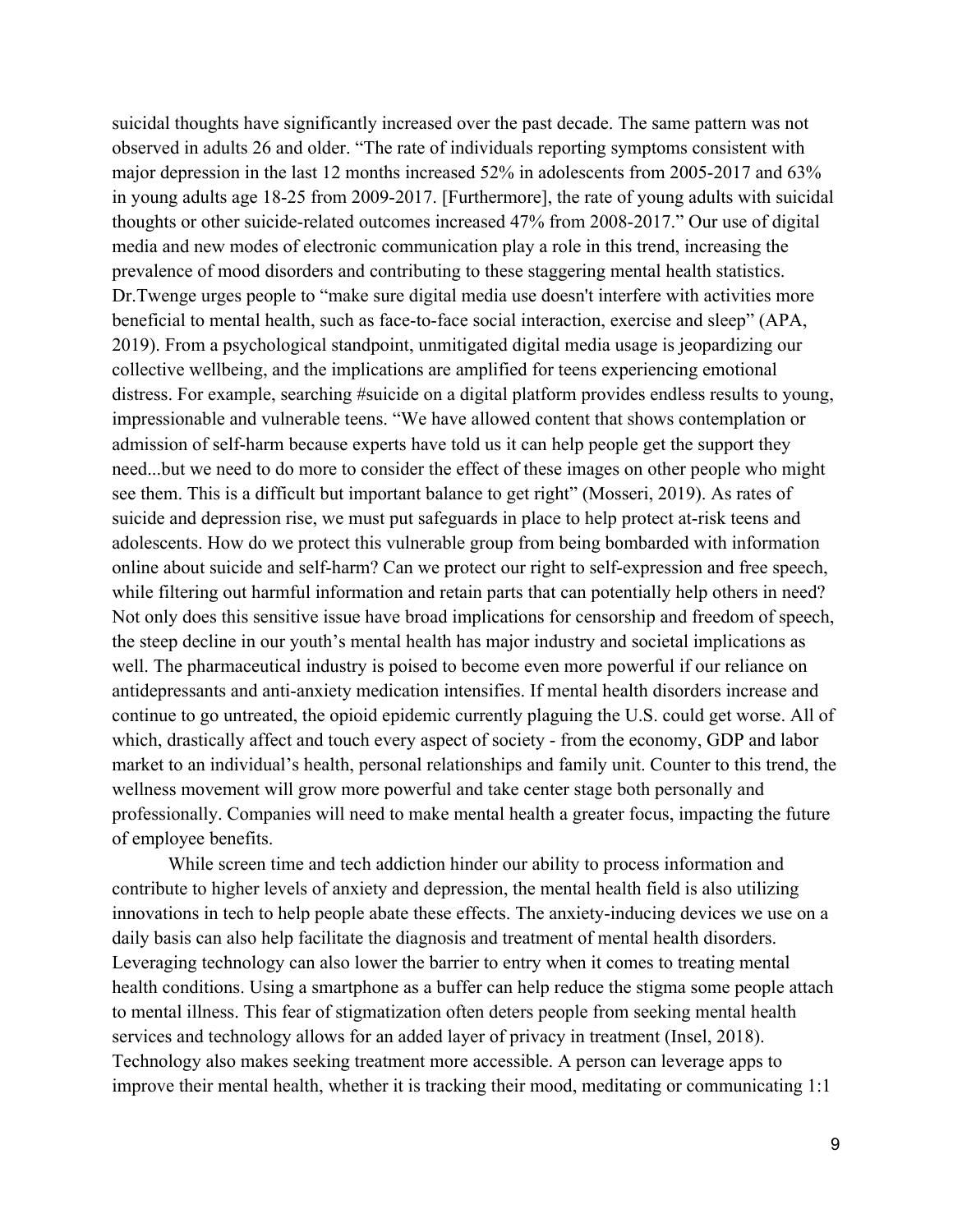with others. Seeking treatment and making strides towards a healthier lifestyle can be less burdensome and more actionable with the help of technology. On the practitioner side, apps can be leveraged to track patient process, pinpoint moments of crisis and personalize patient care plans (Anthes, 2016).

Artificial intelligence is also emerging as a key innovation aiding the mental health field in providing better access to treatment. AI is helping to reduce stigma through its inherent anonymity. Individuals, who are either embarrassed or apprehensive about speaking to a mental health practitioner in person, may feel more comfortable confiding in AI-based tools (Yu, 2018). In terms of access, video-based therapy and AI services remove the physical constraints of seeking treatment. 40% of people in the U.S. live in an area that lacks mental health practitioners, while psychiatrists are unavailable in sixty percent of U.S. counties (Garg, 2017). While technology can improve access to care, it also raises questions about the quality of care. AI allows medical professionals to care for a larger number of patients, and in many cases, help them make better diagnostic decisions, improve treatment outcomes and reduce medical errors. However, AI cannot replace the power human connection and empathy. Therefore, technology and AI should be used as a cognitive assistant, rather than as a replacement for the human physician.

## **Science Non-Fiction: Addictive Code & Brain Hacking**

What is the driving force behind our need to be connected? As smartphone, social media and gaming addictions rise, are we fully in control of our own behavior or are external factors at play? As the sheer volume of information increases exponentially across our devices, we are experiencing information and sensory overload and consequently, our attention span suffers greatly. Since human consumption of information is finite, in today's digital world, brands and companies are fighting for our 'three seconds of attention.' Attention is now a scarce commodity and while most companies leverage data to target relevant audiences, digital platforms and software companies are taking it a step further and leveraging algorithms and user-interface design to keep consumers engaged. An underbelly of addictive code fuels this attention economy to ensure consumer screen time does not dissipate. The Center for Humane Technology (in Levine, 2018) states, "There's an invisible problem that's affecting all of society. Facebook, Twitter, Instagram, and Google have produced amazing products that have benefited the world enormously. But, these companies are also caught in a zero-sum race for our finite attention, which they need to make money. Constantly forced to outperform their competitors, they must use increasingly persuasive techniques to keep us glued."

Human beings have become dehumanized to corporate entities. Consumers are now viewed as a pool of rich data to be collected, exploited and monetized. For example, a leaked internal Facebook report reveals, "the company can identify when teens feel 'insecure,' 'worthless,' and 'need a confidence boost.' Such granular information is a perfect model of what buttons you can push in a particular person" (Lewis, 2017). In extreme cases, tech companies can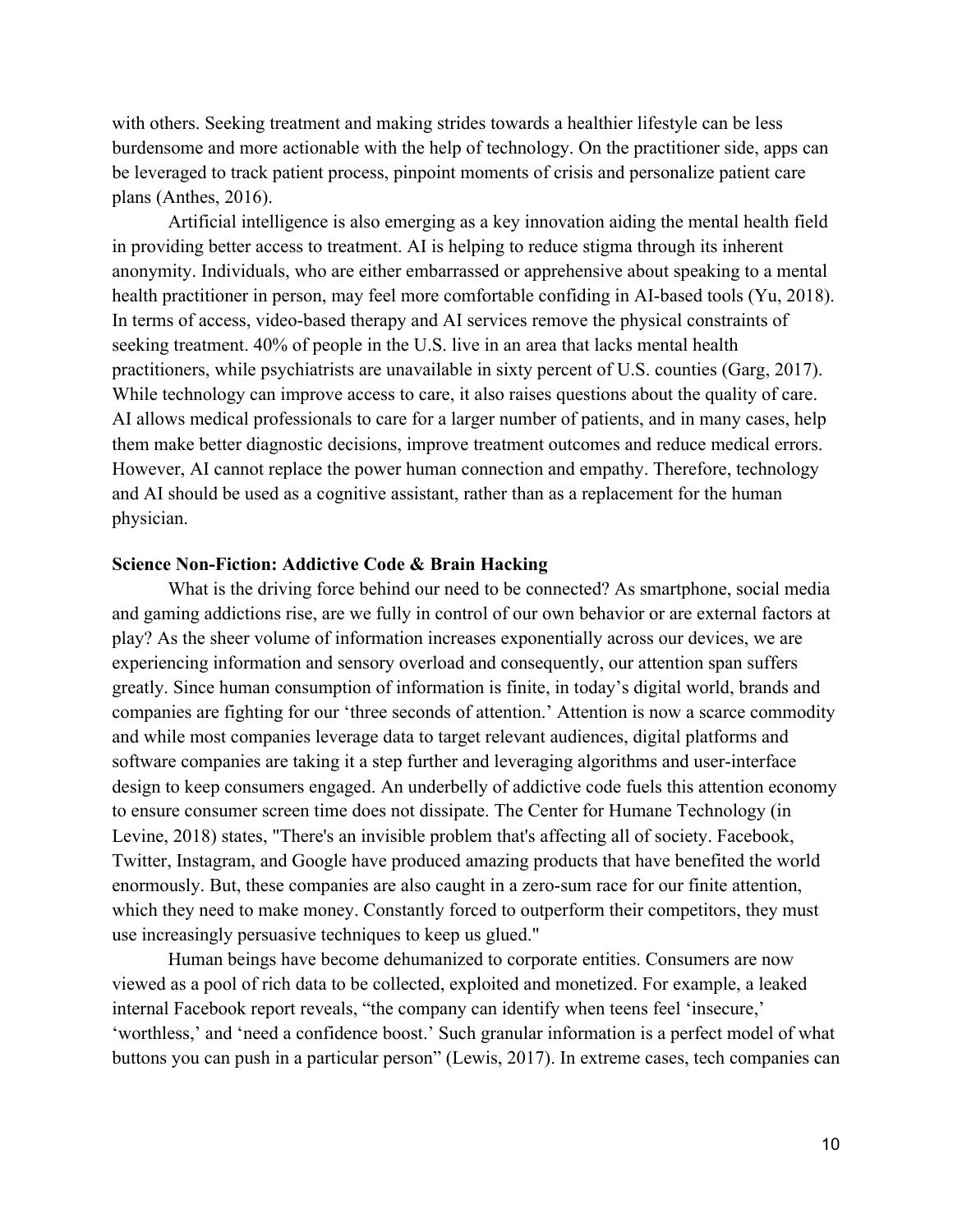exploit these vulnerabilities to manipulate and control consumer behavior within their algorithm. This raises the ethical question, when does engagement cross over to addiction?

Using technology to affect an individual's mental state or manipulate behavior without their knowledge or consent is known as "brain hacking." Technology giants and startups alike use brain hacking to understand our individual cognitive constructs and these companies leverage this knowledge to keep consumers hooked. For example, "variable reward" is a highly addictive feature leveraged across mobile, exploiting the same psychological vulnerability seen in compulsive gambling. One of the most addictive and ubiquitous mobile design features is "the pull-to-refresh mechanism, whereby users swipe down, pause and wait to see what content appears. 'Each time you're swiping down, it's like a slot machine. You don't know what's coming next. Sometimes it's a beautiful photo. Sometimes it's just an ad'" (Lewis, 2017). Instagram's algorithm knows its users so well it can predict which specific actions, such as pushing likes in one burst versus spreading them out, will be most successful in keeping users engaged (Brain Hacking, 2019). By understanding how the brain handles addiction, engineers are building software knowing when and how to stimulate that part of the brain (Brain Hacking, 2019). Numerous tech executives, who built addictive code, have regretfully come forward to share that it was not created with malicious intent, but rather to connect people and positively impact society. These outspoken executives recognize that in reality, addictive code has done more harm than good. Given the developmental and psychological consequences of screen time and tech addiction, should a legal mandate be in place to make consumers aware of a digital platform's addictive nature and how personal data is manipulated without their consent? If companies have the ability to understand our cognitive constructs, are we still in control of our digital actions, or are they? How can we empower ourselves to understand what type of screen time is benefitting vs. hindering cognitive abilities?

One notable call to action was a 2018 petition to the American Psychological Association by Dr. Richard Freed, psychologist and author, along with 200 other psychologists. The petition called to expose and end "persuasive design," for example, Instagram feeds refreshing like a "slot machine," YouTube automatically playing the next video in sequence – in tech platforms for children (Bowles, 2018). This call to action confirms that there is need for legislation to regulate the technological landscape. Legislatively, if we mandate transparency about addictive code or limit it altogether, digital commerce as we know it today will shift radically. This will impact every single company that engages with consumers online. Companies advertising on platforms that leverage addictive code will be forced to not only disclose this information to consumers, but perhaps reconsider or eradicate these strategies altogether. From a consumer perspective, platform usage could shift and with increased awareness about addictive code, they could exert more pressure on tech companies and brands alike to change their approach and view them as humans rather than a pool of data to be monetized.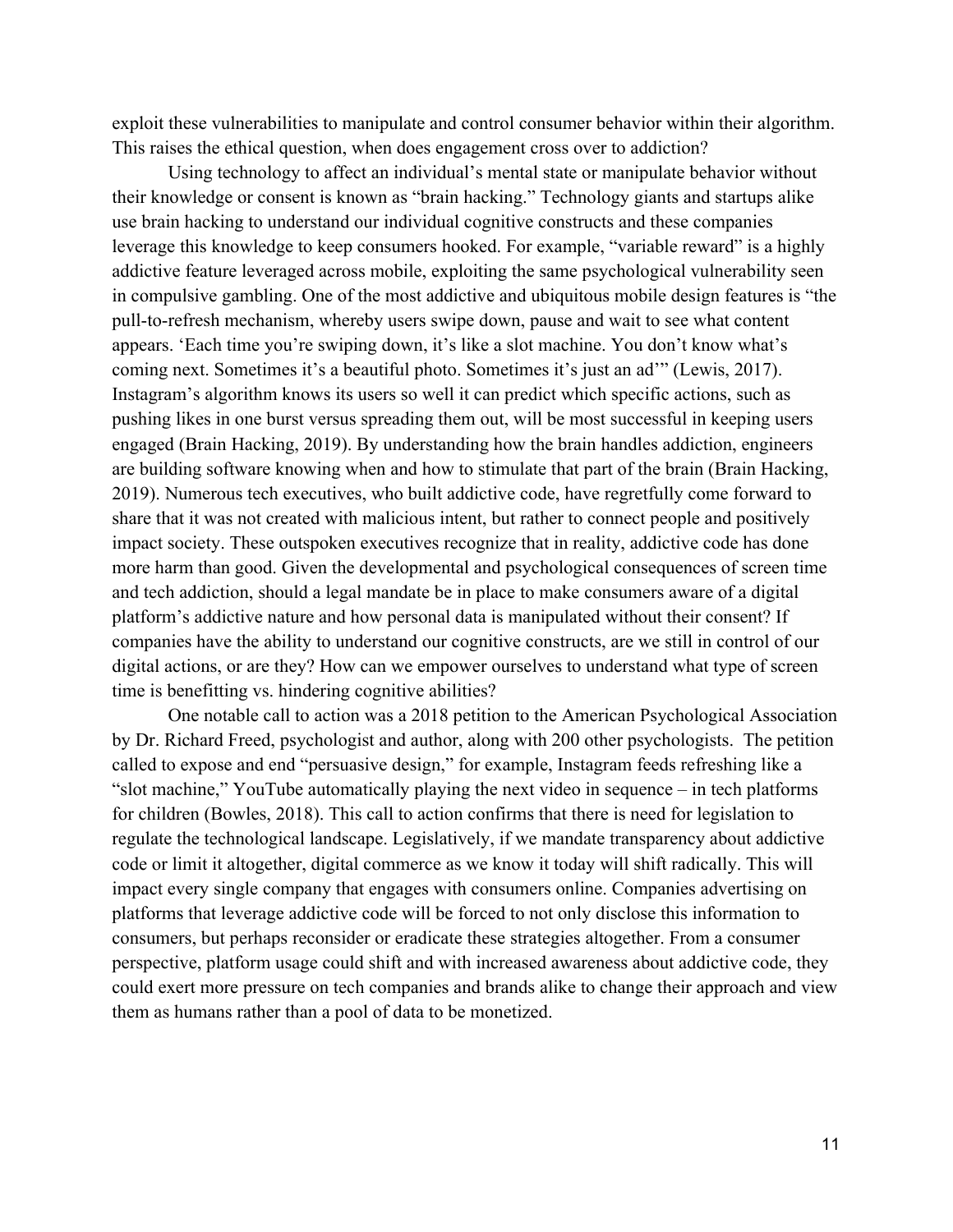#### **Filter-It-For-Me-Culture**

In an era of information overload, consumers are easily bored and inclined to focus on topline information and less likely to engage in order to gain a deeper understanding (Meyers, 2018). With the journalism overhaul of Twitter, bite-sized, reactive information is the new norm (Ingram, 2018). With unlimited access to information, there is an increasing consumer desire to control their overwhelming newsfeed. This desire to control and streamline information overload, creates a culture in which information is filtered specifically for the individual. Through data tracking capabilities and artificial intelligence algorithms, personalization is becoming more prevalent across many channels of business. Personalization is undoubtedly powerful; however, it is unclear whether this power benefits or harms the individual. In the example of journalism, news consumption today is in real time, on-demand, across multiple platforms, and personalized to an individual's interest and past behavior. Major players such as Google, Facebook and Apple use multiple techniques to feed news tailored specifically to the individual. For example, Google pairs an individual's geographic location, demographic information and search history to systematically choose what populates the results page when searching for any given topic. Facebook allows users to choose which organization's stories populate their news feeds, while simultaneously using machine learning to create ultrapersonalized news products. Apple News allows users to decide which topics and outlets interest them the most, while Siri, in partnership with Safari, uses an algorithm to better understand user preferences and suggest news stories based on search history and digital engagement (LaFrance, 2017).

Such personalization has positive implications on business, allowing different media outlets to attract consumers with tailored, relevant content and keep them coming back. Yet, with a narrow scope of information being fed to the individual based on predisposed beliefs, opinions or interests, personalization can encourage filter bubbles, and in turn, bias and uniformity of thought (LaFrance, 2017). The Atlantic's Franklin Foer, author of *World Without Mind: The Existential Threat of Big Tech*, agrees. He criticizes Facebook for producing a "garbage ecosystem" for news and information, which "weakened our intellectual defenses" and has made the U.S. vulnerable to demagoguery. Foer is highly critical of the unmitigated way in which these companies provide data-driven, personalized news: "Our data is this cartography of the inside of our psyche. They [Google and Facebook Inc.] know our weaknesses, and they know the things that give us pleasure and the things that cause us anxiety and anger. They use that information in order to keep us addicted. That makes these companies the enemies of independent thought" (Johnson, 2018).

Beyond machine learning and algorithms, voice-activated AI digital assistants will redefine the relationship between information and individuals (LaFrance, 2017). With the use of digital assistants, the invisible algorithm now has a voice, and more noteworthy, a personality. Amy Webb, Adjunct Professor at the New York University Stern School of Business and founder of the Future Today Institute, warns that the internet still allows options, yet the digital voice ecosystem is built to serve the specific information the user wants in a pleasing way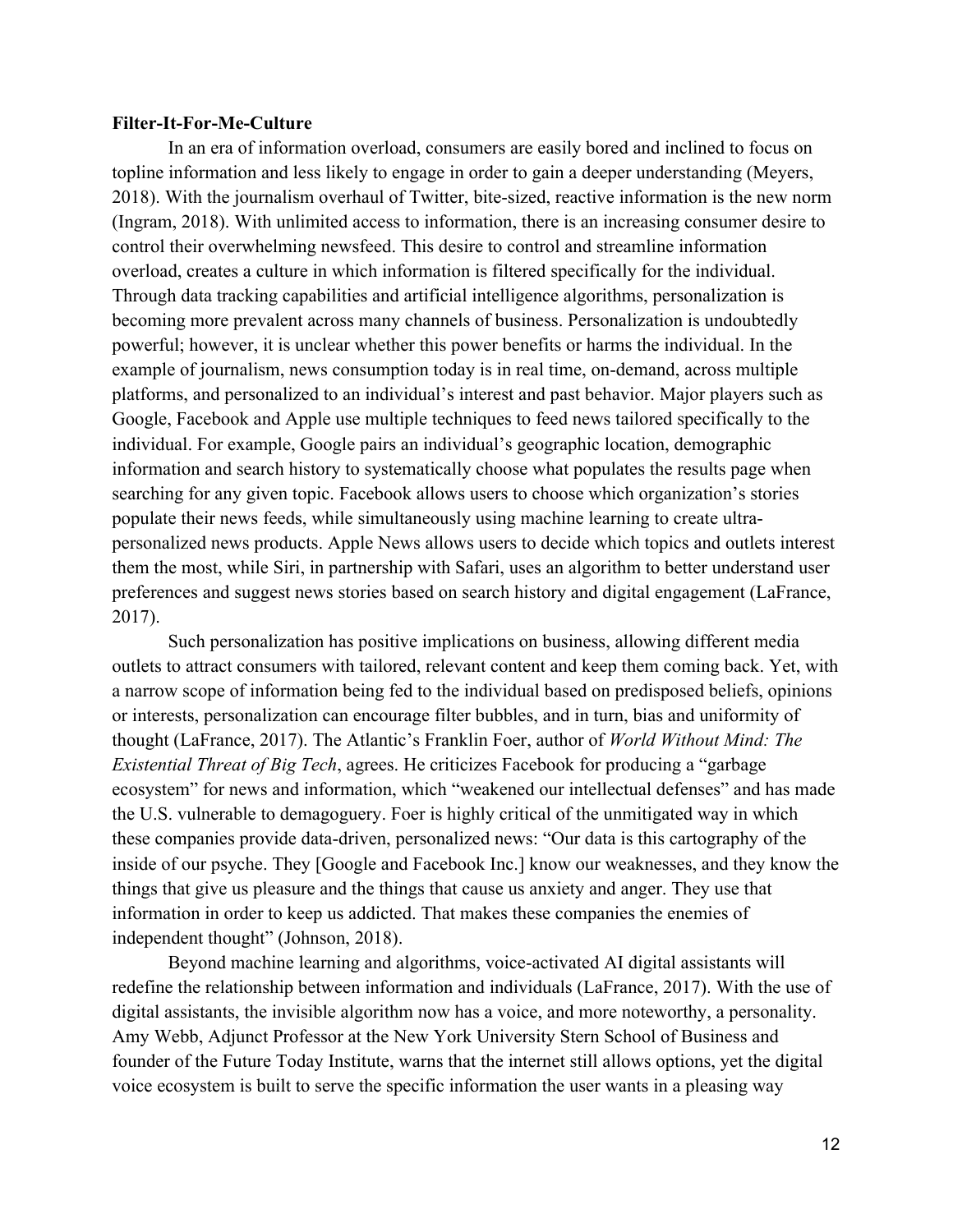(LaFrance, 2017). The continued sophistication of digital assistants' ability to learn about the individual and narrow the scope of the content it serves accordingly, will be detrimental to both diversity of thought and objectivity.

Alarmingly, there is a widespread ignorance to the implications of personalization algorithms powering content across platforms. "Facebook and Google are constantly organizing things in ways in which we're not really cognizant, and we're not even taught to be cognizant" (Johnson, 2018). A 2017 study from Towson University, found that a majority of college students were completely unaware of the algorithms that are used to serve personalized content on Facebook and Google (Powers, 2017). Specifically, 24% of students did not know that Facebook hides and prioritizes posts on an individual's feed, and 25% did not know that Google search results could vary between two individuals searching for the same content at the same time (Powers, 2017). This lack of awareness contributes to an individual's inability to actively choose what information she/he would like to see. A major consequence of personalization fueling a narrower view of the world is a lack of humanity and understanding when it comes to individuality and respecting the opinions of others, thus profoundly affecting our interpersonal relationships. Elia Powers, the Assistant Professor of Journalism behind the Towson study notes, "There needs to be more transparency [by platforms and media outlets] about what data they're actually collecting, and how people can manually turn [personalization efforts] on or off or affect what they see" (Powers, 2017). A consequence of our collective ignorance when it comes to personalization tactics, will be the perpetuation of bias and uniformity of thought.

Concurrently, an inherent bias is built into AI algorithms due to the lack of diversity of the programmers developing them. As our reliance on AI algorithms grow, the likelihood that biased AI systems become a widespread issue also increases. Leveraging AI is only as good as its foundational data, which unfortunately is prone to pre-existing human bias. A ProPublica study found that, "an AI algorithm used by parole authorities in the US to predict the likelihood of criminals reoffending was biased against black people…and the system overestimated the likelihood of black offenders going to commit further crimes after completing their sentence while underestimating the likelihood of white offenders doing the same" (Marr, 2019). While democratizing AI "has the potential to do a lot of good, by putting intelligent, self-learning software in the hands of us all," there is also a danger that "without proper training on data evaluation and spotting the potential for bias in data, vulnerable groups in society could be hurt or have their rights impinged by biased AI" (Marr, 2019). IBM is one company taking steps to alleviate this issue by building automated bias-detection algorithms, trained to mimic human anti-bias processes (IBM Research). The complete elimination of inherent bias will require more formal regulation that sets strict parameters for AI to function in the most ethical way. We must also democratize the regulation and oversight of AI ethics, where everybody plays a role and a few select individuals do not shoulder the burden alone. This will require governmental intervention so humanity's best interest remains at the center, instead of allowing corporate entities to drive the agenda.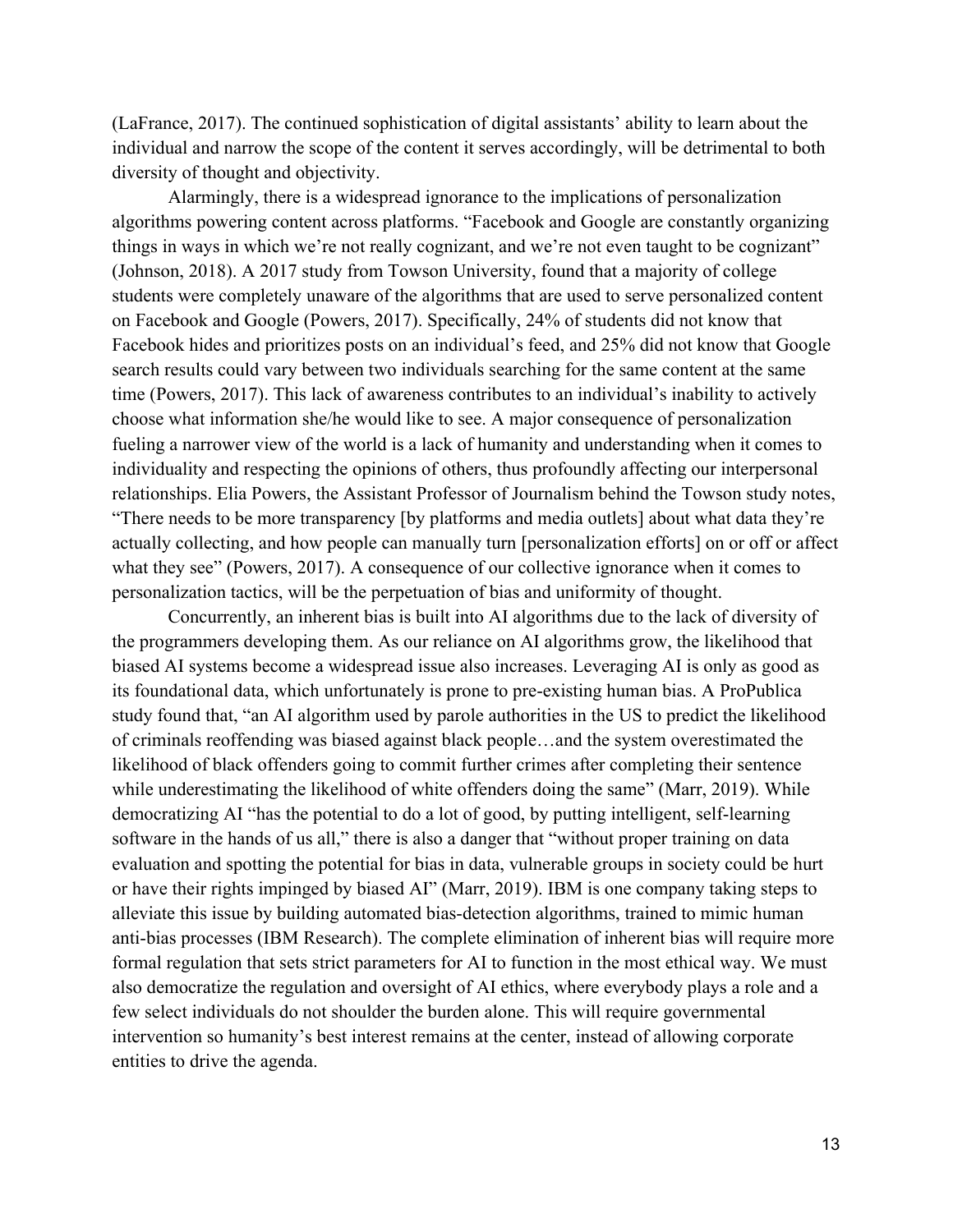Uniformity of thought can have dangerous implications on the individual and on society. Judith Donath, researcher affiliated with Harvard's Berkman Klein Center for Internet & Society, and author of *The Social Machine: Designs for Living Online*, states, "You get news that is designed to be palatable to you. It feeds into people's appetite of expecting the news to be entertaining … [and] the desire to have news that's reinforcing your beliefs, as opposed to teaching you about what's happening in the world and helping you predict the future better" (LaFrance, 2017). With a narrower scope of news, comes a narrower scope of people with whom one shares common ground, and thus, higher polarization and tension within society. Even traditional news outlets, such as the New York Times, use consumer data to feed information that will be the most emotionally arousing and garner the highest click-through, prioritizing financial gain. In Jill Abramson's 2018 book, *Merchants of Truth*, she reflects on this fact, stating, "Given its mostly liberal audience, there was an implicit financial reward for the Times in running lots of Trump stories, almost all of them negative" (Johnson, 2019). When companies leverage personalization and inherently-biased AI to boost profits, diversity of thought is sacrificed, which is an unintended yet harmful consequence for our collective society.

## **(The Loss of) Mind Control**

Through addictive code and brain hacking, humans are manipulated without consent, and lose control over their own decision-making ability. As AI becomes more sophisticated and powerful, questions arise about the potential of computers to overpower the human mind. Mind control technology takes human manipulation to new heights. Brain-machine interfaces (BMIs), have been previously used to form a connection and information pathway between the human brain and external machines, such as a computer. Neuroscience researchers in China have recently developed the next evolution of mind control technology with a brain-brain interface (BBI). This study connected the human brain with a rat's brain, utilizing BMIs to use the human brain to guide rats through a maze. In this study, an electroencephalogram (EEG) machine was connected to the human's head. The EEG machine captured brain signals and transferred the EEG data to an external host computer. The computer translated these signals into instructions (such as turn right or left), and sent them to a stimulator on the rat's back, then transferred to the rat's brain (Zhang et al., 2019). This new study demonstrates the future potential of human mind control. While this technology offers many exciting applications, does it also pose invasive or unethical ones as well?

In the future, it is predicted that we will be virtually connected to computers and other technologies that will continuously feed us information on an ongoing basis as needed. For example, neurosynaptic computer chips are becoming a reality as their development progresses. Neurosynaptic computer chips, machines that mimic the neurons and synapses of the brain, has the potential to store, learn and remember things the same way real brain cells can (Kiger, 2012). Another type of brain hacking innovation is the Halo Headset, which was invented by neuroscientist Daniel Chao. He developed a headset that "hacks your brain with electricity so you can learn as fast as a kid again" (Fake, 2019). This innovation helps improve motor skills or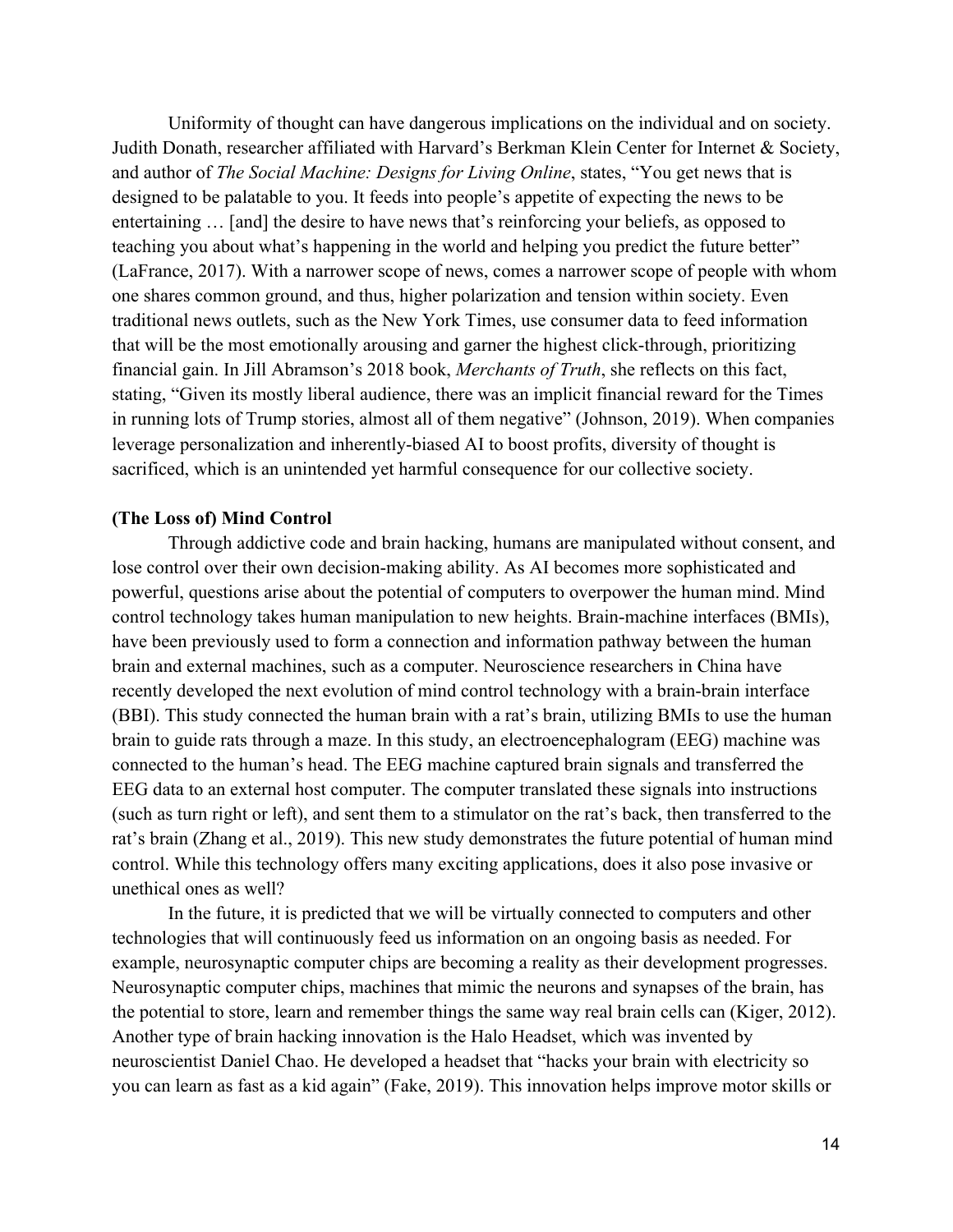"muscle memory," which can be applied to a myriad of tasks and skills. This type of technology has the power to "retune the brain circuits – potentially to treat disease, potentially to extract more performance out of otherwise healthy people" and the founder's aim is to develop "neurostimulators that could be wearable" versus surgically implanted (Fake, 2019). Applying this technology to improve and speed up adult learning would be a tremendous win for the individual, but who should really be in control of how, when, and by whom, this technology is used? The rise of wearable neuro-stimulators will not only create an entirely new segment of consumer goods, it will also exacerbate the divide between those who can afford these new advancements and those that cannot. The implication is a widening inequality gap and the magnification of key elements that contribute to that gap, such as education and intelligence. Additionally, this new sector will make us more susceptible to rogue actors, those who exploit or manipulate this technology, meant to enhance our human capabilities.

While these new technologies allow us to "perform" better, neurosynaptic computer chips skip the critical cognitive processes that allow us to learn, a major component of what makes us human. Will AI soon be able to fully replicate human brain activity and will our overreliance on technology make humans too vulnerable? If so, what will make us uniquely human in the future? On the other hand, an innovation like Halo helps fine-tune the human brain and improve its function, but how can we safeguard humanity against the abuse of this new technology? Will granting individuals the ability to enhance their own brain function result in a new race of superhumans? Who is responsible for putting checks and balances in place when it comes to technological innovation that can drastically manipulate the trajectory of human evolution? Control is shifting from humans to technology, and this, coupled with the impairment of cognitive development due to excessive screen time, may permanently destruct our ability to think critically, empathize with others and communicate on the most basic of levels. Will neuroenhancing wearables, substances and applications make up for these deficits and replace the core of what makes us human? Who is really in control of our future?

#### **HUMAN HEART**

Technology is radically shifting the development and structure of the brain, and it is adversely impacting us physically and psychologically, but how is this impacting our interpersonal relationships? As our communication and connections shift from offline to online, are we replacing real-life relationships with digital ones? This section explores how the relationship with one's self and with others is evolving in the digital era, the detrimental effects technology is having on our ability to understand emotions and develop empathy, and the implications for human identity.

#### **Evolving Relationship with Self**

As technology is reshaping the landscape of our minds, it is also reshaping the landscape of our hearts. Today, our relationship with ourselves and with others is impacted by the degree of control that technology offers us, specifically in relation to time and how we represent ourselves.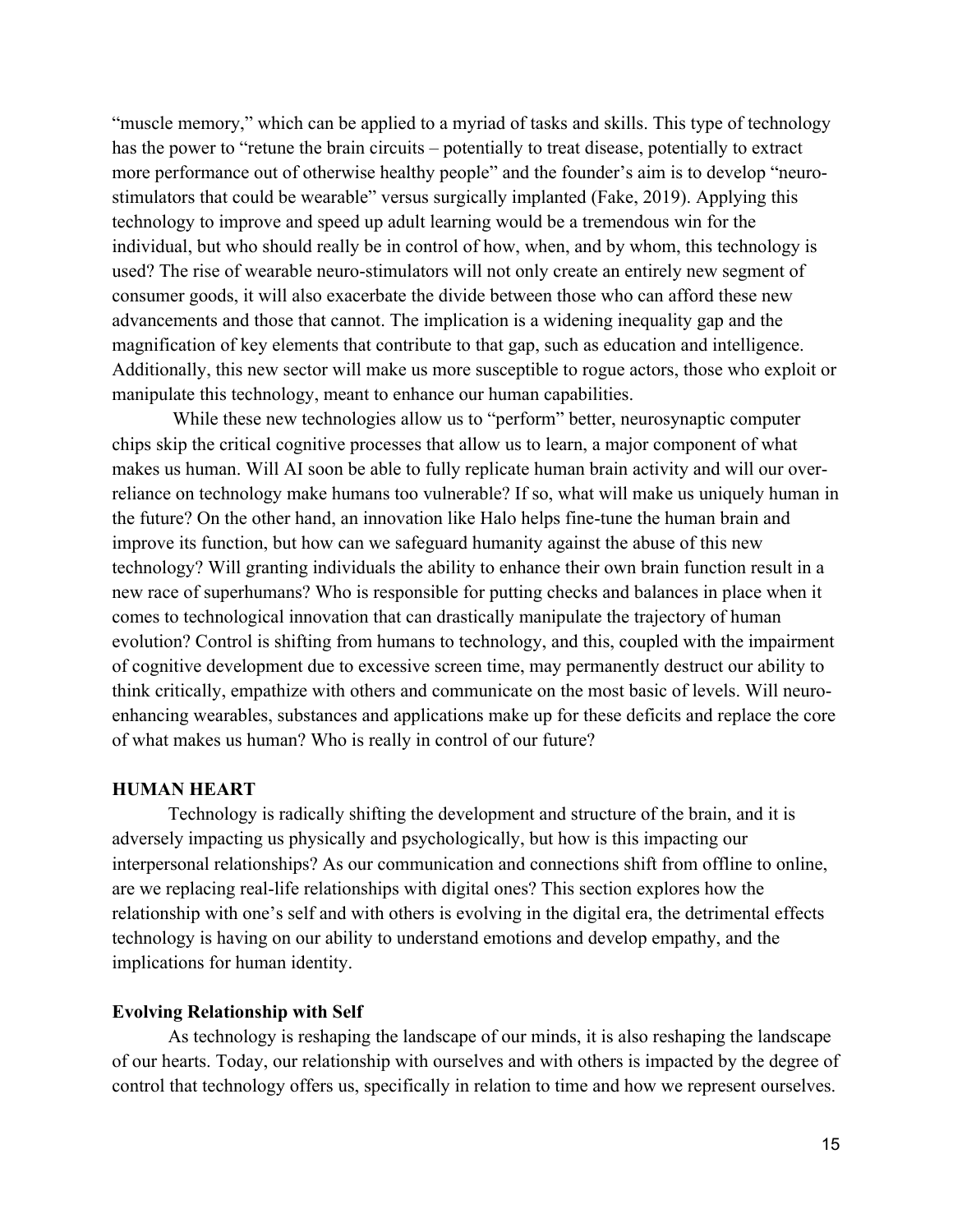In our efforts to connect, we neglect the self and bypass relationship fundamentals with others. We ultimately perpetuate the very feeling of loneliness we are frantically trying to avoid. Social Psychologist and Author, Sherry Turkle argues that, "constant connection is changing the way people think of themselves. It's shaping a new way of being" (Turkle, 2012). The omnipresent, consuming nature of our digital devices is decreasing our capacity for solitude and separateness (Turkle, 2012). This internal space between the world and us is necessary for self-reflection and to collect ourselves. While addictive code and brain hacking have detrimental effects on the brain, it is also quite literally the enemy of contemplation. Our ability to think critically about the world, and about ourselves, is diminishing as we lose ourselves to our devices. When we let our minds wander (not down our Instagram feeds), they take us to new ideas, parts of ourselves, and unexpected places. It is in this space that our most human aspects flourish, such as creativity and our capacity to dream (Gallo, 2019). This mental space enables individuals to make some of the most significant human contributions to society – like ingenuity and entrepreneurship.

Paradoxically, learning to be alone is the very skill that will help us feel less lonely, yet we are failing to cultivate this capacity in our youth (Turkle, 2012). Cal Newport, Professor of Computer Science at Georgetown University and author of *Digital Minimalism: Choosing a Focused Life in a Noisy World*, agrees: "Yes, it's scary not to be [digitally] distracted, but I think it's even more scary to avoid all of the deep good that comes from having to just be there with yourself, and confront all of those difficulties and opportunities that entails" (Skipper, 2019). Psychologist, Dr. Lapointe (2017) explains, "Children need to sit in their own boredom for the world to become quiet enough that they can hear themselves. It is only when we are surrounded by nothing that something comes alive on the inside. The constant stimulation of today's reality makes arriving at that place of stillness really challenging for a lot of kids. Screens are everywhere and become a mind-numbing outlet." Teenagers today are digitally connected but often physically alone. The overall wellbeing of Gen Z has declined compared to teens from prior decades and studies suggest that an overuse of screens contributes to diminished wellbeing (Brooks, 2018). Teens who spend 3 hours a day or more on electronic devices are 35% more likely to have a risk factor for suicide (Twenge, 2017). The mental health of GenZ and Alpha are at stake in the new adolescence marred by constant connection. As our youngest generation turns inward, they are failing to engage in meaningful self-reflection, confronting and understanding what they want out of life and using this reflection to help shape their own future. Parents must be more knowledgeable and vigilant about the effects of excessive screen time and understand the warning signs of emotional distress. Collectively, will we wake up to the crisis unfolding before our eyes? When we finally reach the tipping point, at least one generation will be too foregone, suffering the intellectual and emotional consequences of unregulated device usage. iGen, a significant portion of the adult population, will have the highest rate of mental health disorders, causing society and companies to shift its attention and resources towards rectifying the damage done years ago and remedying it for future generations to come.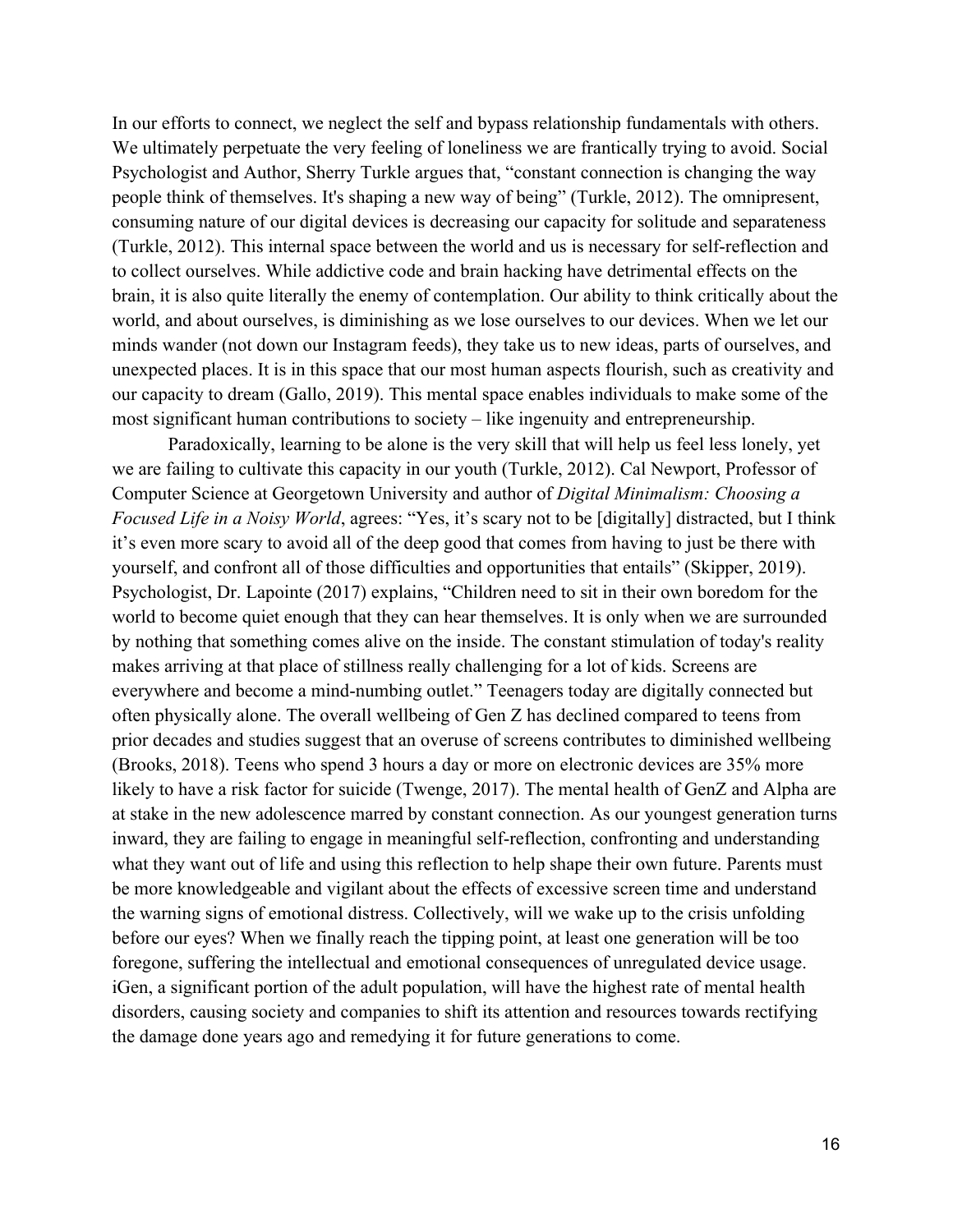#### **Evolving Relationship with Others**

Our new developmental trajectory is changing the nature of our interpersonal relationships and with the rise of social media, humans are now replacing real-life relationships with digital ones. Most importantly, the lack of face-to-face communication, spending physical time together and the overuse of devices, are having a detrimental effect on our ability to understand emotions and develop empathy. The Yale Center for Emotional Intelligence shares the importance of children's capacity to respond to emotions, which can either enhance or hinder the development of the whole child. It goes on to explain that "social and emotional learning (SEL) refers to the processes of developing social and emotional competencies, which depend on individuals' capacity to recognize, understand, and manage emotions." Competencies in social and emotional skills are critical for an individual's overall well-being, and quality of relationships (Nathonson, Rivers, Flynn, Brackett, 2016). The head of Yale University's Center for Emotional Intelligence, Marc Brackett, says (in Johnson, 2014) that our "ability to understand and catalogue emotions is more important than ever since the advent of the internet, social media, and texting." Famed Harvard Psychologist, Howard Gardner, and expert of the impact of digital media technologies, Katie Davis share in their book, *The App Generation: How Today's*  Youth Navigate Identity, Intimacy, and Imagination in a Digital World, that the digital revolution encourages superficial relations with others. Researchers are finding that although the volume of communication with family and friends has increased with texting and social media, we are now living in a culture of soundbites and the quality of our communication has diminished (Gardner and Davis, 2013). This shift in how we maintain relationships has a much deeper effect on us emotionally. In addition to the cognitive impairment and structural changes to the brain, children that spend more time glued to their screens, rather than interacting with people, have a difficult time developing verbal skills, understanding different emotions and building relationships (Gardner and Davis, 2013). Technology has the power to rewrite a child's brain pathways. This is now exhibited through changes in concentration, self-esteem, the loss of empathy, and the depth of our personal relationships. Families are now texting versus having face-to-face conversations. While we use texting as a shortcut in communicating, its overuse has a real effect on the brain, especially for children (Gardner and Davis, 2013). Denise Daniels, parenting expert and pediatric nurse, says (in Johnson, 2014) that kids are not connecting emotionally and that emails and texts lack the emotive qualities of face-to-face interaction. Psychologist and Author Jim Taylor says (in Johnson, 2014), "Voice inflection, body language, facial expression and the pheromones (released during face-to-face interaction) are all fundamental to establishing human relationships and they're all missing with most forms of modern technology." With this monumental shift in communication, emotional intelligence suffers and we are failing to develop the critical social bonds that humans innately desire. The ramifications of this shift will be most prevalent with both GenZ and Gen Alpha today. While the failure to develop emotional intelligence and empathy re-write the future of human interpersonal relationships, Generations Z and Alpha will also drastically impact the workplace. Companies will need to stretch leadership development even further, as the soft-skills required will no longer be innately cultivated in the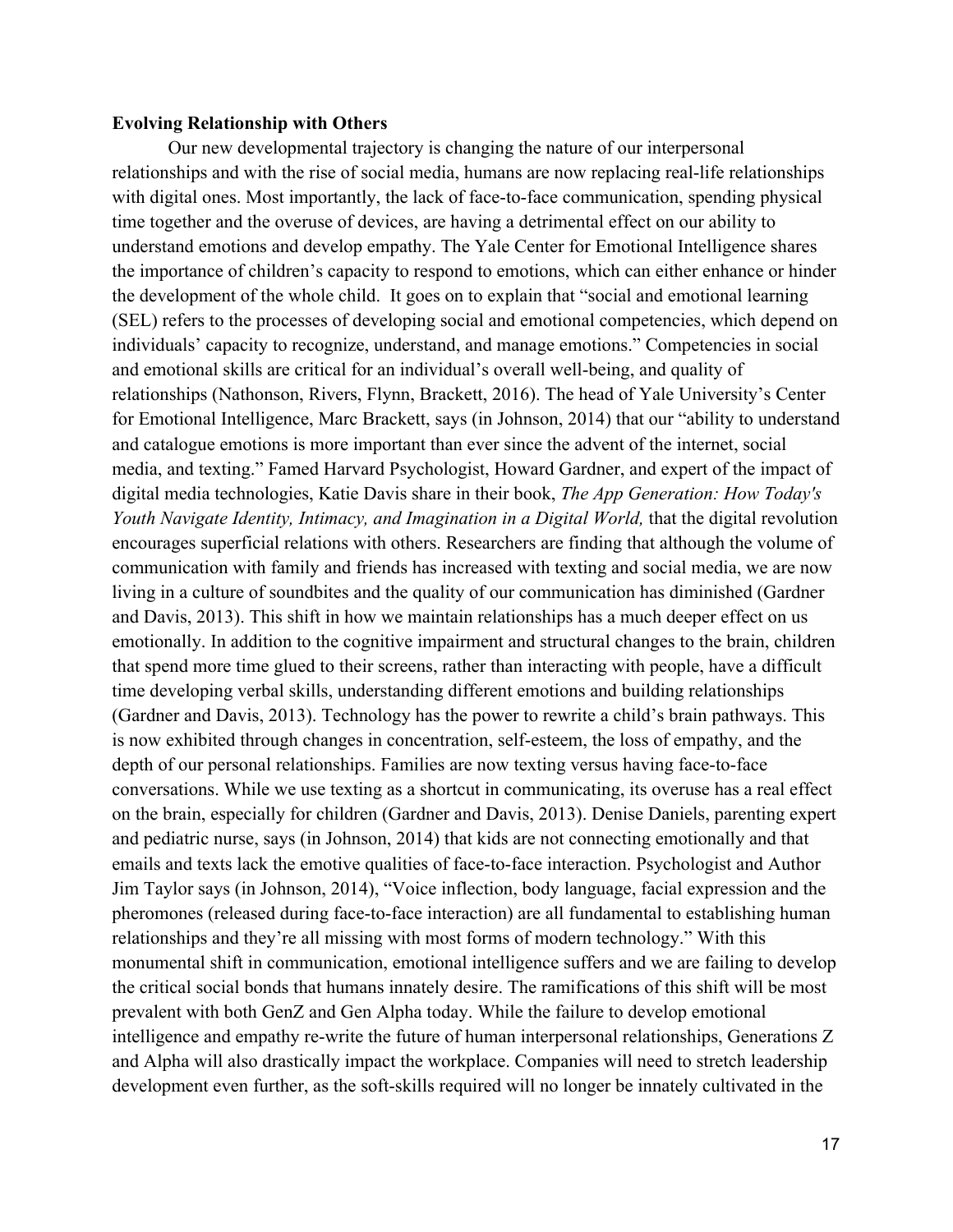workforce. What will the future workplace be like without empathy and compassion for others? Will our corporate and societal expectations change as emotional intelligence dwindles? Or will we force GenZ and Alpha to conform and adapt these skills later in life? Do humans have the ability to increase their own capacity for emotional intelligence? A high premium will be placed on employees who naturally exhibit emotional intelligence in the future, as this will become a scarce commodity for Gen Alpha and beyond if we continue down our current trajectory.

As discussed in the section on the evolving relationship with self, we have little tolerance for boredom and crave constant stimulation in our digitally addicted culture. "People want to be with each other, but also elsewhere - connected to all the different places they want to be" (Turkle, 2012). Our divided attention contributes to an emotional divide, even while we are digitally connected. Teens today spend more time alone at home than prior generations. The number of teens who get together with their friends nearly every day dropped by over 40% from 2000 to 2015 (Twenge, 2017). Furthermore, dating and sexual activity have declined, with the latter being most notable among  $9<sup>th</sup>$  graders (a decrease 40% since 1991), and more high school seniors are graduating virgins than in previous generations (Harris, 2017). This waning physical contact has resulted in an all-time low teen birth rate in 2016, but what does it mean for the interpersonal skills that friendships and romance require? Perhaps one of the most extreme manifestations of this new reality is the loneliness of "South Korea's youth – specifically a subculture referred to as 'honjok.' A neologism combining the words 'hon' (alone) and 'jok' (tribe)" (Ko, 2019). This generation is embracing solitude and independence, "reflecting the country's growing number of single-person households and changing attitudes towards romance, marriage and family" (Ko, 2019). Considering this trend is also prevalent in Japan, will a similar trend begin to arise in the U.S. as teens retreat from physical connection?

Technology is shaping the way in which Gen Z is pursuing and cultivating romantic relationships as well as existing, mature relationships. Romantic chemistry resides in the spontaneous, unpredictable spaces that exist between one's self and the other. In his research, Dr. Benjamin Karney, a Professor of Social Psychology at the University of California, Los Angeles and Co-Director of the UCLA Marriage Lab explains that "romantic attraction arises from how the exchange of behavior makes me feel" – from our interaction with the other person in the moment (APA, 2018). Psychotherapist, Esther Perel, observes, "the most banal chitchat – a snowstorm, the delayed C train, the breed of someone's puppy – opens intriguing possibilities for interaction and real life connection" (2018). Chemistry, and ultimately, intimacy, require a revealing of oneself. This can be scary, especially for the youngest among us, who haven't learned the steps to this dance yet and feel safer sitting it out. Turkle (2012) explains: "Technology appeals to us most where we are most vulnerable" and nowhere are we more vulnerable than when our heart is at stake. Technology is also fracturing existing romantic relationships because attention is now divided between the screen and partner. A 2014 Pew Research Center poll discovered that one in four smartphone owners in a relationship or marriage feel that their partner is too distracted by their phone. Furthermore, that one in ten argued with a partner about excessive time spent on devices (Good Therapy, 2016). For the younger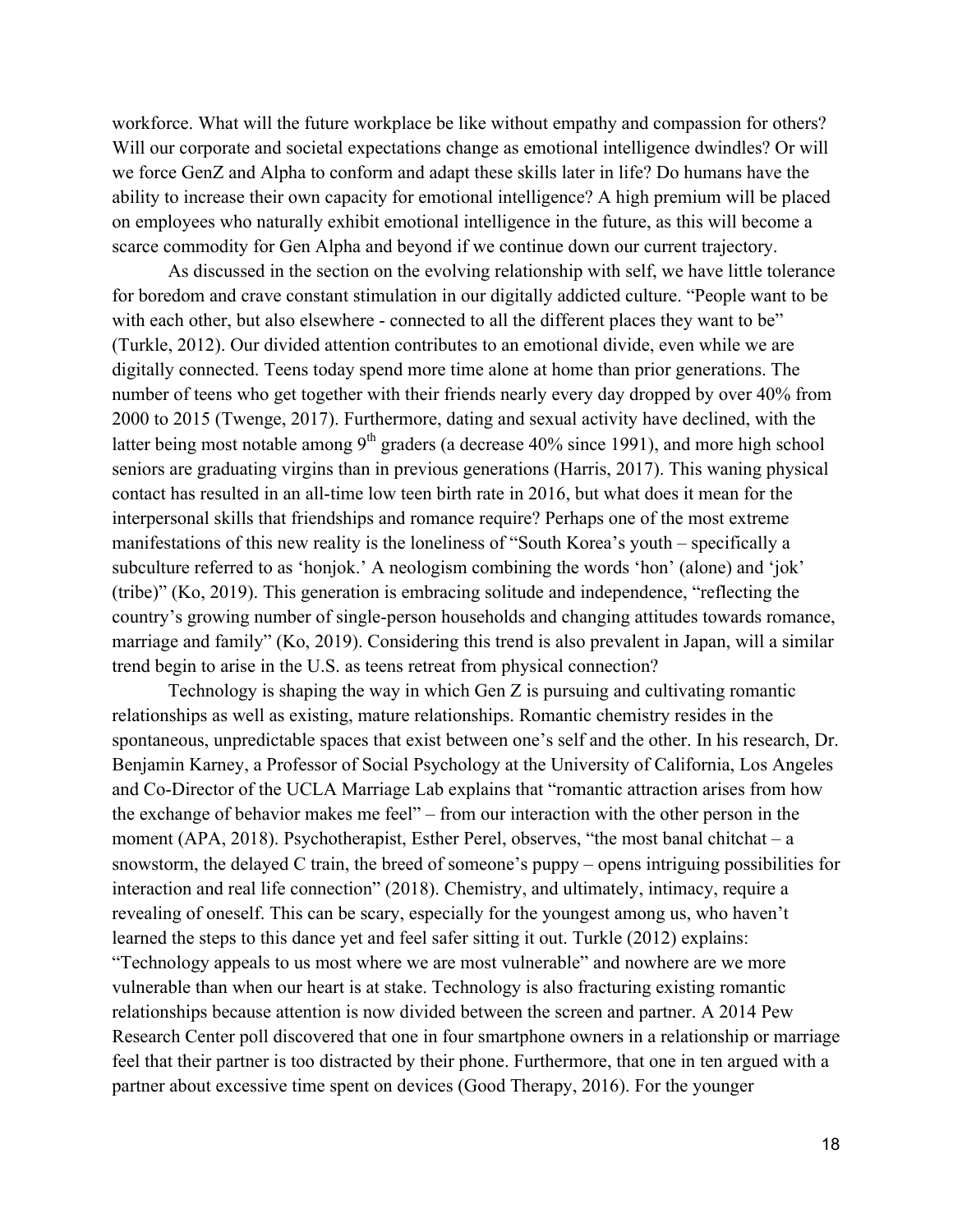generation, respondents reported that they felt both an increased tension and enhanced closeness in their relationship due to technology (Good Therapy, 2016). While the frequency of communication amongst romantic partners is increasing, intimacy and vulnerability is ultimately being sacrificed.

As more people turn to online dating apps, the implications of addictive code and brain hacking are also at play. Studies have shown that the randomness of a notification received from a dating site causes a spike in dopamine to be secreted from the brain (Karahassan, 2016). When you consider this and the fact that users are often on multiple dating sites, matching and connecting with hundreds of potential partners, the brain's response is quite significant. Not only are online dating users seeking external validation online, but this "gamification" of dating can make us addicted (Karahassan, 2016). Addictive code can shift an online dater's focus from finding the perfect match to simply playing "the game" itself. The stakes become higher when we think about the extent to which software, and not free will, is dictating our personal and romantic relationships. Algorithms are making relationship decisions for us in the background and forcing us down a specific romantic path. "Research from psychology has documented The Illusion of Control Effect, which is defined as a person's unrealistically high-level of confidence in their ability to exert influence over outcomes of chance-based events. Romance can feel to many people like a chance-based or random event" (Tong, 2016). Humans seek out control in this case because it boosts self-efficacy. However, in the online dating world, where users are bombarded with hundreds of options, seeking out this increased control also results in choice overload (Tong, 2016). This overload in the end leads to dissatisfaction and diminished decision making ability, thus a sub-par outcome when it comes to finding the right romantic partner. Today, relationship formation is being "shaped and mediated by technology" (Tong, 2016). Apps such as Tinder, or Bumble, give the illusion of control, whether it be of one's personal time, headspace, availability, or intentions, but users are sometimes blissfully unaware that algorithms are really driving them toward specific matches, resulting in certain choices (Fetters, 2019). Should we really entrust technology to make such life-changing decisions for us? What are the long-term effects of machines making recommendations about people versus products?

#### **Evolving Relationship With AI**

"Most futurists predict that the 'singularity,' the moment when AI surpasses human intelligence, will arrive in 2040" (Strehle, 2019). The sophistication of AI is growing at a rapid pace and today, robots are advanced enough to both synthesize their surroundings and respond to an array of diverse situations accurately. The human-like interactions that robots are able to mimic, powered by AI, are already raising serious ethical questions about the future of AI and the human race.

According to a survey conducted by Cigna, GenZ is statistically "the loneliest generation in American history"sds (Strehle, 2019). They are interacting with their peers at record lows and exhibit depressive symptoms at record highs (Strehle, 2019). As this generation turns inward and begins to isolate themselves instead of pursuing human interaction, will they turn to robots and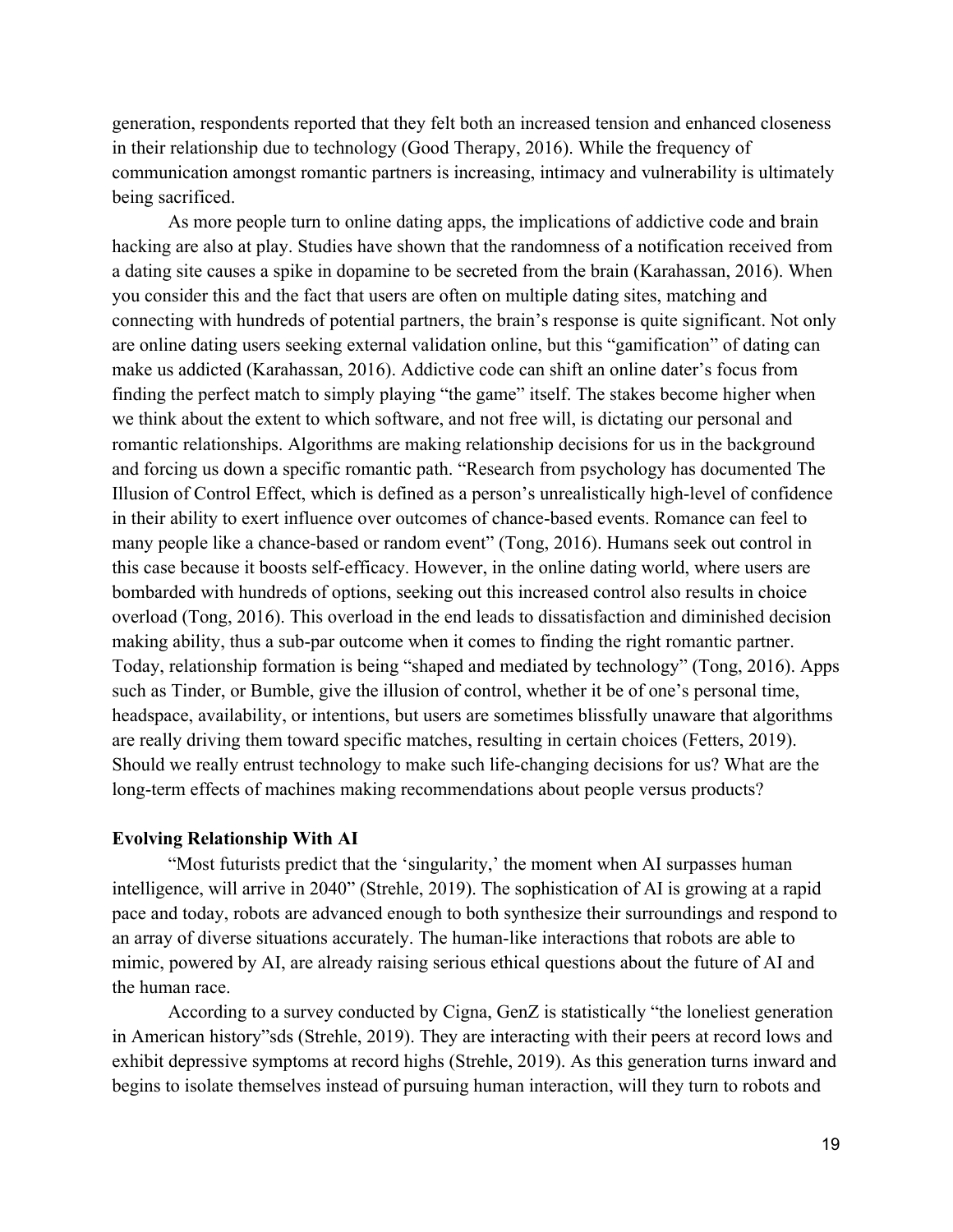AI to fill the void? It has become a real possibility that this generation may seek out more relationships with robots instead of humans and Futurist Ian Pearson predicts that by 2050, "the number of human relationships with robots will surpass those between humans" (Strehle, 2019). As we substitute human connection for conversation, humans are vulnerable to experiencing "pretend empathy" exhibited by social robots, as if it were the real thing (Turkle, 2012). This finding indicates that, in spite of being constantly connected, we are still desperate to be understood on a meaningful level. Turkle (2012) aptly observes that, "we expect more from technology and less from each others." As a result, we find ourselves designing technologies that will give us the "illusion of companionship without the demands of friendship" and that make us feel "connected in ways we can comfortably control" (Turkle, 2012).

The ethics debate about AI dates back to the 1960s, when researchers at MIT developed a "computer psychotherapist named ELIZA, which was designed to carry out seemingly intelligent text-based conversations with users" (Dormehl, 2017). These researchers realized that ELIZA worked too well and although it "had no actual understanding of what users were discussing, they were disturbed by the fact that it prompted people to reveal intimate details of their lives" (Dormehl, 2017). Today, questions arise regarding our relationship with robots and the human tendency to anthropomorphize machines. While robots need to understand and interpret human emotion, as they are being designed to serve us, they will never comprehend or actually feel human emotion. For example, they can interpret when someone is happy, but they will never know the sensation that arises from happiness (Wakefield, 2019). Scientists and engineers advise against our innate desire to anthropomorphize robots, a tendency that is a large part of what makes us human. As AI and bots play a more significant role in our lives, humans must be more cognizant of the pretend empathy they exhibit.

The ex-CEO of Cognea, an AI company acquired by IBM Watson in 2014, has a cautionary view of AI. The company studied "how people interacted with tens of thousands of AI agents built on its platform and it became clear that humans are far more willing than most people realize to form a relationship with AI software" (Yearsley, 2017). They found that "humans seem to want to maintain the illusion that AI truly cares about us" and concluded, since human connections in the digital world have become so shallow, these connections with AI seem extremely human-like (Yearsley, 2017). To build on that, we may be more willing to develop relationships with robots, because AI agents can support humans in the ways that human relationships (in the digital world) fail us. For example, friends might forget to text you back, but an AI robot will always be there – in some ways, "it's a more authentic relationship" (Yearsley, 2017). Cognea found that users spoke to automated assistants for longer periods of time compared to human assistants. "People would volunteer deep secrets to artificial agents, like their dreams of the future, details of their love lives, even passwords" (Yearsley, 2017). AI has the power to exert an enormous influence on humans – both for good and for evil. The power of AI and the fact that this power is being cultivated by commercially-driven entities, leaves a lot of room for error. "The giant companies at the forefront of AI—across social media, search, and ecommerce—drive the value of their shares by increasing traffic, consumption and addiction to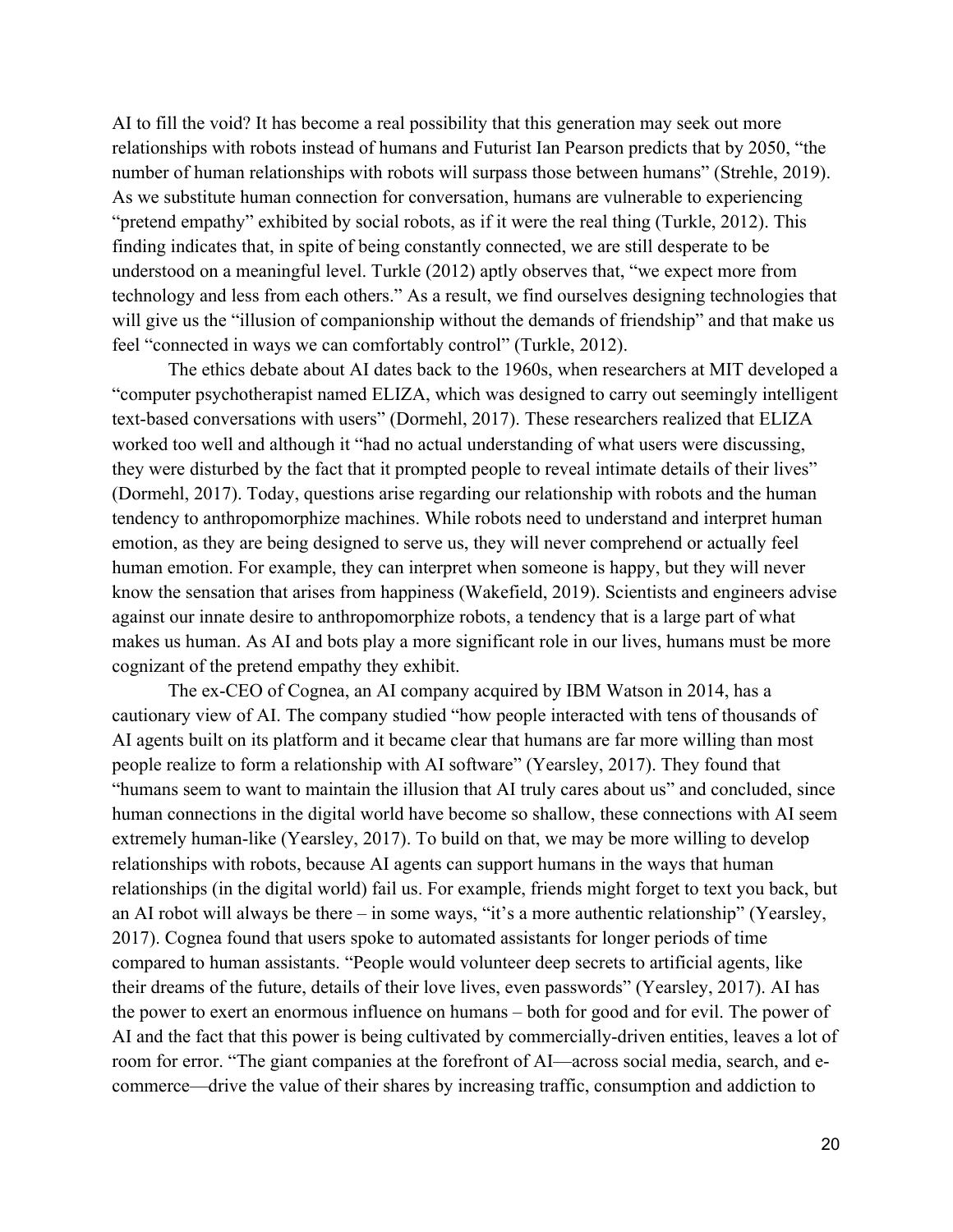their technology. They do not have bad intentions, but the nature of capital markets may push us toward AI hell-bent on influencing our behavior toward these goals" (Yearsley, 2017). We are now entering an era where we need regulation and oversight, as AI technology is now becoming too advanced and too powerful. Liesl Yearsley (2017), entrepreneur and former CEO of Cognea, powerfully summarizes the AI ethics debate: "We need to consciously build systems that work for the benefit of humans and society. They cannot have addiction, clicks, and consumption as their primary goal. AI is growing up, and will be shaping the nature of humanity. AI needs a mother"

It is possible that the very same technology that threatens our humanity can also reinforce it. Computer Scientist, Kai-Fu Lee optimistically argues that AI will help humans redirect and invest their precious time towards what uniquely defines them. Lee (2018) explains, "humans are uniquely able to give and receive love, and that's what differentiates us from AI." At the root of AI is the hope that it will liberate us from routine jobs, AI will "expose what makes us human," and enable us to double down on our compassion and creativity. He believes "jobs of high compassion" (e.g. social workers, elder care, teachers), will take precedence when routine and highly automated jobs disappear. A 2018 McKinsey report estimates "AI could add \$13 trillion to the global economy by 2030, with early adopters doubling their cash flow over that period. But the demand for repetitive or digitally-unskilled jobs could drop by around 10%" (Lewis, 2019). Companies are already starting to outsource jobs to AI, for example Amazon leverages AI for shopping and stylist recommendations and L'Oreal is leveraging AI to assist with its recruiting and hiring process (Lewis, 2019). Emotional intelligence will become a new, valuable commodity all on its own, once AI replaces mundane tasks in all areas of our lives. How do we reconcile this with the fact that tech usage is diminishing our ability to develop emotional intelligence? If a new premium is placed on jobs with high compassion, this reinforces the notion that the scarcity of emotional intelligence in the labor market will make it the most valuable, sought-after trait by corporations in the future.

#### **HUMAN BODY**

The rise of technology has a tremendous impact on the human mind and heart, but it also greatly impacts the human body. We are now able to manipulate the physical self in ways we never would have imagined previously. Tech innovation enables medical advancements and helps those struggling with physical ailments. However, technology has also affected the way in which we relate to ourselves physically, and the way we view ourselves and our bodies. What will happen if we continue to manipulate ourselves physically and digitally? How will this affect our perception of what is physically real? This section explores the implications of technology on the human body, the perception of our physical and digital selves, and how our definition of human will evolve in the future.

## **The Digital and Physical Divide**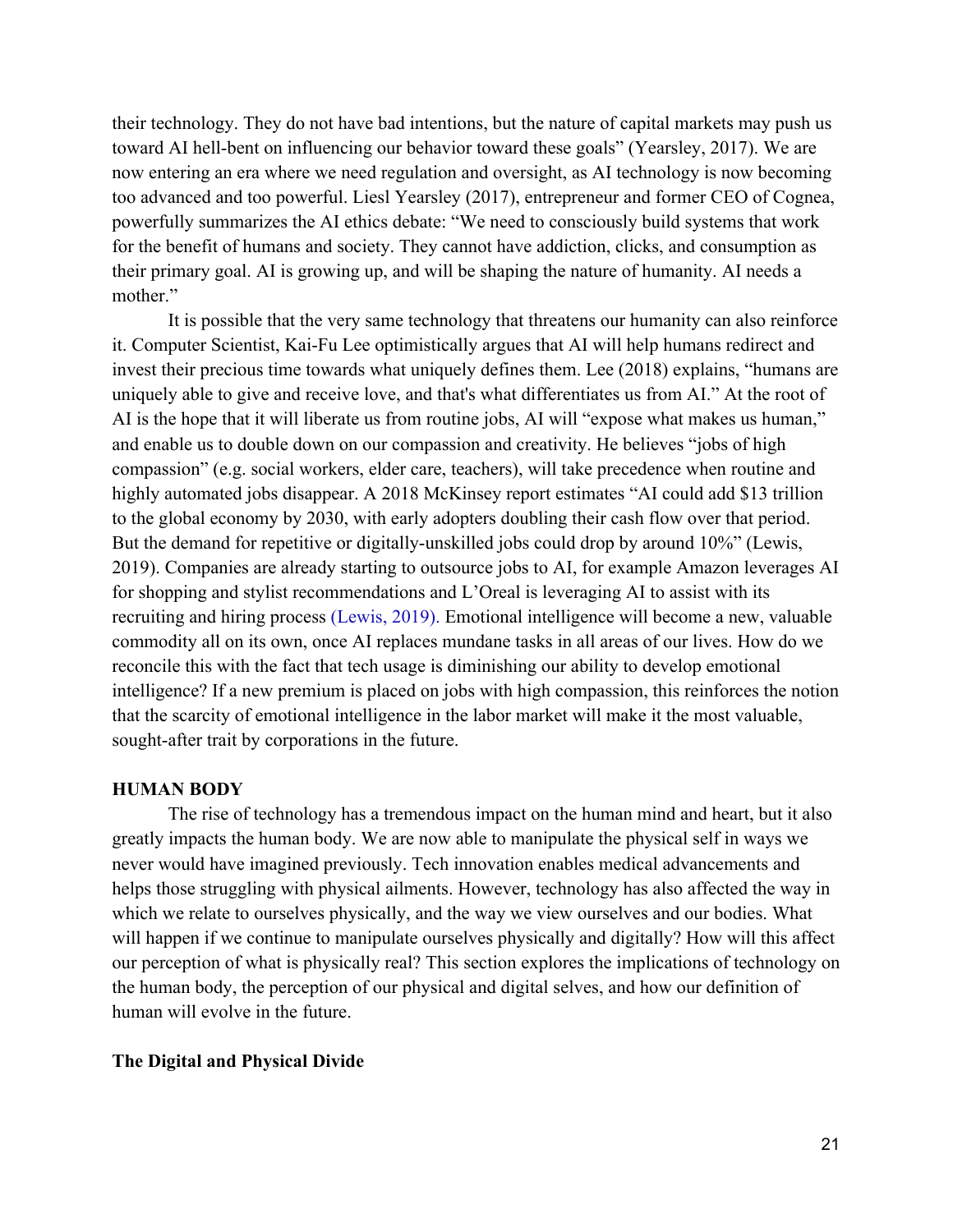Today, there are two versions of the self: a physical self, and a digital self. In a culture of selfies and Instagram, the focus on digital appearance often outweighs the importance of physical appearance. An abundance of apps and programs provide people with the ability to utilize technology to alter their digital appearance as they wish. One of these apps, FaceTune, has remained the #1 photo and video app in 127 countries since its launch in 2013 (Solon, 2018). FaceTune users often take alterations to an extreme, "smoothing their selfies into amorphous avatars or slimming their bodies to the point of anatomical impossibilities" (Solon, 2018). Not only are they creating unrealistic body images, but they are also entertaining the idea that an "instant fix" to their appearance is achievable and acceptable. This provides a level of instant gratification that is unattainable through methods such as plastic surgery, which comes with a cost of time and money, arguably the two most valuable commodities. In a recent photography series titled "Selfie Harm," British fashion photographer, Rankin, took a portrait of fifteen teenagers. The teens were given five minutes to edit the images until they were "social media ready," resulting in dramatic differences in the teens' before and after images. Despite the diversity among the 15 teens, everyone edited themselves in a similar fashion with slimmed down faces, enlarged eyes and pouty lips. Not only does this example paint the picture of a narrow perception of beauty and the desirability to achieve it on social media, but it also speaks volumes to the ease, comfort and accessibility to do so (Cascone, 2019). In an era where beauty industry brands are claiming inclusivity and diversity of beauty, and consumers are demanding transparency at every level, the Selfie Harm series showcases a stark contrast to both phenomena.

The popularity of apps such as FaceTune beg the question – what is the distinction between real and fake? In a 2018 survey, 31% of teenagers responded that they felt social media had a "mostly positive effect" on them, 45% percent were neutral, and 24% said social media platforms were "mostly negative." Additional research found that 43% of teenagers felt pressured to post on social media "only when they looked good" (Frishberg, 2019). Even celebrities such as Chrissy Teigen weigh in, stating "I don't know what real skin looks like anymore" (Solon, 2018). This new perception of digital beauty ideals are running the risk of causing harm through physical and emotional distress. Similar to "body dysmorphia," newly coined "Snapchat dysmorphia" causes people to be obsessed and anxious regarding their appearance, especially on social media. In a 2017 survey by the American Academy of Facial Plastic and Reconstructive Surgery, 55% of surgeons reported seeing patients who requested surgeries to look better in selfies, a 13% increase from the previous year's results. Additionally, a study published in Primary Psychiatry found that 80% of people suffering from body dysmorphic disorder experience lifetime suicidal ideation, with 24-28% having attempted suicide (Chiu, 2018). Does being highly digitally connected to others impact one's desire to accept or change their appearance? South Korea is an interesting case study. The country stands out as the most heavily connected society in the world. It ranks number one worldwide in terms of internet penetration (96%), smartphone ownership (94%) and cosmetic surgery (Ji-young, 2018). Indeed, South Korea has the highest per capita rate of cosmetic surgery in the world, with about one in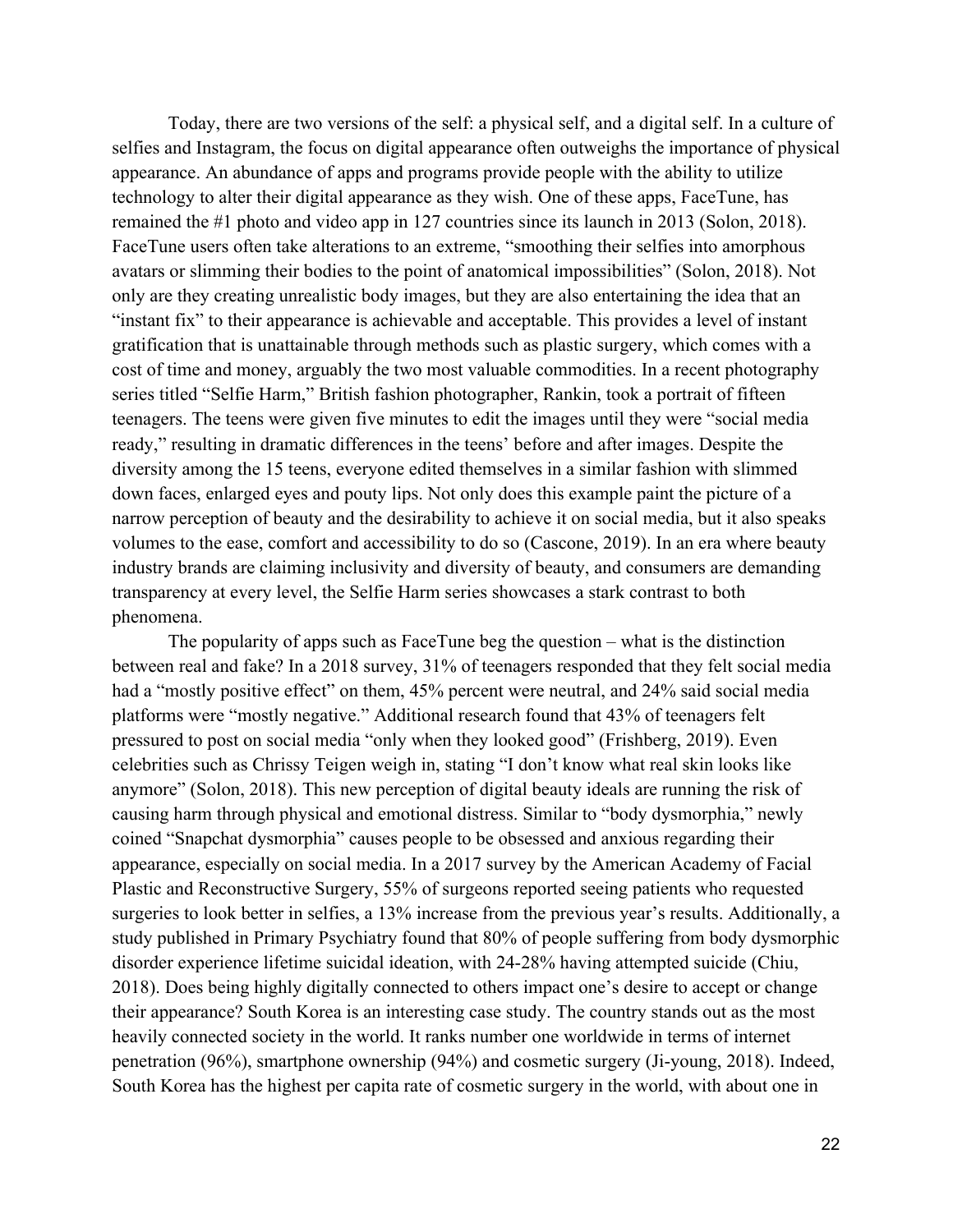three South Korean women between the ages of 19 and 29 going under the knife (Hu, 2019). This highly connected society offers citizens limitless opportunities to compare themselves to others. Will increased access to technology and plastic surgery create physical beauty markers of economic and social disparities? At what point will the focus on physical modification inspired by digital appearance be taken too far to cause more harm than good?

Conversely, many people are rebelling against these idealistic notions of beauty to show their human and sometimes flawed selves. With Selfie Harm, although all teens chose to photoshop themselves, the majority still preferred how they looked in their original image (Cascone, 2019). Similarly, with Second Life, a virtual world in which users can create their own avatar versions of themselves, many are choosing to enhance their avatars with imperfections such as wrinkles, eye bags, pores and scars. Users "wanted their avatar to look more real, and they don't want to look like everyone else with flawless poreless skin, young faces and skinny shapes" (Cole, 2018). In fact, "cellulite & stretch mark avatars" are the best-selling items. While there is a plethora of options for improving one's digital appearance, some brands are seizing the opportunity to elevate consumers' untouched physical appearance. In the CPG world, Dove's Project #ShowUS campaign aims to change the way media and advertising represent women by creating "the world's largest photo library created by women and non-binary individuals to shatter beauty stereotypes" (Dove, 2019). Dove is collecting thousands of images to "offer a more inclusive vision of beauty to all media & advertisers." Images that meet Dove's criteria for authentic representation must be powered by women (with women in front of and behind the camera), truly diverse, not staged sets, not digitally distorted and depict, the woman on her terms - as she wishes to be seen. In the world of luxury, Gucci's New Lipstick Collection, planned to launch in May, 2019, features gender fluid influencers and models not represented in traditional media (Kilikita, 2019). Close ups of the models' lips on Instagram highlight gap teeth, the occasional fang, and not perfectly pearly white teeth. For better or worse, there are opportunities for brands as the consumer grapples with her physical and digital identities in this new media landscape.

While many idealized representations of body image exist through avatars and other social media means, there are signs of the trend shifting. As digitally altered imagery and avatars become the norm, will people revert back to being a closer representation of their real selves?

Further blurring the lines between the digital and real world is the rise of 3D virtual influencers and models. While avatars may already be common in industries such as gaming, they are a new addition to the world of fashion and beauty. South African model, Shudu, made headlines for being the world's first digital supermodel after Fenty Beauty reposted Shudu wearing its matte lipstick. While Shudu is "ageless, beautiful and fascinating," she can't talk nor is she artificially intelligent (Tietjen, 2018). Despite not having the physical attributes to communicate, she shares her message through bringing empowerment and diversity to the fashion industry. Similarly, a host of digital influencers such as Lil Miquela, Blawko and Bermuda have risen to fame within the Instagram community (Tietjen, 2018). With the rise of these digital personas, it will inevitably create a new standard of beauty ideals, one that is most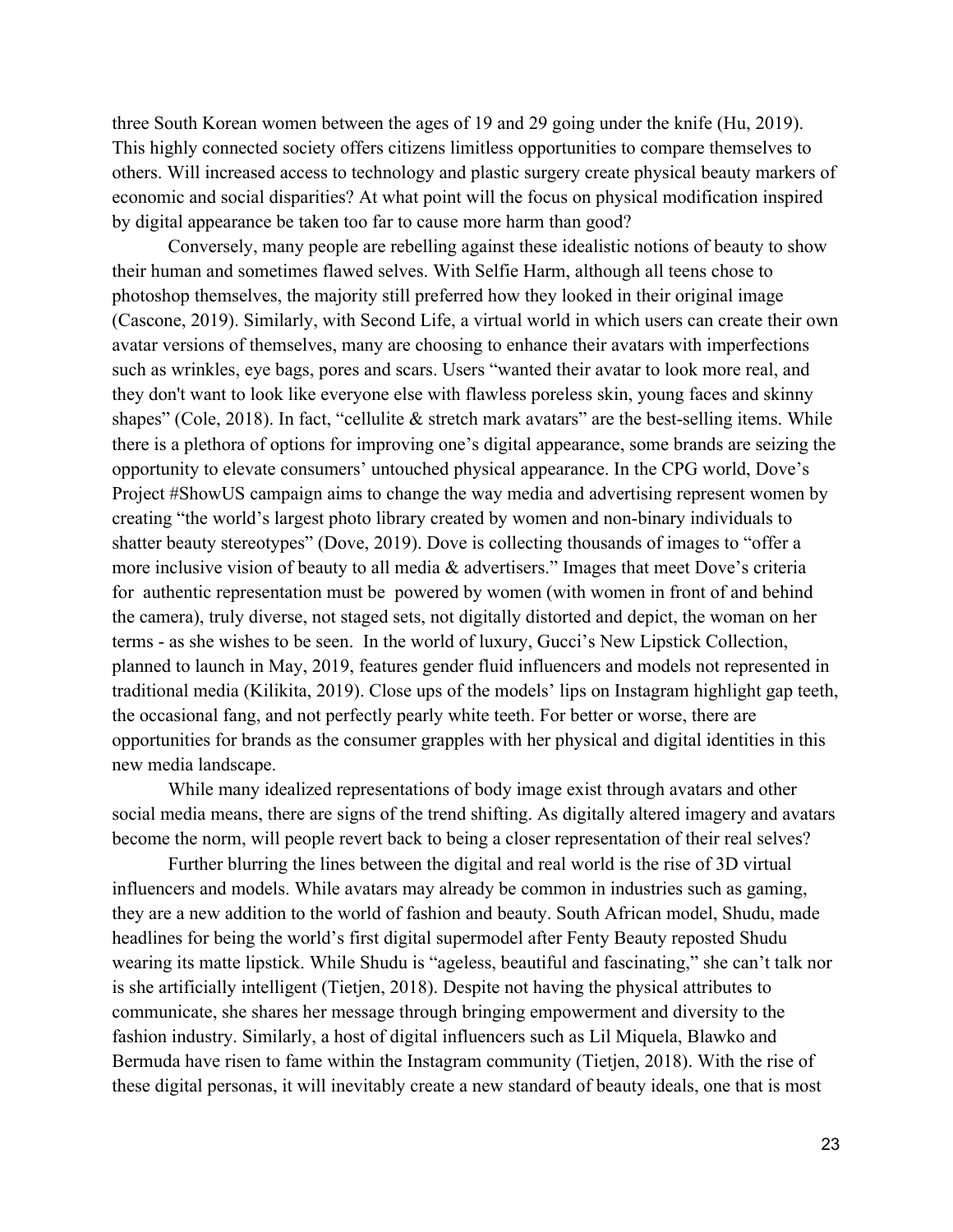likely or increasingly unattainable since the models are not real themselves. This perpetuates the notion, what makes something real or even physically real? Is physical presence the measure of real versus fake? Can something be real, if it only exists in a digital world?

#### **Dehumanizing Humans**

Technology has the power to enhance our human function, but also poses a risk to replacing the core of what makes us human. Technology is changing the way our brains develop, process and respond to information, and affect our interpersonal relationships. Essentially, technology is altering what it means to be human. The "digital divide" that separates people with and without access to technology has the power to create new social and economic disparities. As corporate entities view humans as data, and less as human beings, consumer commodification will relinquish human control over our own decision-making and we run the risk of being held hostage to our "identity algorithms." These algorithms, which continually feed information that may resonate with us, reinforce our digital personas. These digital personas or personal algorithms will inevitably contain an inherent bias due to factors such as misleading assumptions based on past behavior (about personal views, likes and dislikes), and the human bias built into the technology itself. The human species runs the risk of becoming a product or commodity, and being designed to fulfill a specific purpose, rather than fulfilling the purpose of one's own free will (Illing, 2018).

Shoshana Zuboff, author of the January 2019 book, *The Age of Surveillance Capitalism: The Fight for a Human Future at the New Frontier of Power*, discusses the implications of our evolution into an information society. Her coined term, "surveillance capitalism," describes "businesses that create a new kind of marketplace out of our private human experiences" (Zuboff, 2019). Surveillance capitalists, such as Google and Facebook, gather behavioral data from our every move – quite literally with location-tracking – and use machine intelligence to transform it into predictions. The AI-powered predictions are used to anticipate and impact future consumer behavior and traded in futures markets that target a new realm of business customers. The behavioral data, which is a product of human beings opting into technology, is the raw material on which surveillance capitalists drive revenue growth (Zuboff, 2019).

Brands and companies are constantly looking to invent new ways to attract customers and keep them engaged, which makes behavioral data particularly useful when designing addictive code to keep consumers hooked. As demonstrated by surveillance capitalism, these tactics have become increasingly more personal. It is no wonder that the surveillance capitalism model has expanded into healthcare, education, entertainment, retail, transportation and insurance in pursuit of its impressive profit margins and access to valuable information. The byproduct of using technology to control and participate in modern life is the personal and behavioral data that enables companies to view humans as a collection of data, rather than as multi-dimensional human beings (Swisher, 2018).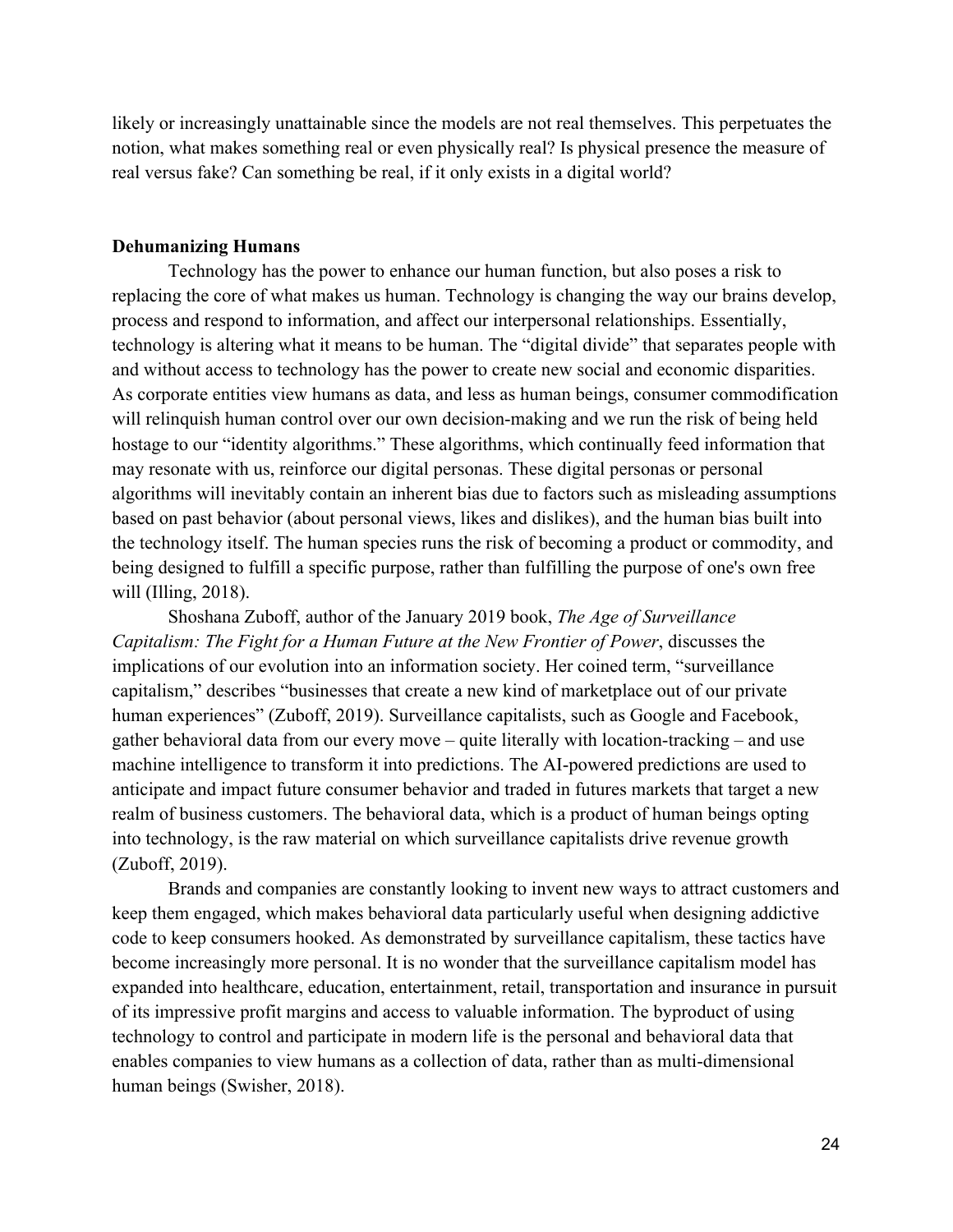While the American Academy of Pediatrics urges parents to limit their children's screen time, there is money to be made by ignoring this advice. Gen Alpha social media influencers range from just 3-years-old to 11-years-old. Fast Company estimates, "a child influencer can earn, per post, \$100 for every 1,000 followers, and a kid with 500,000 followers can earn \$5,000 for a single image" (Pollack, 2019). The children's content ranges from toy reviews and unboxings to fashion and "lifestyle" posts. Ryan of Ryan's ToysReview is only 7-years-old, yet he is estimated to have earned \$22 million in 2018. His 17.8 million YouTube followers tune in to watch Ryan tinker with toys. Twins, Ava and Alexis McClure, at 5-years-old, are described as "masters of marketing," and their YouTube page describes them as "a positive lifestyle brand" (Pollack, 2019). What impact will this level of screen time have on these young children, especially the youngest ones who cannot yet differentiate between fantasy and reality? Ignorance and acceptance drive individuals to trade personal data for services or participation and parents are allowing this mass exposure of their children on platforms like YouTube. Are the implications fully realized by all parties?

#### **The Evolution of Evolution**

Throughout history, evolution has naturally selected desirable genes. Today, we are moving away from the limitations of biological evolution, to a point where humans can control and determine the way we evolve. Evolution today is a combination of genes, culture and technology (Valiño, 2017). With technological advancements such as eyeglasses, laser eye surgery, and hearing aids we can improve our ability to hear or see beyond any biological constraints (Nosta, 2018). What new augmentations will technology facilitate that can strengthen the human race?

Digital automation has the power to change our evolutionary path. Not only does digital automation alter how we live our lives; it could also ultimately affect how we physically and anatomically evolve in the future. For example, with the rise of smartphone use and digital assistants, the physical act of writing is beginning to deteriorate. The function of hands will no longer lie in writing, but rather in typing. Hands will therefore adjust accordingly, becoming thinner and less flexible to be better suited for typing. Similarly, the shape of our eyes as well as our neck and backbone may alter to better suit our functionality in a future, digital age. We are constantly bent over from the neck and back looking at our devices. The impact on our spinal cord and neck could result in more rounded and shorter spines to support these needs (Agrawal, 2017). It is inevitable that technology will continue to alter how we live and function, but to what extent will we physically change in order to adapt to this, and how quickly will it occur?

While some of the rapid technological advancements may raise questions of negative impact, there are many innovations particularly pertaining to health and medicine which have led to significant positive impact. One of the most noteworthy innovations is precision medicine, which aims to customize the way we treat, diagnose, and even help prevent illness, linked back to the person's specific genetic makeup. An example of this is a precision cancer study in San Diego called I-PREDICT. Their approach is to not just to look at a standard treatment for an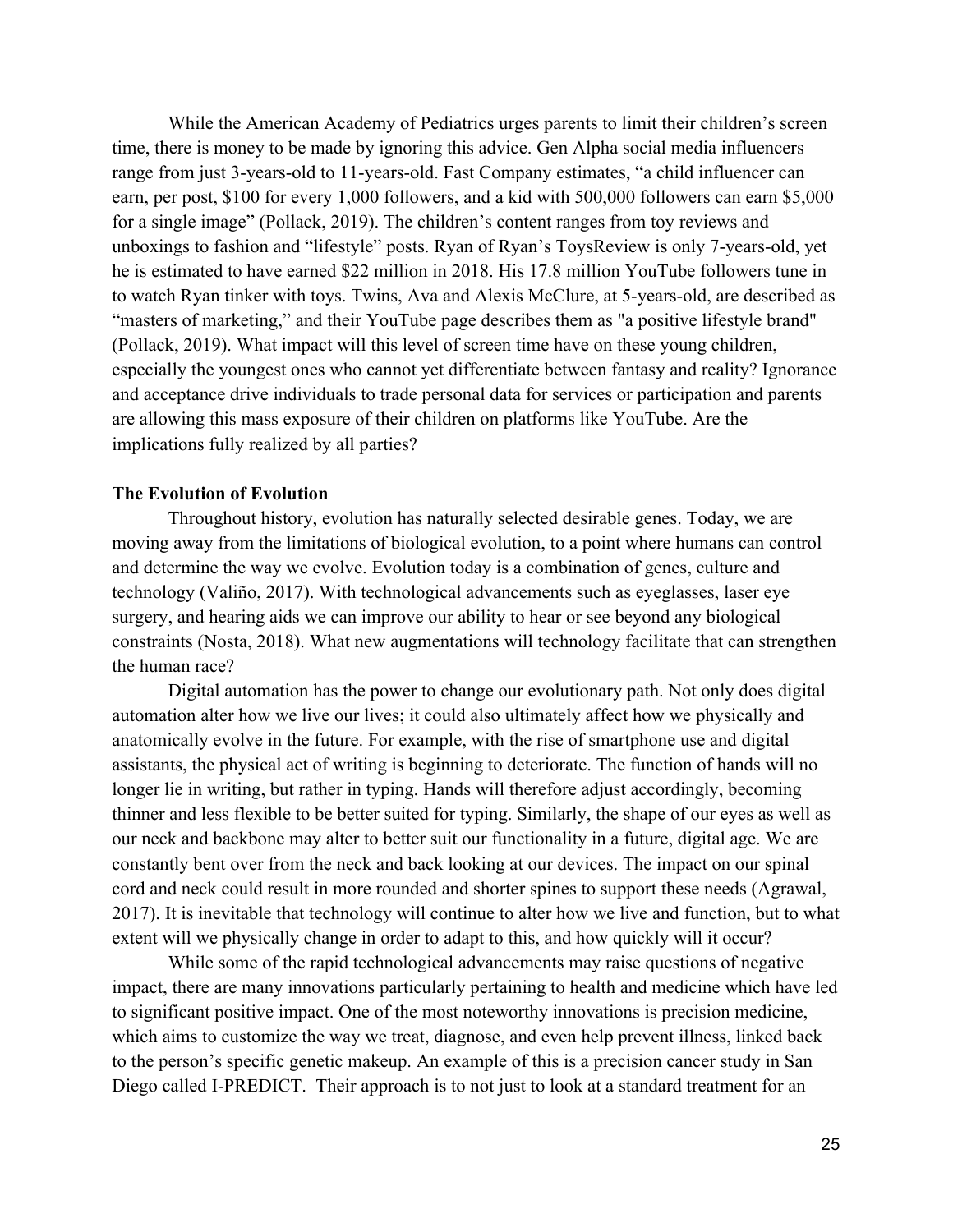illness, type of cancer, or part of the body that is cancerous. Instead, they take a more personalized approach, looking at the patient's cancer cells and using computer algorithms to scan data on drug treatments and genetic variations, in order to find the most optimal treatment for that patient. Researchers are also creating precision tools such as genome sequencing, cellular reprogramming and DNA editing which will soon be able to help predict our health risks, ranging from heart disease to cancer. We can then isolate these genes, and edit them to remove those health risks. These tools also offer opportunities for altering genes in embryos and eliminating inherited diseases (Smith, 2018). A 2018 study conducted with women who looked younger than their age showed that they had increased activity in genes associated with DNA repair, cell replication, response to oxidative stress and protein metabolism. The women also exhibited higher expression of genes associated with mitochondrial structure, metabolism and epidermal structure – all of which impact the structure of the skin. "If we can selectively turn certain genes off and others on, these new gene patterns could improve the appearance of skin as we age" (Treviño, J., 2018).

With advancement in the possibilities and attainability of genetic editing, brand product offerings will also need to evolve to remain relevant to changing consumer needs. We may be moving toward a society where some diseases can be genetically removed from humanity, the properties and signs of can be altered, and the intelligence of embryos can be assessed and prioritized during in vitro fertilization. Such changes in humanity would completely alter the need for certain industries, and new product offerings would need to emerge. For example, even if we are able to genetically determine how skin ages, it will not be the sole determinant of the skin's overall health and appearance. Much of this is determined by environmental factors which play a role in how genes function and evolve. For the beauty industry, products would need to focus more heavily on such environmental factors such as sun and pollution, and less on aging prevention, as genetic editing will not be able to address these environmental factors to which humans will still be exposed. In the medical field, if entire diseases or health conditions are no longer a threat to the human race, certain areas of expertise will no longer be relevant. Furthermore, if our spine and spinal cord become rounded and shorter as a result of hunching over screens, new health implications could emerge along with the need for innovative procedures. While we may strive for a world without disease, or without the signs or complications of aging, this poses ethical questions regarding if embryo modification is taken too far. Where is the line drawn between eliminating only diseases or harmful genes vs. custom designing your child?

#### **THE ETHICAL DEBATE**

The implications of technology for our mind, heart and body pose a multitude of ethical questions. It is becoming increasingly evident that the internet was not designed to safeguard privacy and security. Foer (in Johnson, 2018) points out that many tech companies were started by engineers who were trained in a narrow way of thinking - "to make a system work on its own terms." He explains that when these tech engineers construct their systems, they think of human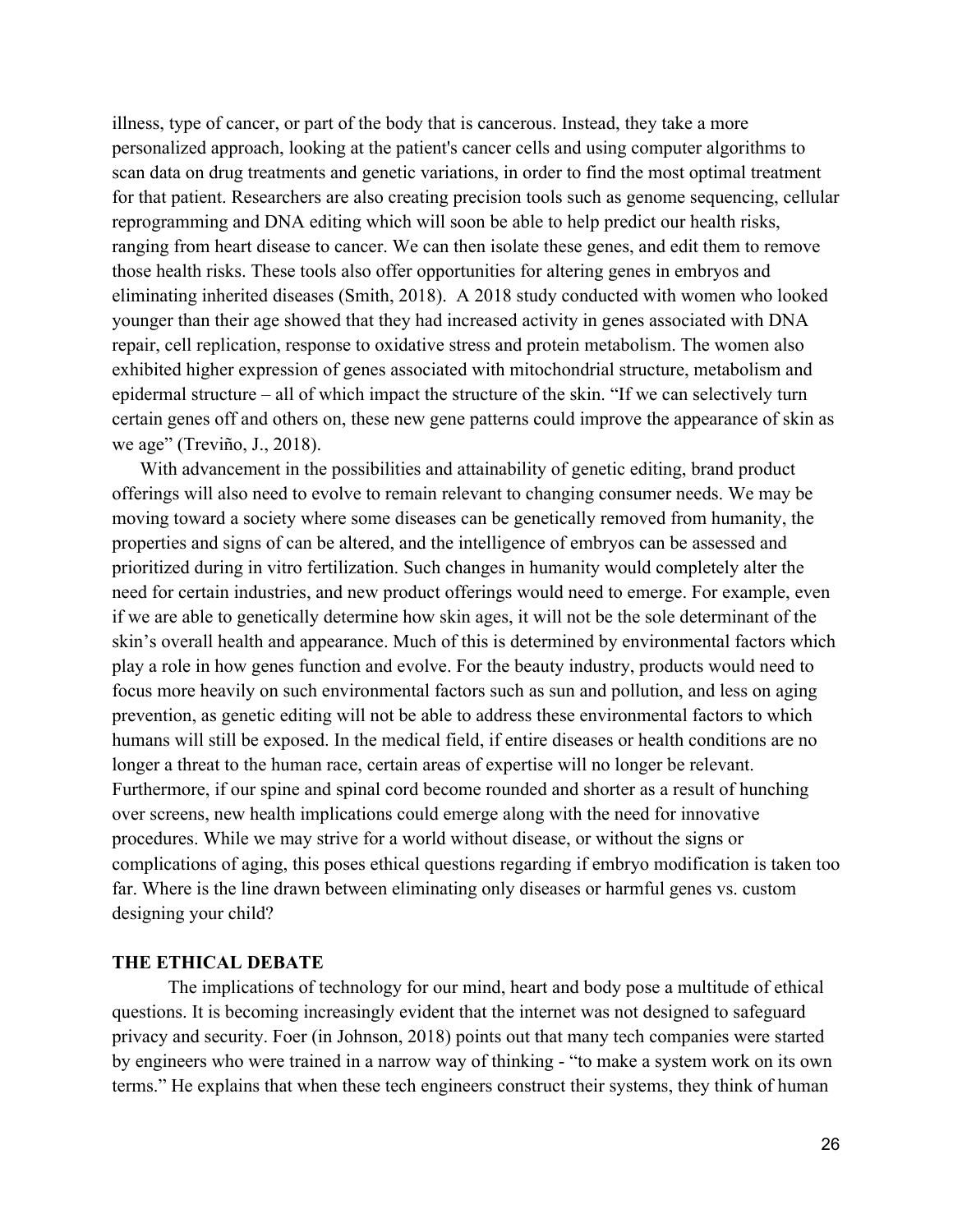beings as "a pile of data ... not as a human being" and fail to consider them in their full dimensions. Swanson (2018) argues that the internet "was built to spread information, not contain it, and has succeeded at this central objective in spectacular fashion. As the internet and digital economy mature, privacy and security are now rising on the list of priorities for consumers and increasingly for policymakers as well." In 2017, an estimated 1.6 million data breaches occurred throughout the United States, which jeopardized the security of more than 178 million records (Statista, n.d.). It is debatable if societies are able to effectively respond to data breaches, much less minimize the risk of their occurrence with regulations that would thwart ever-evolving hackers. Beyond privacy, there are serious ethical questions concerning addictive code, human surveillance, and biohacking through genetic editing. How do those in front of the screens, regulate those behind the screens? Who is liable to create and mandate regulations to safeguard humankind?

## **Addictive Code**

Currently there are no regulations or restrictions on brain hacking and addictive code; however as technological capabilities become more advanced, even people within the industry are hopeful for more regulations and control. Rosenstein, the co-creator of Facebook 'likes', compares the moral impetus of imposing state regulation on 'psychologically manipulative advertising' to the imposing of state regulation on tobacco or fossil fuel companies (Lewis, 2017). Further, the CEO of Salesforce, Marc Benioff, predicts that government regulation is coming to the tech industry, and refers to America's approach to tobacco as a potential model (Lewis, 2017). The rising awareness of this topic and the vocal tech executives who are disconnecting from the same technology they made so addictive in the first place sheds light on future implications. Marketers and tech companies have an ethical responsibility to be transparent about the presence, and use of, addictive code. In the future, this will become a legal mandate. Companies that engage in digital commerce should aim to get ahead of legislative change by increasing their level of transparency with consumers as it relates to personal and behavioral data usage.

## **Surveillance**

Privacy and surveillance are now intertwined in our evolving digital landscape. Surveillance is currently defined as a "close observation, especially of a suspected spy or criminal" (dictionary, n.d.). Today, one can argue this definition is outdated, as close observation of consumer behavior, both digitally and physically, is becoming the new normal in modern society. A recent New York Times investigation revealed, "the information being collected about us through apps on our smartphones is far more extensive than most of us imagine — or are aware we have consented to" (Barbaro, 2018). Companies use location data to attract retailers, advertisers and hedge funds, but claim that this data is kept anonymous. However, The Times discovered a database that details people's daily movements with a disturbing level of accuracy (Barbaro, 2018). A recent class-action lawsuit alleged that Google's scanning of email content to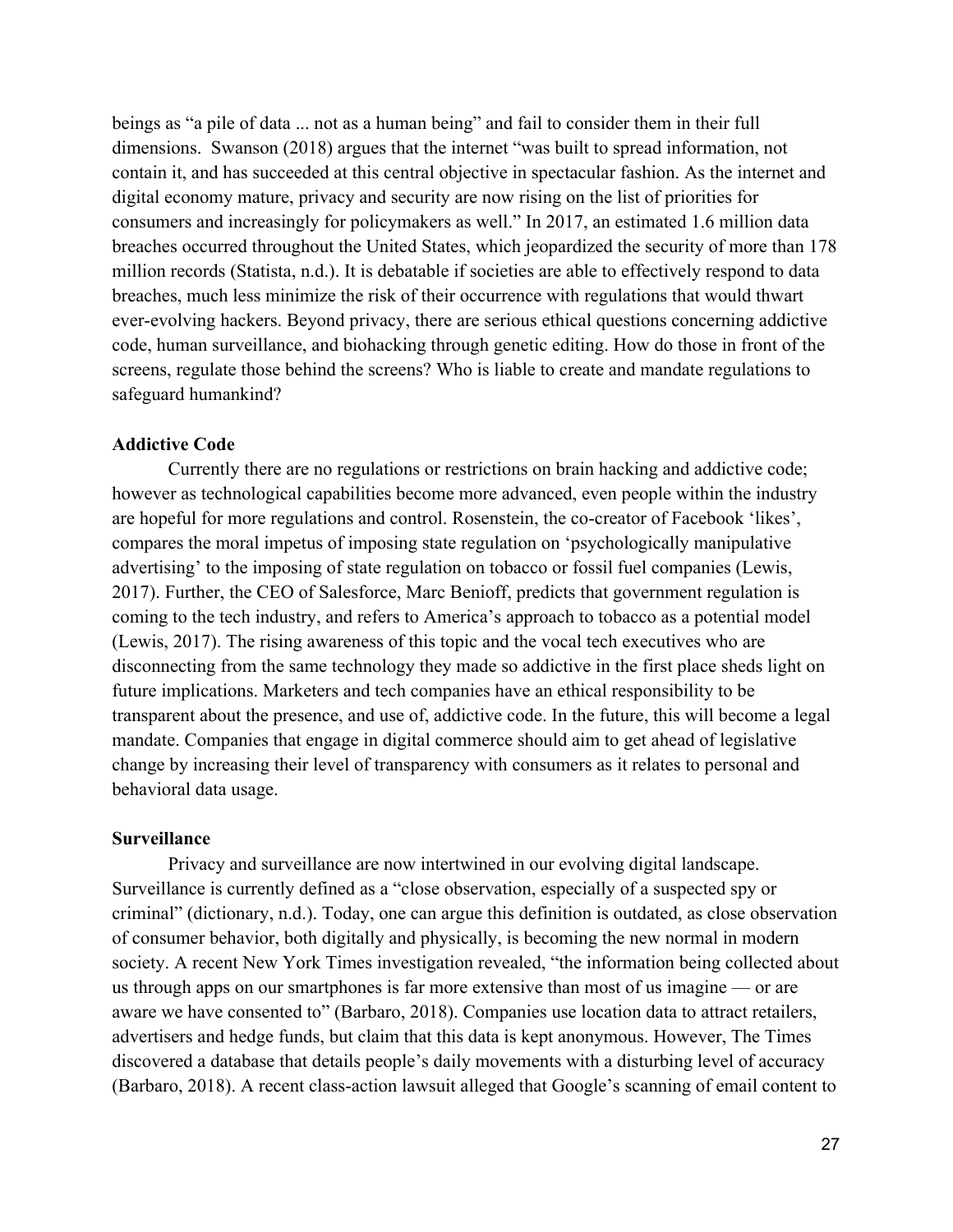serve targeted ads constituted illegal wiretapping (LaFrance, 2017). The lawsuit was settled under the agreement that Google will stop scanning email as it is in transit, which is a violation of wiretapping laws according to the lawsuit. However, by law, Google is still permitted to scan Gmail inboxes once email has been delivered, which users agree to in Google's terms of service (Matera v Google LLC). These instances exemplify the relationship between personalization, privacy and corporate ethics. Many consumers are unaware of the tradeoff they are making between convenience and surveillance, as they unwittingly agree to be tracked.

The U.S.'s First Amendment protects freedom of speech, yet should free speech translate into free data? This question will become even more relevant for consumers and citizens in the near future. McKinsey & Company (2017) observes that the proliferation of connected devices has finally started to coalesce into a vision of a connected home. The report found that the number of connected homes in the U.S. market experienced a 31% annual growth rate, increasing from 17 million homes in 2015 to 29 million homes in 2017. This growth is expected to only rise in the future, as a growing number of consumers are installing smart devices where they live. Inviting these devices into one's home means the consumer has accepted that they will be tracked, monitored and submitted into a database, while speaking freely in private. In doing so, they have forfeited a certain degree of privacy.

McKinsey & Company (2017) also found that nearly half of the individuals in the connected-home market also own a wearable. This is another way in which consumers are opting into personal surveillance; in this case, the aim is to monitor their health. While a wearable cannot change one's behaviors to extend their lifespan, it might make consumers more accountable for their actions and potentially inspire better choices (Northwest Mutual, 2015). Yet, the same question of personal data privacy resurfaces. The FDA does not regulate fitness trackers, which means personal health data is not protected. If healthcare companies can gain access to this data, unbeknownst to their consumers, can they reassess their insurance plans based on their current health data?

Consumers choose to use connected devices in their homes, like Alexa, and connected wearables on their bodies, specifically because of their tracking capabilities. Yet, what happens when the decision to be surveilled is made for citizens, rather than by them. Connected cities, such as the one considered in Toronto by Sidewalk labs, a Google-affiliate, offer the promise of building a streamlined neighborhood "from the internet up" (Barth, 2018). Proponents of smart cities, such as Canadian Prime Minister Justin Trudeau, argue that "technologies will help build smarter, greener, more inclusive cities" by infusing cities with sensors and data analytics (Barth, 2018). Opponents, on the other hand, express two principal concerns regarding the following: (1) the collection and selling of urban data and (2) the process by which these decisions are made (e.g. democratic vs. corporate fiat). Already, lawmakers' are unable to keep legislative pace with important technological innovations, "but critics of the smart city industry say that it brings the disconnect between policy and digital intrusions on privacy to another level" (Barth, 2018).

Ultimately, who will own all of the live streaming data connected to the tangible objects within our cities? Do the benefits of smart cities create enough efficiencies to outweigh the risks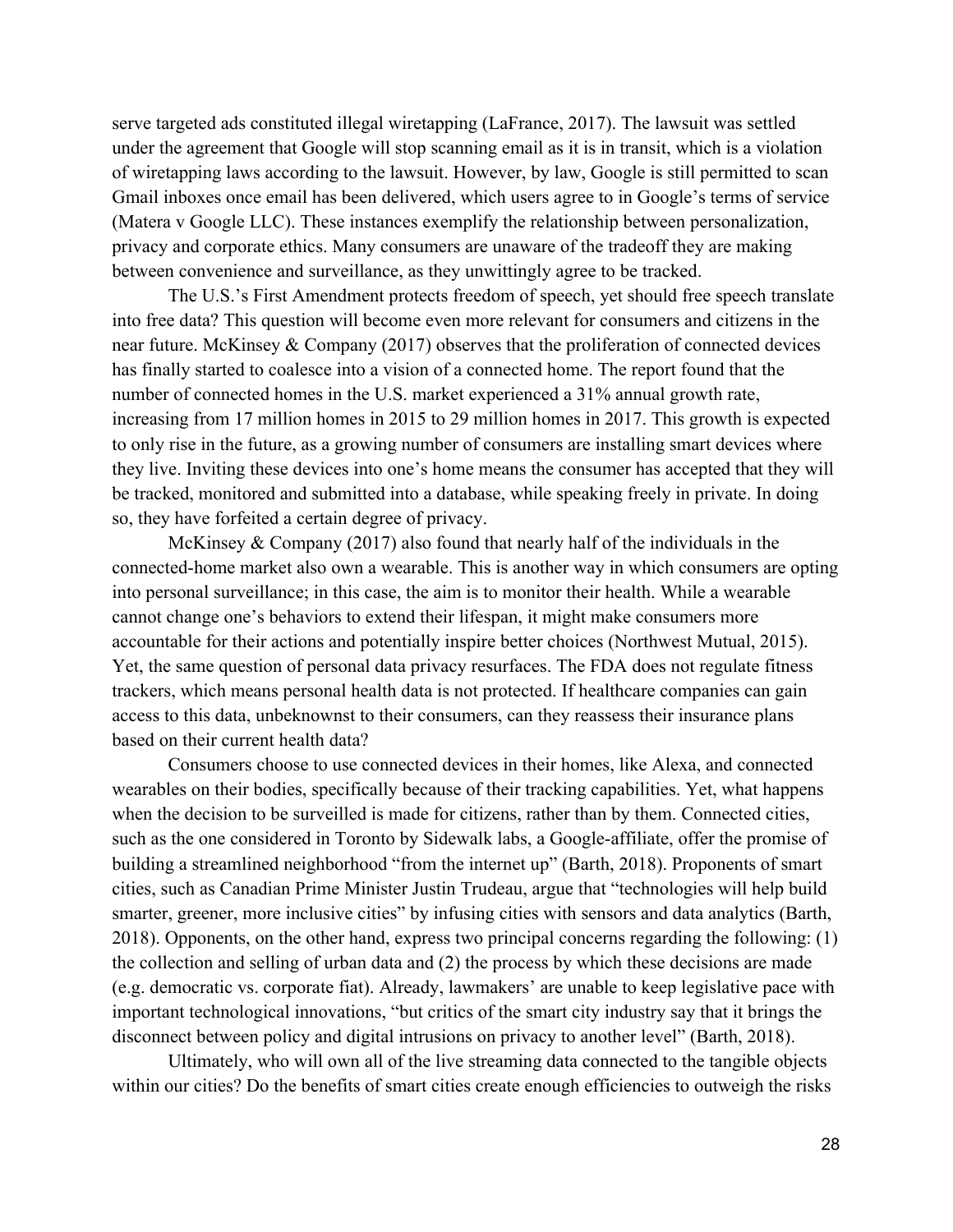of data privacy invasion and potential increases in identity fraud? With governments such as China creating social credit scores to monitor citizens' lives via personal digital activity, digitizing communities is no longer becoming a choice. The Washington Post observes, "So far, the virtual world has been something we opt into — giving up various rights in the terms of service agreements we hastily click closed — and can opt out of if we so choose. It's one thing to willingly install Alexa in your home. It's another when publicly owned infrastructure — streets, bridges, parks and plazas — is Alexa, so to speak. There's no opting out of public space, or government services" (Barth, 2018). Consumers and citizens alike must grapple with what it means to have companies and governments following their digital and physical footprints, without sufficient protection from the law.

## **Biohacking & Gene Editing**

The current leader in gene editing is CRISPR, which has gained popularity due to its efficiency, flexibility and relatively low price point. This tool takes the enhancement of biological function to the extreme by offering the ability to eliminate, enhance or replace genes. While it is still being researched in the US, in November 2018 scientist Dr. He Jiankui in China, created the world's first CRISPR-edited human babies, Lulu and Nana, through IVF treatment (What is CRISPR?, 2019). When Jennifer Doudna, a CRISPR inventor, "first learned about what Dr. He had done when he emailed her on Thanksgiving with the subject line 'Babies Born,' she was horrified and felt physically sick" (Belluck, 2019). CRISPR's inventor was taken aback by the unethical and rogue application of the technology she created, as this type of experiment could reap unintended genetic changes with unknown health consequences. "Many scientists and ethicists condemned the experiment as unethical and unsafe, fearing that it could inspire rogue or frivolous attempts to create permanent genetic changes using unproven and unregulated methods" (Belluck, 2019). The risks associated with this gene-editing experiment were carelessly overlooked considering that "changing genes in an embryo means changing genes in every cell," which is a "serious undertaking that must be done with great deliberation and only to treat a serious disease for which there is no other option" (Kolata, 2018). Instead, Dr. He disabled a perfectly normal gene in his experiment. Additionally, today there is no way to know if gene-editing is inadvertently altering genes other than the genes intentionally targeted. This condition is called mosaicism, "where some cells contain the edited gene and others do not" (Kolata, 2018). A subsequent investigation by the Chinese government concluded that Dr. He had "seriously violated ethics, scientific research integrity and relevant state regulations" (Belluck, 2019).

This begs the question, who is responsible for upholding ethics and keeping humanity's best interest in mind as we advance further with gene editing technology? In this particular instance, Stanford University launched an investigation into one of its professors to determine whether he had prior knowledge about Dr. He's gene editing experiment, and if so, why did he fail to sound an alarm about its ethical violations? In response to the investigation, Stanford professor, Dr. Stephen Quake, showed the New York Times his correspondence with Dr. He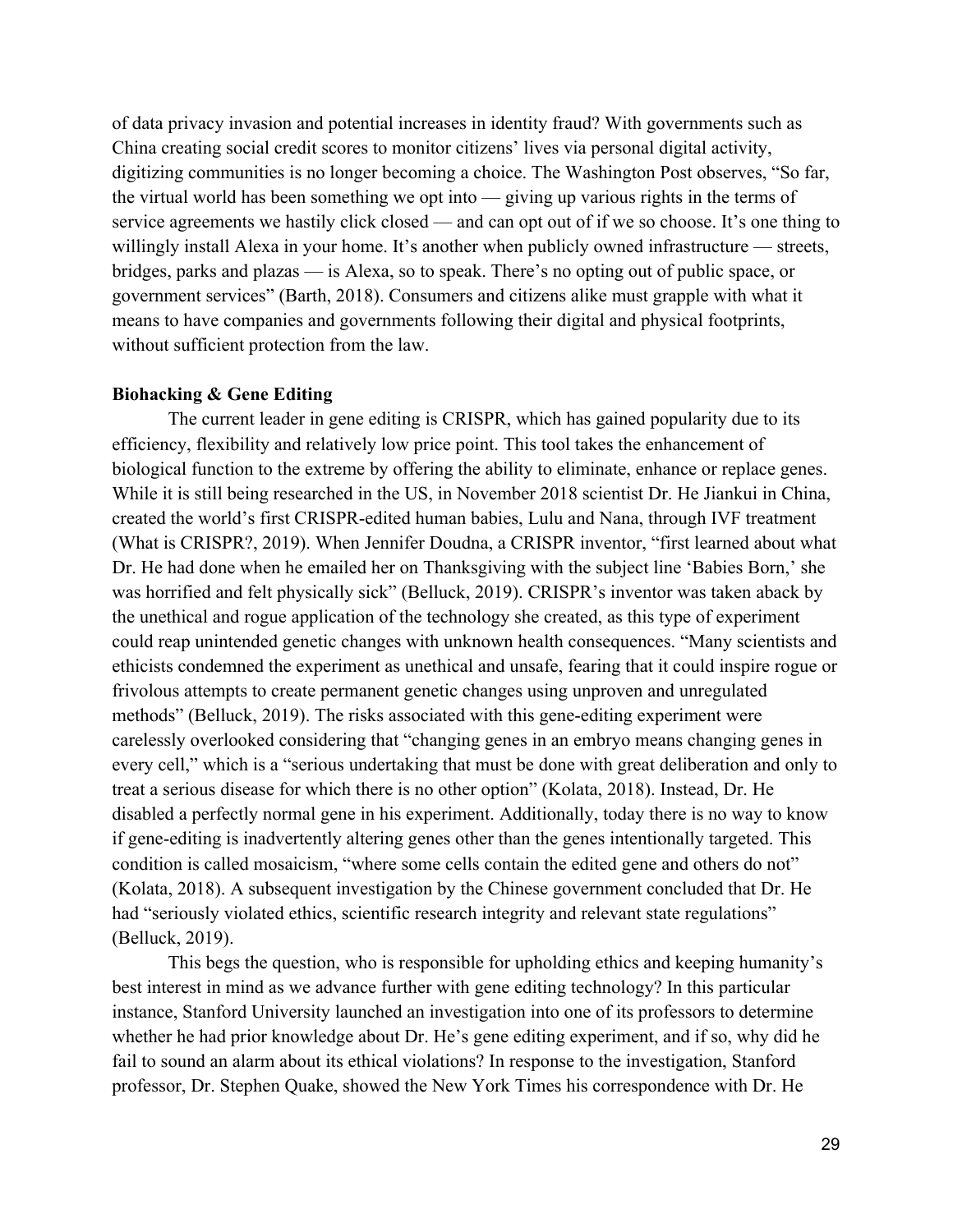over the past few years, "which provides a revealing window into the informal way researchers navigate a fast-moving, ethically controversial field" (Belluck, 2019). While Dr. Quake urged Dr. He not to pursue the project and "instructed him to obtain ethical approval from Chinese institutions and submit the results for vetting by peer-reviewed journals," the project did not stop (Belluck, 2019). Dr. He also reached out to Dr. Matthew Porteus, a genetics researcher at Stanford, about the experiment. Dr. Porteus told him "in no uncertain terms how wrong [the experiment] was, how reckless" but he "wasn't clear where to report the plans of a scientist in China" (Belluck, 2019). On whom does the ethical onus lie in an example like this, when the stakes are so high?

The World Health Organization is now "establishing a global multidisciplinary expert panel to examine the scientific, ethical, social, and legal challenges associated with human genome editing" (World Health Organization). Additionally, medical and scientific institutions in the US and China have now co-developed a commission to create guidelines to prevent scientists from "conducting dangerous and unethical experimentation" (Dzau, 2018). New regulation needs to define "when and where should scientists report controversial research ideas that colleagues share with them in confidence," and how to determine whether "scientists act inappropriately if they provide conventional research advice to someone conducting an unorthodox experiment" (Belluck, 2019). Today, if a scientist simply urges a rogue experimenter to follow protocol for ethical research and did not intervene further, is that behavior deemed ethical…enough? Regulators need to draw a line in the sand so no ambiguity exists when the future of humankind is at stake. The first gene editing experiment was a wakeup call for governing bodies that the future of science and technology is not in their control. Hindsight is always 20-20, but how can we prepare ourselves to preempt future perils of technology?

Although the fear that "genetically-edited babies could develop unintended health problems inherited by subsequent generations" is quite real, scientists "also worry about a backlash against less controversial gene editing that doesn't involve embryos and has more potential to treat or prevent disease" (Belluck, 2019). The positive implications of genetic editing include correcting disease-causing mutations and treating specific medical conditions. From an economic standpoint, technology like CRISPR has the potential to completely disrupt existing medical industries. CRISPR can possibly improve our mental health, allowing people to become less anxious, less depressed or less prone to anger. This alone could replace the anti-anxiety and anti-depression drug market, an industry worth tens of billions of dollars. Additionally, if we enabled people to change their physical appearance through genetic alteration, would there still be a need for industries such as cosmetics, plastic surgery, fitness or dietary supplements? (Smith, 2018).

Furthermore, should CRISPR become available to the public, it would most likely be attainable to a small portion of the population. Not only does this favor the wealthy, if taken to an extreme, it could potentially create an entirely new class of superhumans, defined by the quality of their engineered genome. "Once you start creating a society in which rich people's children get biological advantages over other children, basic notions of human equality go out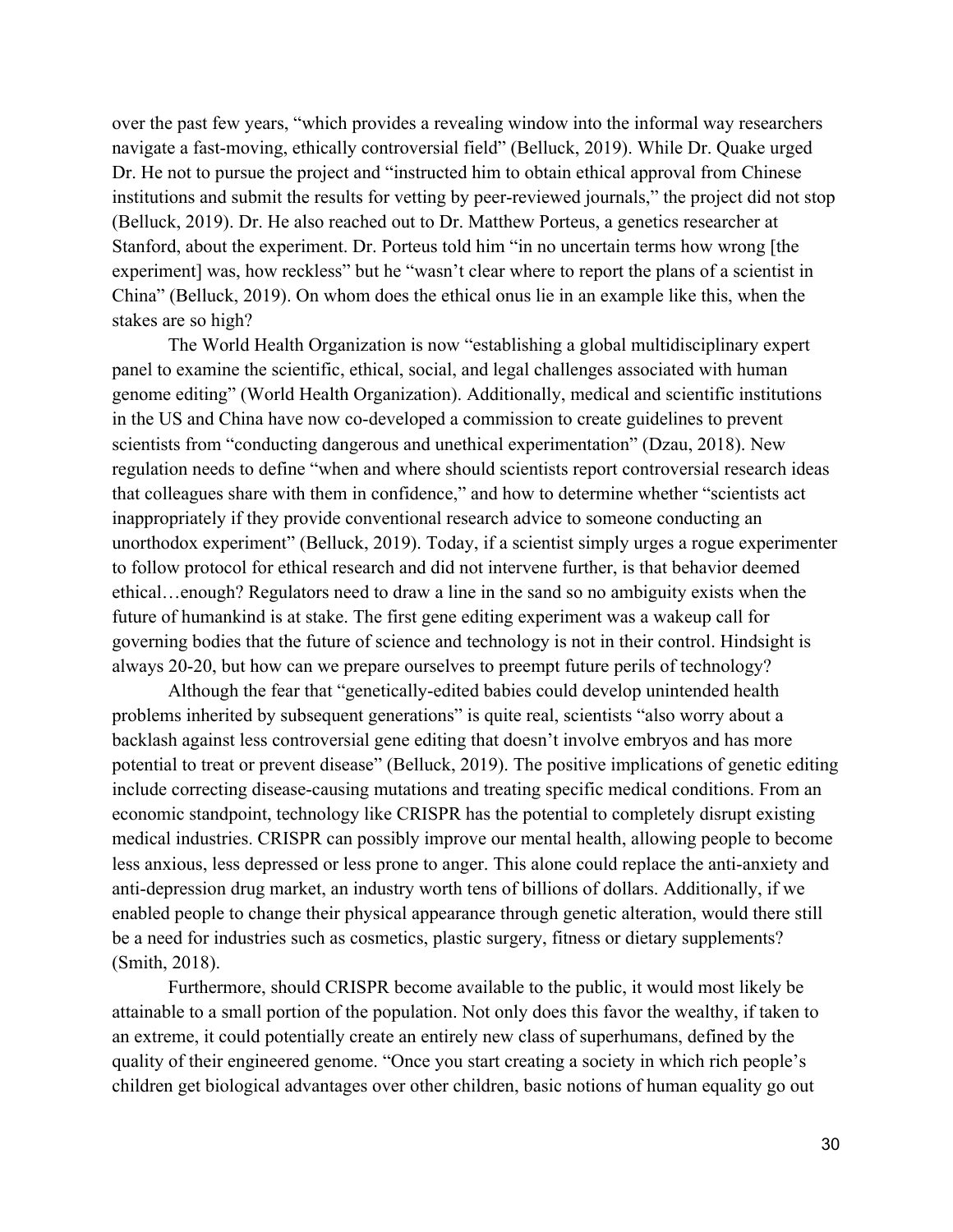the window," former genetic biologist King writes, in a 2017 Guardian editorial, Expert Argues that Gene Editing Will Widen Economic Class Gap. This can lead to a significant technological divide between the "haves" and "have nots" where social inequality is simply written into our DNA (Geib, C., 2017). The potential outcomes are not only frightening but also vast. People could have the ability to make themselves "more entrepreneurial, smarter, more socially adept or more charismatic," allowing an endless number of advantages in work, life and society (Smith, 2018). While genome editing is beneficial in health and medicine, is gene editing opening the door to create the next gen human with extreme intelligence, beauty and/or athletic ability? Is it ethical to allow those with financial access to create this new extreme scenario of human inequality?

## **THEORY ON TECHNOLOGY & FUTURE IMPACT ON THE INDIVIDUAL**

Technology is not something we can choose to simply accept or reject. It is an unwavering force, the foundation of the modern era, and it is here to stay. We are now at a pivotal inflection point in human history; we must collectively choose to seize control of technology instead of letting it control our fate. Technology is profoundly affecting our minds, hearts and bodies, but our collective society is not yet privy to the detrimental implications of adopting and integrating these advancements into our daily lives.

#### **Next Gen: Superhuman**

Whether or not we are consciously aware, we are already living in an era of superhumans. All participants in today's modern world are cyborgs, with smartphones as appendages that expand our human knowledge to a point of being almost limitless through access. In a world where Google is our memory, digital assistants are our butlers, and calculators are our mind, we are already forging a path towards a new superhuman race. With new advancements furthering our ability to improve physical skills, add depth to our intellectual range, genetically alter our DNA, and even rewire our brains, human evolution is quickly moving far beyond its genetic limitations. Additionally, technology is quickly changing the very traits we consider the crux of humanity. Technology is changing our brain structure and development, our interpersonal relationships and depleting our ability to express empathy or our most human sides. All the while, there is little oversight, ethical regulation and control over the science and technology leaders who have a heavy hand in defining the future trajectory of humanity. Without seizing control and implementing regulation, humans will likely be on a path towards "fragmented evolution." Those with rogue access to genomic and brain manipulation technology will create an entirely new class with superior superhuman capabilities designed to override our biological limitations. Those without access to technological advancements will be left behind, creating a colossal gap between the "haves" and the "have-nots." Survival of the fittest may become – survival of the most technologically advanced – creating two distinct, unequal evolutionary paths for the human race.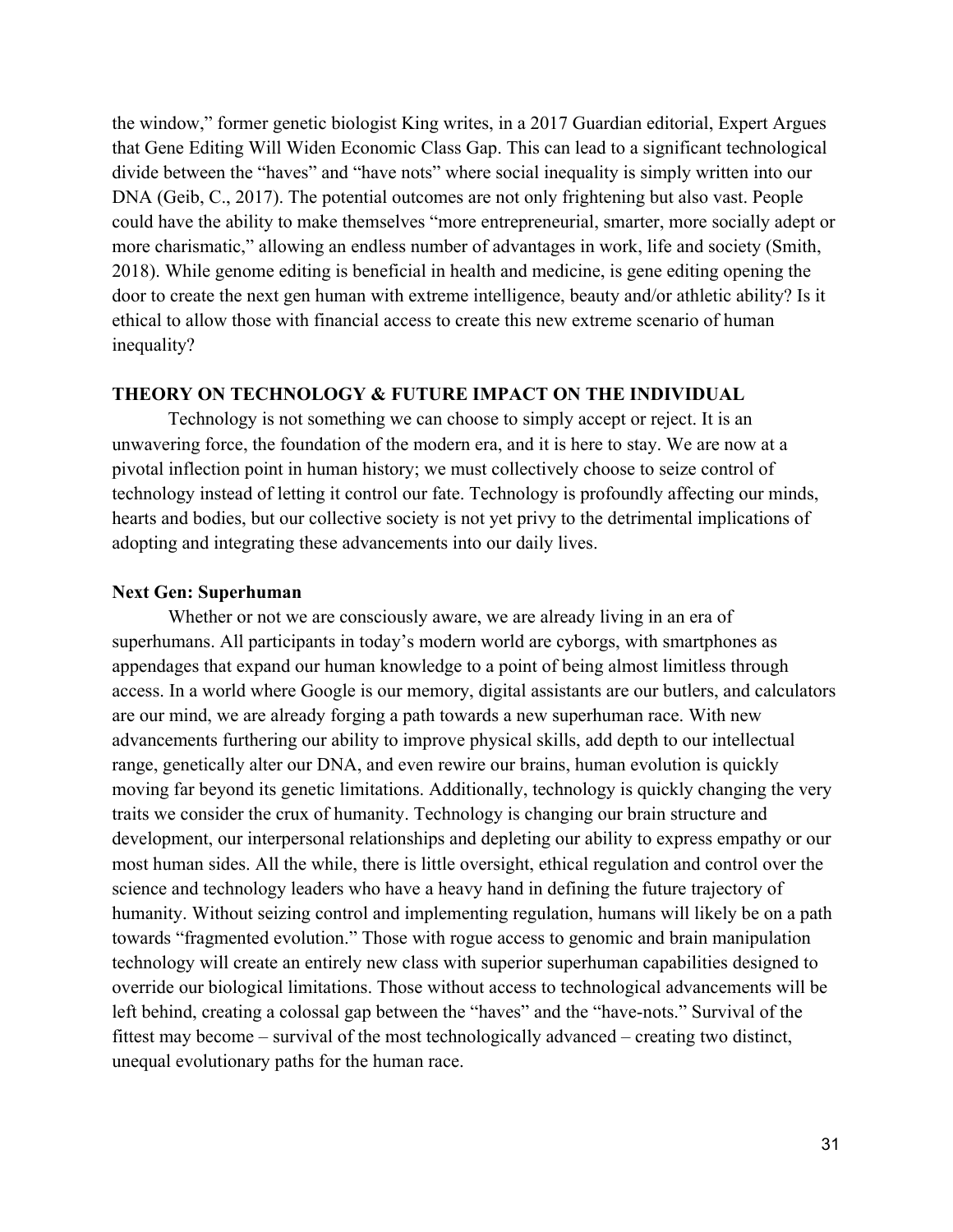As the next-gen superhuman blurs the lines of distinction between technology and humanity, we could fall victim to the innovations and enhancements adapted to make us stronger in the first place. It is a real possibility that we could lose sight of the traits that set us apart from AI, and we need to nurture our most human facets to control our collective destiny. As the superhuman generation takes shape, we must put the wellbeing of the individual back at the center of focus and take control from companies motivated by financial gain. This entails breaking the cycle of addictive code, driving mass awareness about the detrimental side effects of screen time, revamping today's filter-it-for-me culture, (re)humanizing humans, and putting stringent guidelines in place for AI, biohacking and gene editing.

## **Thesis on the Future of the Individual**

Today, humans are largely ignorant to the cataclysmic shift driven by technology that is redefining what it means to be human. In order to seize control of our destiny, we must leverage backcasting to put our collective wellbeing at the center and dictate (what we want to see) as the future trajectory of humanity.

"Unlike forecasting, which tries to predict where we are headed under current conditions, backcasting is a method in which future desired conditions are envisioned and steps are identified to materialize that vision" (Allan, 2015). The intention is to "bend fate" to our will. We want to create a tangible, long-term future vision that we can achieve by taking measured steps towards that vision today. In order to backcast a future scenario where we solve the conundrum of control between technology, its gatekeepers, and the individual, we must take three measured steps towards that vision: drive mass awareness through structural change, actively invest in our own humanity, and end the Bystander Effect. The three key parts of what makes us human – the mind, the heart, and the body – remain at the center of this vision as we move from (mind)less to (mind)ful, (heart)less to (heart)beat, and no(body) to every(body).

#### **(Mind)less to (Mind)ful**

It feels as if the rate of technological change is now exceeding a human's ability to adapt – consciously. Technology is overrunning us as we strive to keep up and welcome it, without questioning it. Its detrimental effect noted in the mind, heart, and body sections of this paper are widely unknown to the average U.S. adult. "The more you live through screens, the more you're living in a narrow bandwidth, an abstract world that's increasingly artificial. And that virtual world is safe and controllable, but it's not rich and unpredictable in the way the real world is," what will happen if we lose our connection to reality altogether? (Illing, 2018). Without a deeper understanding of the detrimental side effects of the technology we are using, how can we collectively participate in a dialogue about its implications for humankind?

The first step towards achieving a vision where humans seize control and put their wellbeing at the center, is driving mass awareness about the drawbacks of technology, especially for adolescents, and increasing tech literacy across the board. When it comes to the development of new technology, there is a crucial element that is often entirely absent: Doubt. Caterina Fake,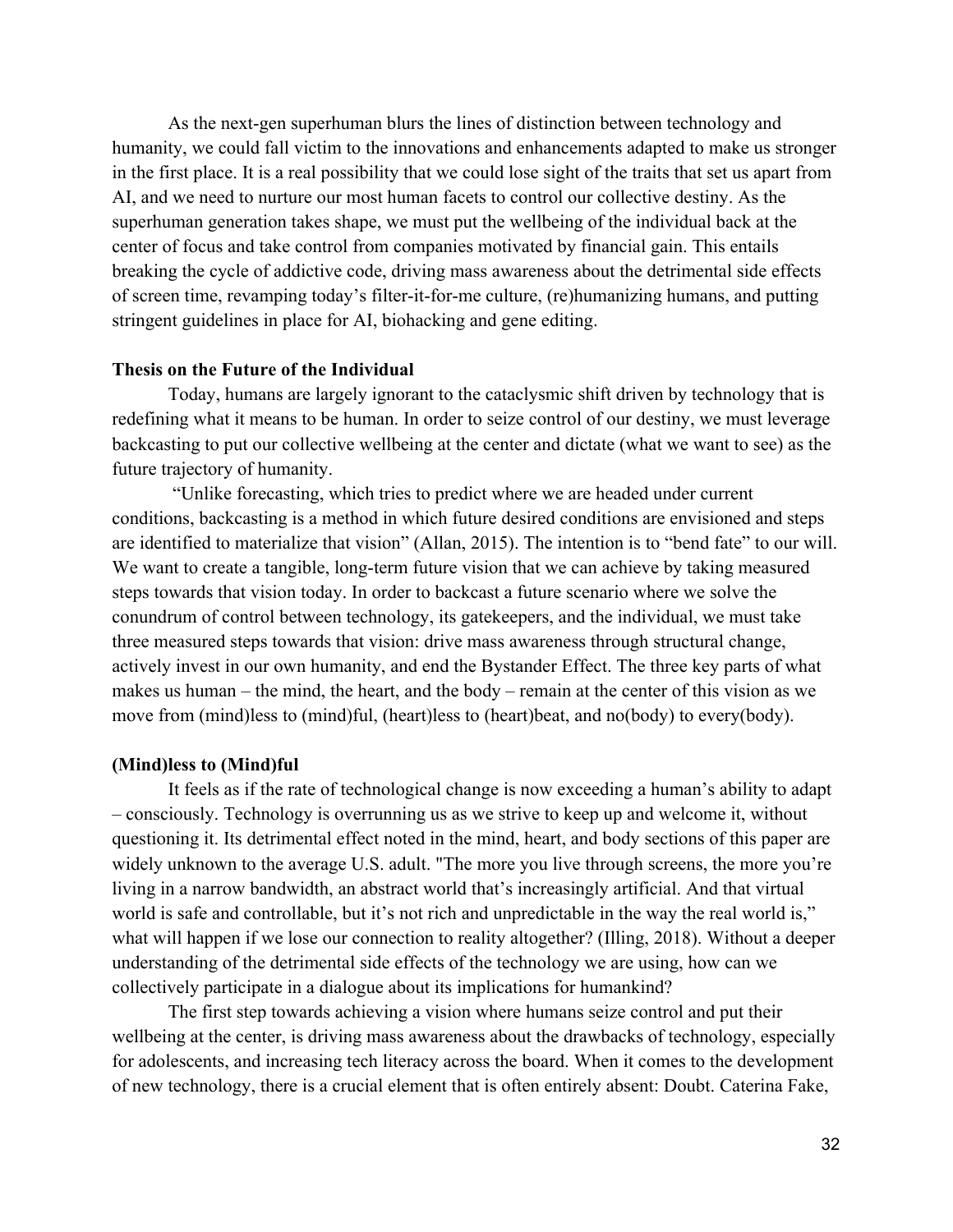show host of "Should This Exist," founder of Flickr and Partner at Yes, asks entrepreneurs and technologists to predict what their inventions might do *to* humans and *for* humans. She encourages them to explore the unintended consequences of their inventions and imagine a "scary list" of what could happen if their creations were to fall into the hands of evildoers. These are not questions that are often asked – if ever - throughout product development. Imagine a world where just as much importance was placed on the process of creating the technology, as the technology itself (Fake, 2019). New technology is typically invented in a black box of secrecy and then released into the market with fanfare. What if scientists or technologists convened with the communities they aimed to serve, *before* beginning the development process? What if consumers were asked to evaluate the advantages and disadvantages of a new potential technology and then could decide if they wanted it to be created? This is not product "co-creation", a popular industry buzzword, but rather, co-exploration and co-decision making.

We must also require greater transparency from technology companies developing and deploying addictive code and personalization algorithms. As concluded in the Fashion Institute of Technology (FIT) Cosmetics and Fragrance Marketing and Management 2018 Capstone presentation, centered around transparent beauty, "A brand's survival will be determined by its ability to operate as a Glassbox Organization, accountable at every step of the way" (Asavajaru , et al, 2018). A Glassbox Organization is a corporate model that stresses the importance of transparency at the consumer level. Further to the necessity of a Glassbox Organization to give confidence and awareness back to consumers about their products through transparency, corporations must take this a step further with a window into the technology behind their business methodology. A solution is a legal mandate that these companies must publicly disclose the risks and side effects associated with using their technology. Every time a consumer uses the web, an app or device, they should be acutely aware of how it is effecting their brain. In regards to digital content served (information, images, ads, sources, etc.), consumers should clearly understand the degree to which it was personalized to them. There needs to be transparency about how content is curated or censored, and how human behavior data is captured, surveilled and used – and by whom. These changes would require a monumental shift in legislation and the way digital commerce is conducted today. Tech education and literacy need to be mandated and integrated into school curriculum so we can empower our children from a young age to mindfully construct their digital identities and develop usage boundaries. Knowledge is power. In partnership with the U.S. government and regulatory bodies, widespread education and transparency is the first baseline step needed to change our behavior from mindless to mindful.

Author and Professor, Cal Newport, advocates for "Digital Minimalism," where we remove non-essential technology from our daily life. He believes we must "reclaim control and intention back from the devices and platforms that have hijacked it" (Skipper, 2019). He argues that human autonomy is the biggest problem in today's digital world: "Tech greatly improves our life, right up until the point where you stop using it intentionally and unknowingly fall into manipulative black holes – on your phone, on Slack, in your inbox – that are specifically designed to be addicting" (Skipper, 2019). One tactic individuals could take is completing a 30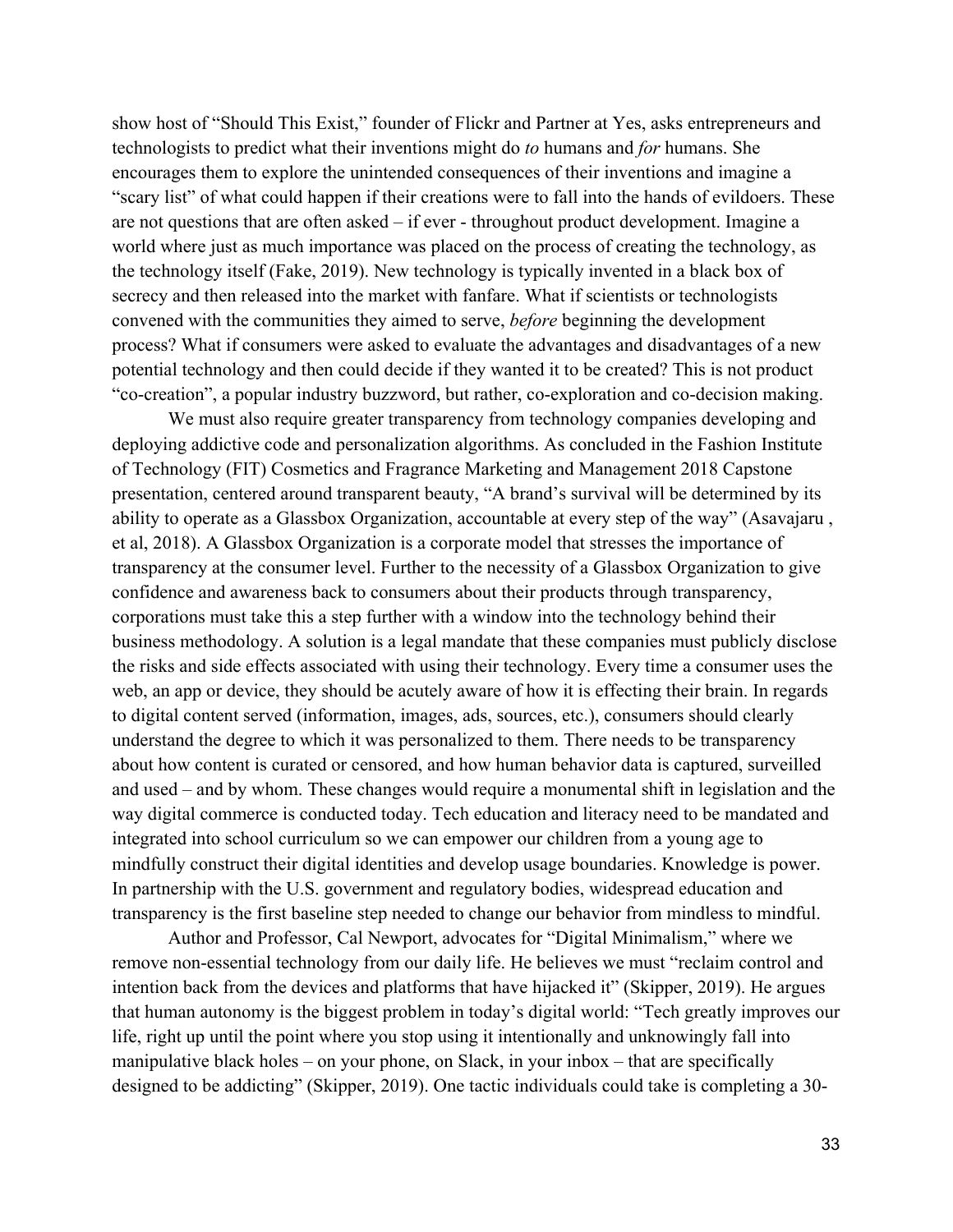day digital detox, to develop a clearer understanding of when device use crosses the line from function to addiction. The intention is to help humans understand and recognize addictive code and in turn, make better decisions about how they use technology on a daily basis. It is time to make a clear distinction between the technology that enhances our lives and the technology that harms us and detracts from our lives. Once consumers become educated about the detriments of technology, Mr. Newport compares the inevitable "'attention resistance,' in which people enact purposeful guidelines for how they engage with tech, to America's current fitness obsession" and believes that "we are going to see a similar explosion of lifestyle trends that counter tech's takeover in the early  $21<sup>st</sup>$  Century" (Skipper, 2019). The trend of "more is more" and the laissezfaire adoption of any technology that provides value and convenience, that victimize us today, will be replaced by Digital Minimalism. Newport firmly believes "you're going to look at allowing a 13-year-old to have a smartphone the same way you would look at allowing your 13 year-old to smoke a cigarette" (Skipper, 2019).

For Digital Minimalism to take hold within society, we must educate consumers on how to use technology mindfully and for our benefit only. Individuals must evaluate their tech usage in terms of time and attention required, and assess whether or not time spent is adding meaningful value to their lives. Additionally, consumers should demand more options when it comes to tech usage. Rather than just providing informed consent, where consumers become aware and acknowledge their digital actions, options aside from "opting in" or "opting out" should exist. We are entitled to a range of "opting-in" to tech, with trade-offs clearly outlined depending on each individual's degree of acceptance or rejection. These decisions need to be put in the consumer's hands and corporations must offer these solutions. We must take control back from our devices and consciously rebuild our digital lives from scratch and with intention. This will require structural changes – within education and governmental regulation – to enforce greater transparency and make tech literacy the norm amongst average Americans.

## **(Heart)less to (Heart)beat**

Technology is here to stay, and humans must learn how to coexist and adapt without losing the parts of ourselves that make us uniquely human. Empathy, a human attribute core to our being, is now in jeopardy because of our excessive screen time. Across generational lines, we need to start actively investing in our humanity and prioritize the critical human attributes in jeopardy due to the impact of technology. In order to keep the heart beating, we need to ensure we do not cede critical thinking, empathy, and our independent decision-making ability to AI. If we lose control of the crux of humanity, these attributes may be completely lost in human evolution. As much as we have collectively invested in technology, we must put equal weight and investment into developing and sustaining emotional intelligence and our critical thinking skills. Psychotherapist, Esther Perel, observes, "it's no mistake that in parallel to the isolating digital fortresses that we have built around ourselves, there is also a proliferation of festivals, dance parties and events where people gather, brush forearms and enjoy the presence of others" (Perel, 2018). The goal is to grow technology and humanity in tandem, so they are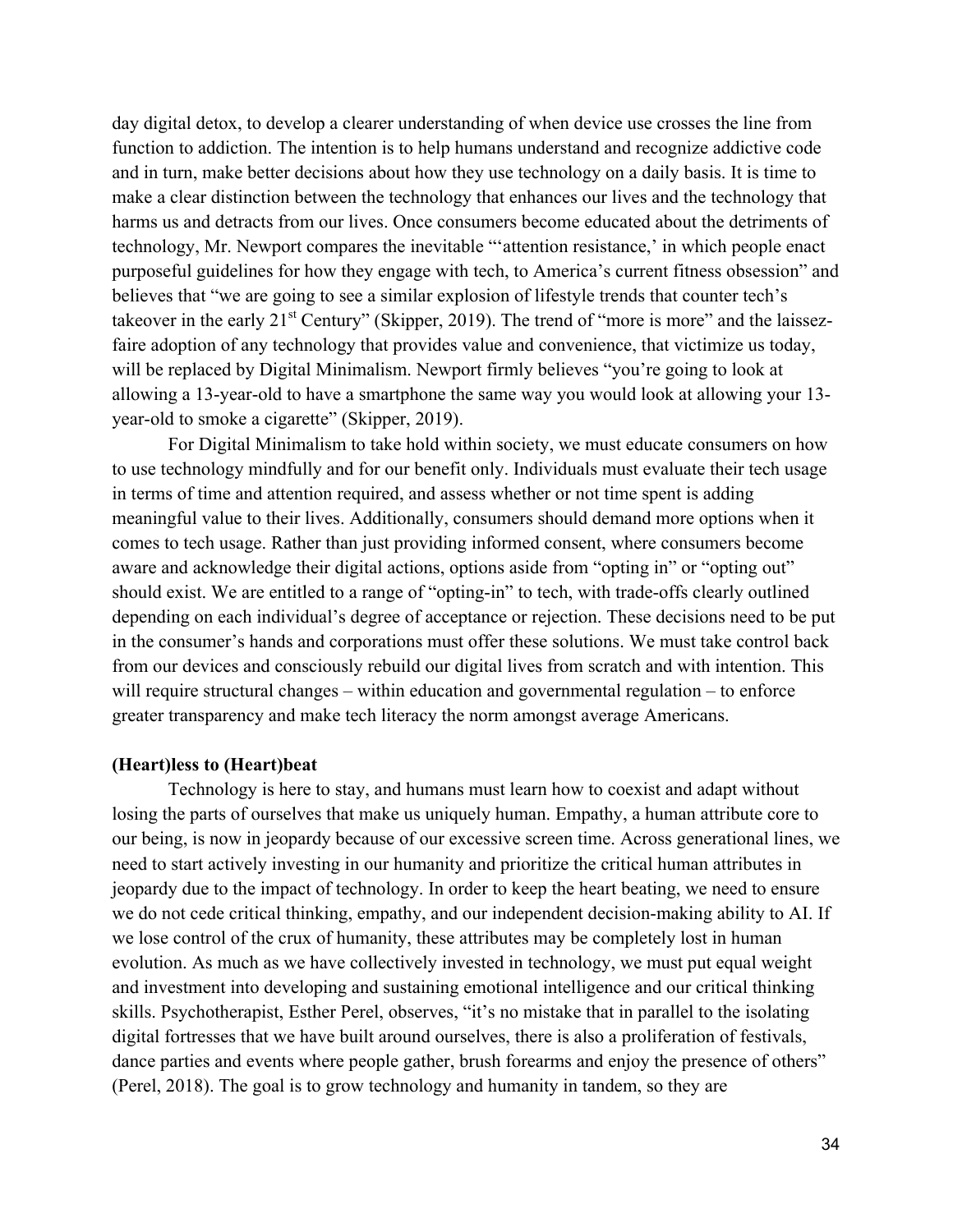complementary to one another. By doing this, we will ensure AI has a well-defined place within our future – one that does not threaten humanity nor replace the core of what makes us human today.

Our concept, "Human Re-Natured," is the conscious cultivation of our more human elements. Reliance on human nature may no longer be enough to preserve and cultivate the attributes that define and differentiate us as human beings. As a collective, we must intentionally nurture and place a high value on our uniquely human qualities. This active investment in humanity could take shape as more formal education from primary to collegiate levels. Rather than rely on the family unit alone to teach empathy and develop an adolescent's emotional intelligence, we can build an additional safety net into the education system to ensure these attributes progress at every stage of development and continue into young adulthood. We must also teach our children to adapt and value a digitally minimalistic lifestyle to reduce the risk of cognitive and emotional damage caused by digital addiction. We are already seeing this trend emerge among the tech elite in Silicon Valley. These executives "aren't just raising the alarm about the dangers of screens and devices; they're instituting new practices in their own families to guard against those dangers and equip their kids to thrive in this brave new tech world" (Shannon, 2019). Sherry Turkle cautions against "schools' increasing reliance on technology in classrooms, which are often stuffed with Chromebooks, iPads, and personal devices, despite growing evidence that heavy tech use may harm academic performance" (Shannon, 2019). She notes that many tech executives are deciding to send their children to Montessori, Waldorf, and other private low-or-no-tech schools instead. Chris Anderson, former editor of Wired Magazine, aptly states, "The new digital divide is limiting access to technology" (Bowles, 2018). Today, the conversation has shifted from integrating technology into schools to benefit a child's development to limiting its usage and we must democratize this idea to foster and safeguard the future human development (Bowles, 2018). Of course, this also requires active participation from the family unit and we must stop falling into the trap of convenience that technology provides us today. Rather than overusing communication shortcuts like texting and hiding behind screens, families and corporations must now place a stronger emphasis on face-to-face communication and actively engage in human interaction. A realistic approach parents can take is to "help children and teens create consistent, compartmentalized time offline," which differs depending on a child's age, but it is important to ensure that "kids have healthy experiences online and in real life" (Homayoun, 2018).

The same way parents and schools must integrate tech literacy into parenting and education from early childhood, corporations must perpetuate, rather than blatantly contradict, the learnings in adulthood. The current expectation in the corporate world, due to availability and access to technology, is to always be connected, and therefore, to always be "on." Professionals today, check their email an average of 15 times per day, or every 37 minutes (Plummer, et al, 2019). Yet, such frequent engagement with email does not directly correlate to effectiveness. Harvard Business Review, in partnership with a company that teaches research-backed time management practices, Zarvana, found that more than half of the time we currently spend on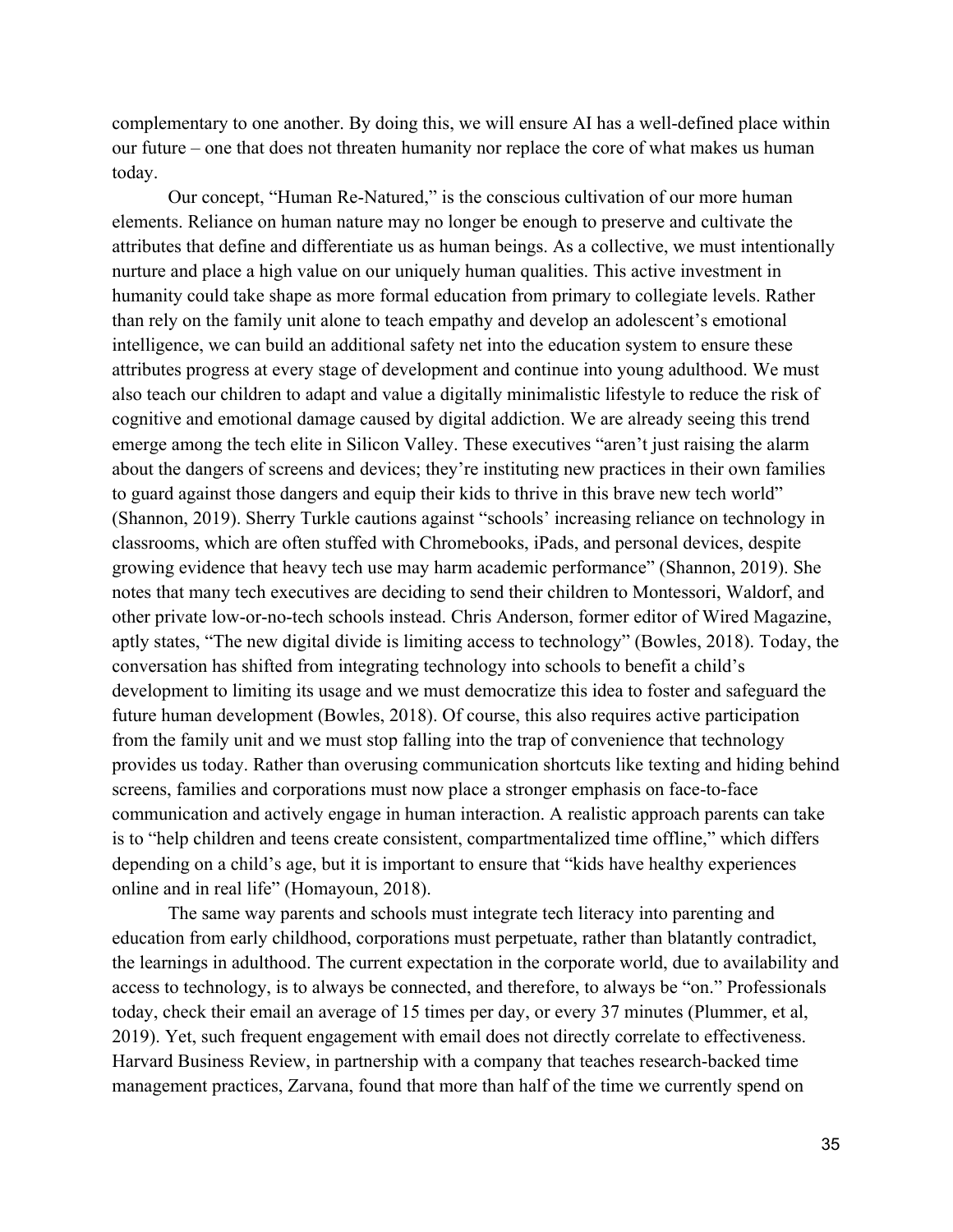email daily, or one hour and 21 minutes per day of the current two hours and 42 minutes, can be cut without sacrificing effectiveness. According to the same study, only 11% of clients/customers and 8% of coworkers expect a response in less than an hour, while 40% of people expect a response in about an hour (Plummer, et al, 2019). By checking email hourly rather than twice per hour, customer and coworker expectations can still be met, and an average of one hour and 21 minutes can be gained back into worker productivity daily. With an average of 394 more hours of productivity annually per employee, corporations could benefit from creating a culture in which employees do not feel the necessity of immediate response time, and thus, constant connectivity. By cutting down on work-related screen time, parents can also set an example for their kids to follow. By engaging children and adolescents through formal education and familial participation, and perpetuating the learned concepts through adulthood in the workforce, it will allow us to intentionally cultivate and maintain our humanity as technology continues to advance at a rapid pace.

## **No(body) to Every(body)**

The last measured step towards our future vision of solving the conundrum of control between technology, its gatekeepers, and the individual, is ending the Bystander Effect. By definition, it occurs "when the presence of others discourages an individual from intervening in an emergency situation," attributed to "perceived diffusion of responsibility, [by which] onlookers are less likely to intervene if there are other witnesses who seem likely to do so, and social influence, where individuals monitor behavior of those around them to determine how to act" (Psychology Today). Today, the bystander effect often manifests in the act of recording an emergency or a violent event on smartphones, but not making any effort to physically intervene or call for help. A 2017 example that caused global outrage was a doctor being physically dragged off a United Airlines plane by law enforcement for refusing to deplane due to an overbooked flight. The man was dragged with his stomach exposed, his glasses askew, and his face bloody from a law-enforcement-inflicted broken nose. Instead of intervening in any way, passengers on the flight either did nothing, or videotaped the incident to post on social media, displaying a modern day manifestation of the bystander effect (Badalge, 2017). Today, society has succumbed to the Bystander Effect regarding ethics and regulation in technology. We have collectively failed to implement proper checks and balances where we keep the wellbeing of humanity at the center of science and technological advancement. This perceived diffusion of responsibility has given us a false confidence that humanity's best interest is adequately looked after and that whistleblowers will uncover, report, and correct any wrongdoing they find. As we have seen in the ethical debate section of this paper, this is far from our reality today. Comprehensive regulations guiding current technological advancements and future trajectory are not yet in place. Social influence is also a factor in our current state of affairs. Up until this point, we have blindly adopted technology that provides us with value and convenience and have ignored the consequences. Due to large-scale ignorance about tech addiction and the risks to humanity new advancements pose, we observe our peers continuing with the same behavior,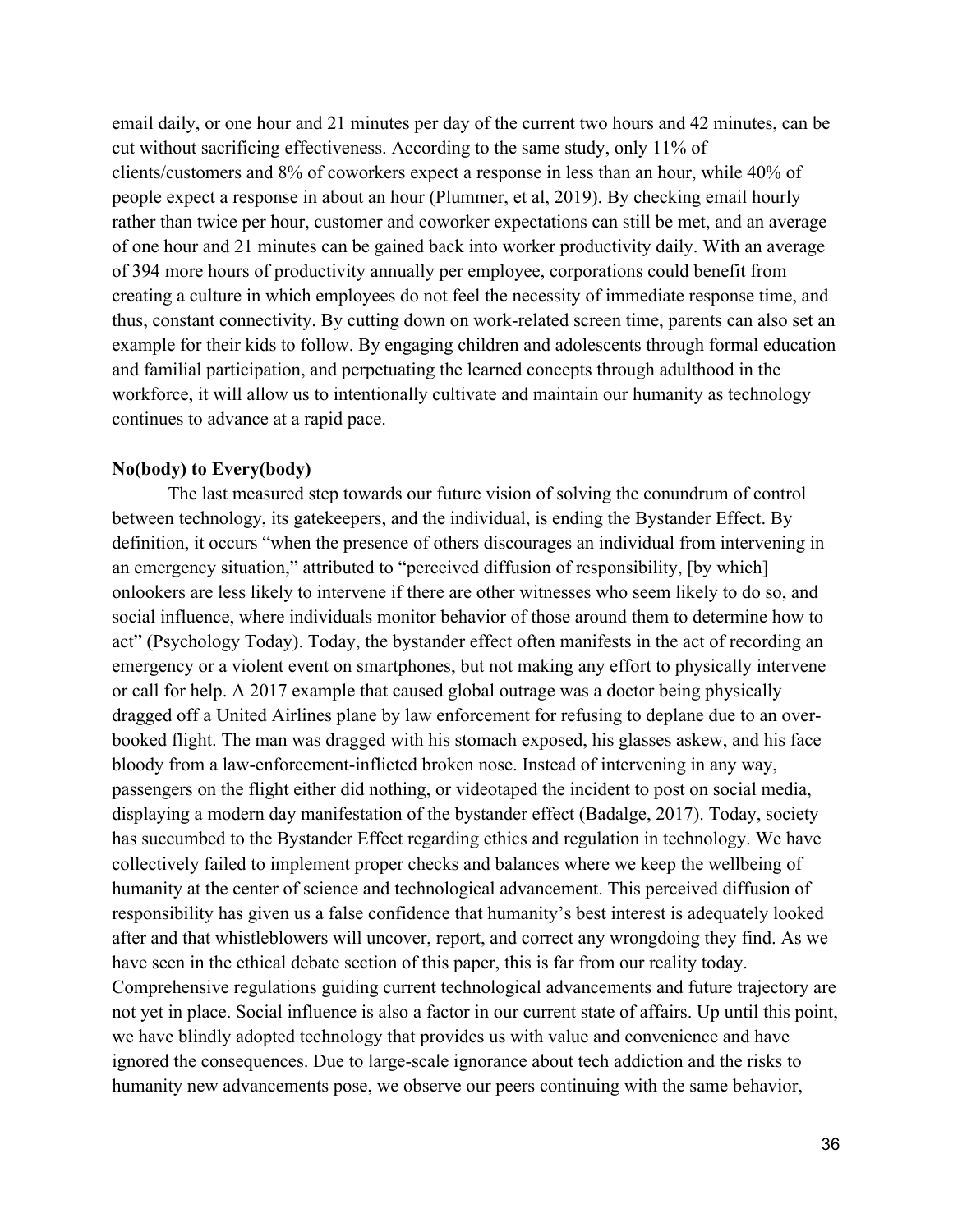recklessly accepting the technology that threatens our existence. Michael Bess, Historian of Science at Vanderbilt University, notes, "Our technology is developing so much faster than our culture and our institutions, and the gap between these things can only grow so far before society becomes dangerously unstable. I think overall as a society, we're insufficiently equipped, but that doesn't mean there aren't plenty of voices out there speaking sanity. What's interesting is that you can use these new technologies to get in touch with those voices and connect with other people who are questioning these technologies. The ability to connect in that way offers a lot of promise if it's used wisely" (Illing, 2018).

Each individual has a responsibility to help dismantle the Bystander Effect we have fallen victim to, and take control back from technology that is overrunning us today. Our society must actively participate in, and collectively develop, the rules of engagement by which we steer technology toward our backcasted future. We must establish new regulatory oversight that evaluates whether technologies should or should not exist, pending its impact on the wellbeing of humanity. New regulations must require complete transparency about addictive code, AI algorithms, and surveillance capitalism, so consumers can develop an informed opinion and scrutinize the technology they are using as well as the capitalistic companies behind them. We must also ensure we consider diversity and inclusion and build this into new regulatory bodies to prevent uniformity of thought and thwart the inherent bias built into technology. Venture capitalist and activist, Freada Kapor Klein, explains (in Johnson, 2019) that new, creative business ideas "come out of the lived experiences of other groups. [This is why] it matters who is around your founding table. It matters whose voices are there when you design your organization and its purposes." When looking to shape the future of technology governance, we must ask ourselves, who benefits from the tech product or service? Will it widen or close gaps? Is that going to make society more unequal? If the bar is set as low as progress being determined by an increase in the number of privileged white women in venture capitalism, or the workforce overall, as Kapor Klein observes, we are not truly diversifying (Johnson, 2019).

Further to the importance of diversity of thought, World Economic Forum Founder and Executive Chairman, Klaus Schwab, explains "It's more important to focus on the human component than on the technological" (MIT Technology Review, 2019). In his 2016 book, *The Fourth Industrial Revolution*, he wrote, "Shaping the fourth industrial revolution to ensure that it is empowering and human-centered, rather than divisive and dehumanizing, is not a task for any single stakeholder or sector or for any one region, industry or culture. The fundamental and global nature of this revolution means it will affect and be influenced by all countries, economies, sectors and people. Though the world is changing fast, we can still shape our future in a way that benefits all" (MIT Technology Review, 2019). By backcasting a future where we seize control of our destiny, it is overwhelmingly apparent that industries, corporations and individuals must take this critical step in ending the Bystander Effect, collectively. Moving from no(body) to every(body) is the last puzzle piece to help us regain control of our future, and provide clarity as to where society sees the future of humanity heading.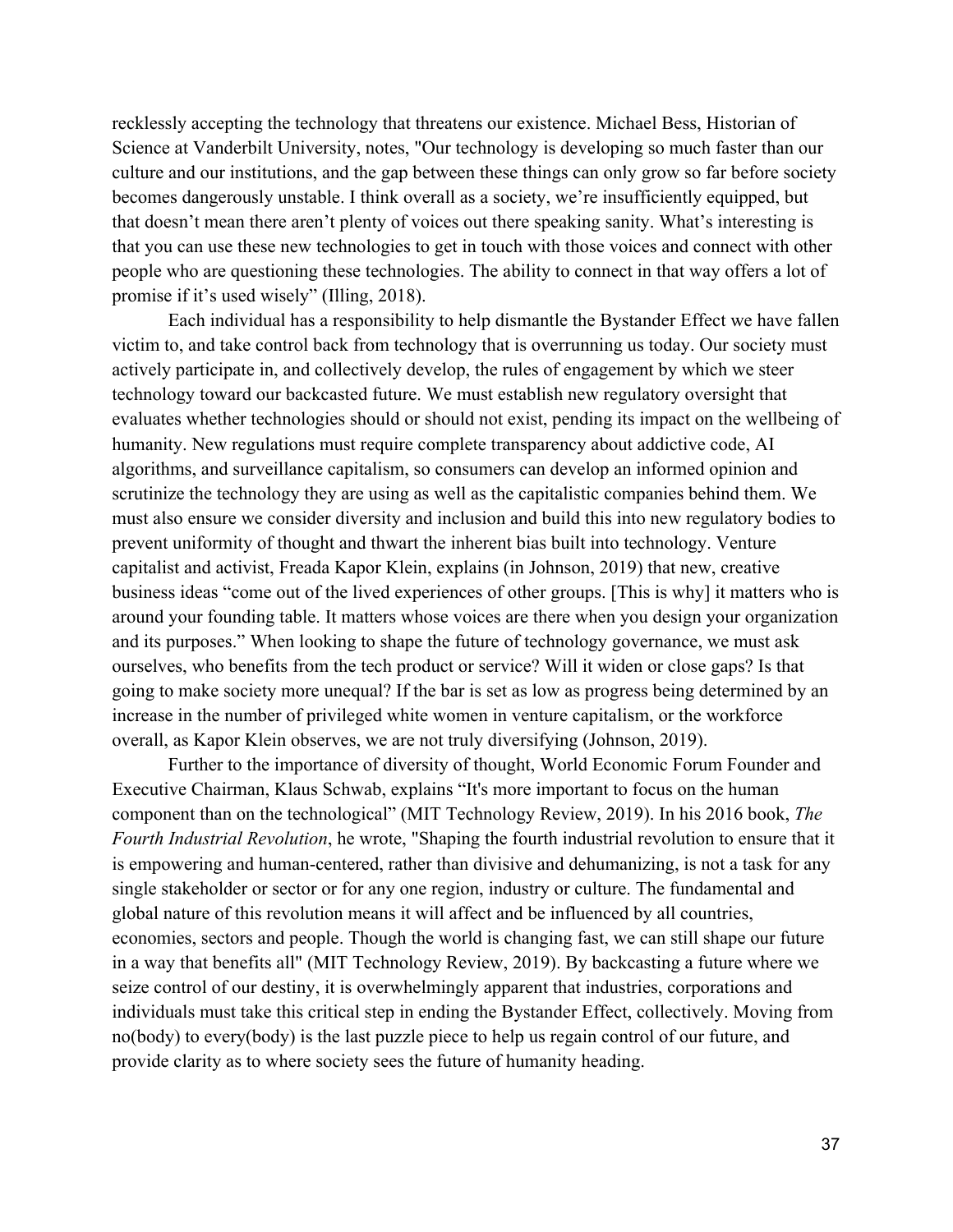#### **CONCLUSION**

With widespread ignorance among humanity to the cataclysmic shift driven by technology, the definition of what it means to be human continues to evolve. In a mere 30-year timeframe, we have become completely addicted to technology. Technological inundation into everyday life is affecting our minds, our hearts, and our bodies at unprecedented speeds – imposing colossal impact on the individual's cognitive development, development of emotional intelligence, and perception of self. Beyond direct impact to the individual, the increasing sophistication of and access to technology poses serious ethical questions concerning addictive code, human surveillance, and biohacking through genetic editing. As the new generation of superhumans, we have the ability to further fragment our evolution and exaggerate the gap between the "haves" and the "have-nots." Without fundamental changes to our governance, or 'parenting,' of technology, we run the risk of human beings becoming products or commodities, unable to exercise the fulfillment of one's own free will. In order to control our collective destiny, we must place the wellbeing of the individual back at the center of our focus, treat our management of technology the way we would treat parenting, and prioritize the nurturing of our most human facets.

To seize control of our destiny, we must leverage backcasting to dictate the future trajectory of humanity. Through the creation of a long-term, tangible vision of the future of humanity, and clearly defined steps beginning today, we can backcast a future scenario where we solve the conundrum of control between technology, its gatekeepers, and the individual. To take back control of our destiny, we must create a human version of AI: Awareness and Investment. Mass awareness must be driven through structural change to education and legislation. Active investment must be made in our own humanity to strengthen the distinction between humanity and technology, and reiterate our responsibility to take control. Through Human AI, we can shape our human trajectory from (mind)less to (mind)ful, (heart)less to (heart)beat, and no(body) to every(body). Together, we can set a new standard of humanity, and maintain the individual human being's ability to *be human* in the increasingly digital world.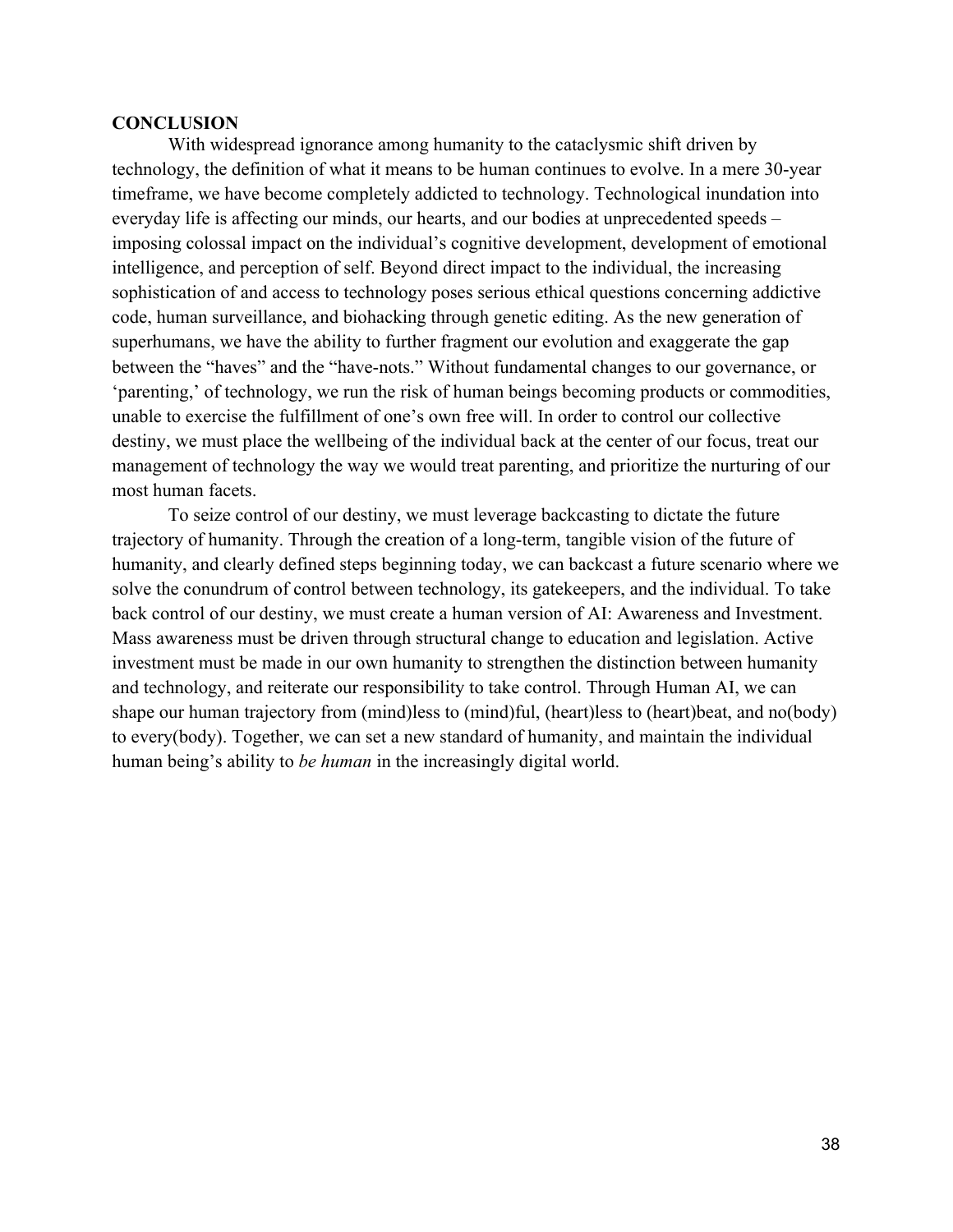## **WORKS CITED**

Allan, D. (2015 December 16). Backcasting to the future. CNN. Retrieved from: https://amp.cnn.com/cnn/2015/10/22/health/backcasting-to-the-future/index.html

Anthes, E. (2016 April 6). Mental health: There's an app for that. Nature News. Retrieved February 17, 2019 from: https://www.nature.com/news/mental-health-there-s-an-app-for-that-1.19694

American Academy of Pediatrics (2016). Media and Young Minds. Pediatrics. 138(5).1-8. Retrieved from: https://pediatrics.aappublications.org/content/138/5/e20162591

American Psychology Association (APA) (Producer). (2018 October 17). Making Love Last In The Digital Age. [Audio file]. Retrieved from: https://www.apa.org/research/action/speaking-ofpsychology/digital-dating.aspx/

American Psychological Association (2019 March 14th). Mental Health Issues Increased Significantly in Young Adults Over Last Decade. Retrieved from: https://www.apa.org/news/press/releases/2019/03/mental-health-adults

Asavajaru, B., Cortet, D., Elangbawy, Z., Huang, M., Kreamer, K., McMillon, J., . . . Wong, S. (2018, June). Thriving in a Transparent World: A Model for Future-Proof Business[Scholarly project]. In Cosmetics and Fragrance Marketing and Management Student Research. Retrieved April 28, 2019, from: http://www.fitnyc.edu/documents/glassbox-paper.pdf

Badalge, K. N. (2017, May 25). Our phones make us feel like activists, but they're actually turning us into bystanders. Retrieved May 6, 2019, from https://qz.com/991167/our-phonesmake-us-feel-like-social-media-activists-but-theyre-actually-turning-us-into-bystanders/

Barbaro, M. (2018 December 10). The Business of selling your location. *The New York Times.*  [audio file]. Retrieved from: https://www.nytimes.com/2018/12/10/podcasts/the-daily/locationtracking-apps-privacy.html

Barfield, W., & Williams, A. (2017). Cyborgs and Enhancement Technology. *Philosophies,2*(4), 4. doi:10.3390/philosophies2010004

Barth, B. (2018 August 8). The fight against Google's smart city. *Washington Post.* Retrieved from: https://www.washingtonpost.com/news/theworldpost/wp/2018/08/08/sidewalklabs/?noredirect=on&utm\_term=.3604c3ae9e82

Belluck, P. (2019 April 14). Gene-Edited Babies: What a Chinese Scientist Told an American Mentor. New York Times. Retrieved from: https://www.nytimes.com/2019/04/14/health/geneediting-babies.html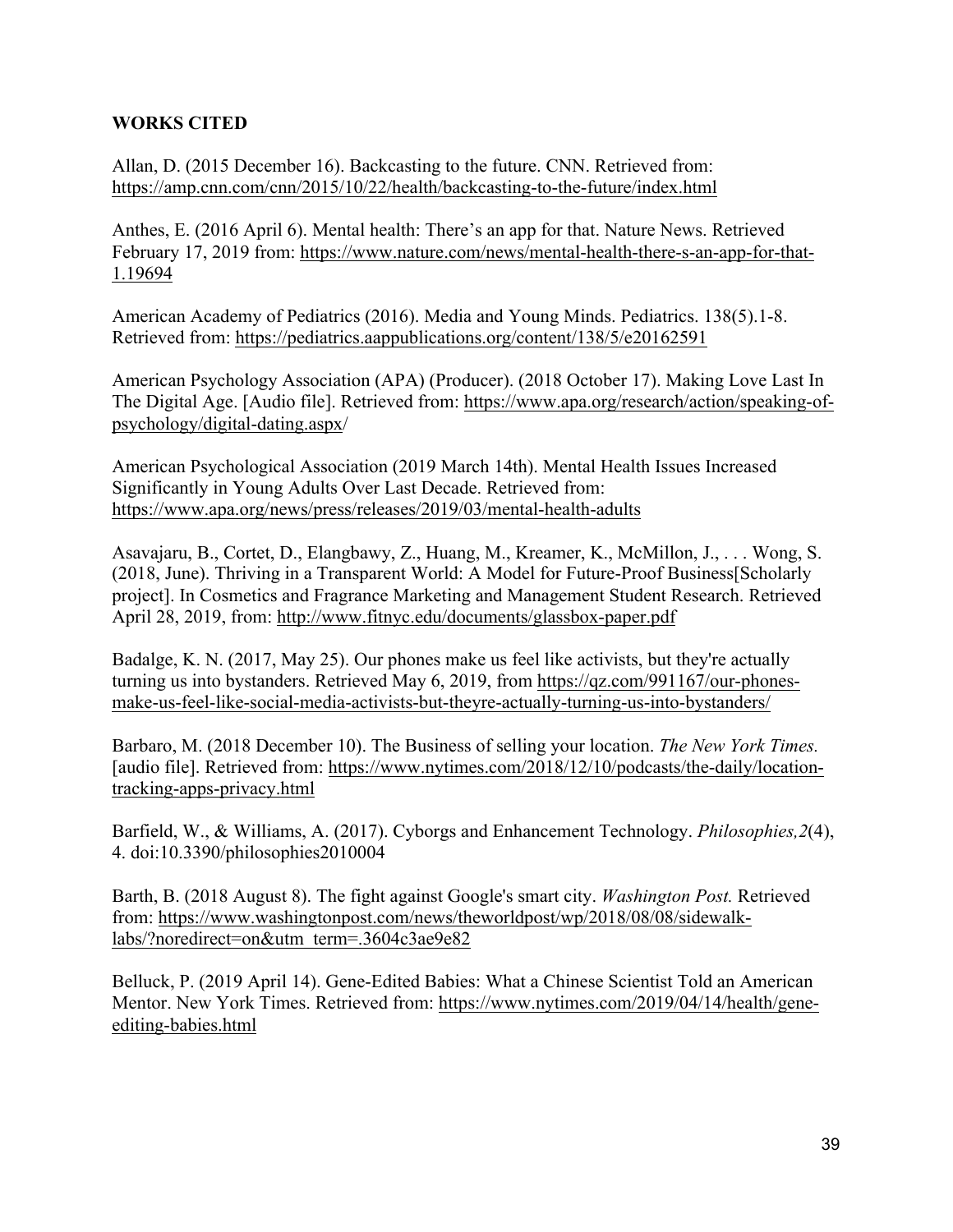Bowles, N. (2018 October 26). The Digital Gap Between Rich and Poor Kids Is Not What We Expected. New York Times. Retrieved April 19, 2019, from: https://www.nytimes.com/2018/10/26/style/digital-divide-screens-schools.html

Brooks, D. (2019). The second mountain: The quest for a moral life[The Aspen Institute]. New York: Random House. Retrieved April 28, 2019, from: https://assets.aspeninstitute.org/content/uploads/2019/02/Weave-Relationalist-Manifesto.pdf?\_ga=2.160686589.1103016852.1556451935-1017665269.1556451935.

Brooks, M. (2018 May 3). Is Generation Z in Trouble? Retrieved October 8, 2018, from: https://www.psychologytoday.com/us/blog/tech-happy-life/201805/is-generation-z-in-trouBle

Cascone, S. (2019 February 6). For a Project Called 'Selfie Harm,' the Photographer Rankin Asked Teens to Photoshop Their Own Portraits. What They Did Was Scary. Retrieved from: https://news.artnet.com/art-world/rankin-selfie-harm-1457959

Chiu, A. (2018 August 6). Patients are desperate to resemble their doctored selfies. Plastic surgeons alarmed by 'Snapchat dysmorphia.' Retrieved from: https://www.washingtonpost.com/news/morning-mix/wp/2018/08/06/patients-are-desperate-toresemble-their-doctored-selfies-plastic-surgeons-alarmed-by-snapchat-dysmorphia

Cole, S. (2018 August 28). This 'Second Life' Avatar Creator is Selling Virtual Stretch Marks, Cellulite, and Boob Veins. Retrieved from: https://motherboard.vice.com/en\_us/article/paw5mk/second-life-avatar-enhancements-cellulitestretch-marks

Cuthbertson, A. (2018, June 19). This Google AI can predict when you'll die. Retrieved from: https://www.independent.co.uk/life-style/gadgets-and-tech/news/google-ai-predict-when-diedeath-date-medical-brain-deepmind-a8405826.html

Dictionary.com. (n.d.). Retrieved from https://www.dictionary.com/

Dormehl, L. (2017 November 25). Digital Trends. Why human-robot relationships are totally a good thing. Retrieved from: https://www.digitaltrends.com/cool-tech/why-human-robotrelationships-are-good-for-us/

Dove (2019). Dove webpage. Retrieved from https://www.dove.com/us/en/home.html

Dzau, V. (2018 December 14). Wake-up call from Hong Kong. Science Magazine. Retrieved from: https://science.sciencemag.org/content/362/6420/1215

Fake, C. (2019, May 1). We can change the DNA of an entire species - in the wild [Audio blog post]. Retrieved May 6, 2019, from https://shouldthisexist.com/gene-drive/

Fake, C. (2019 February 12). Halo: A Headset That Makes You Learn Faster. Should This Exist. [audio file]. Retrieved from: https://shouldthisexist.com/halo/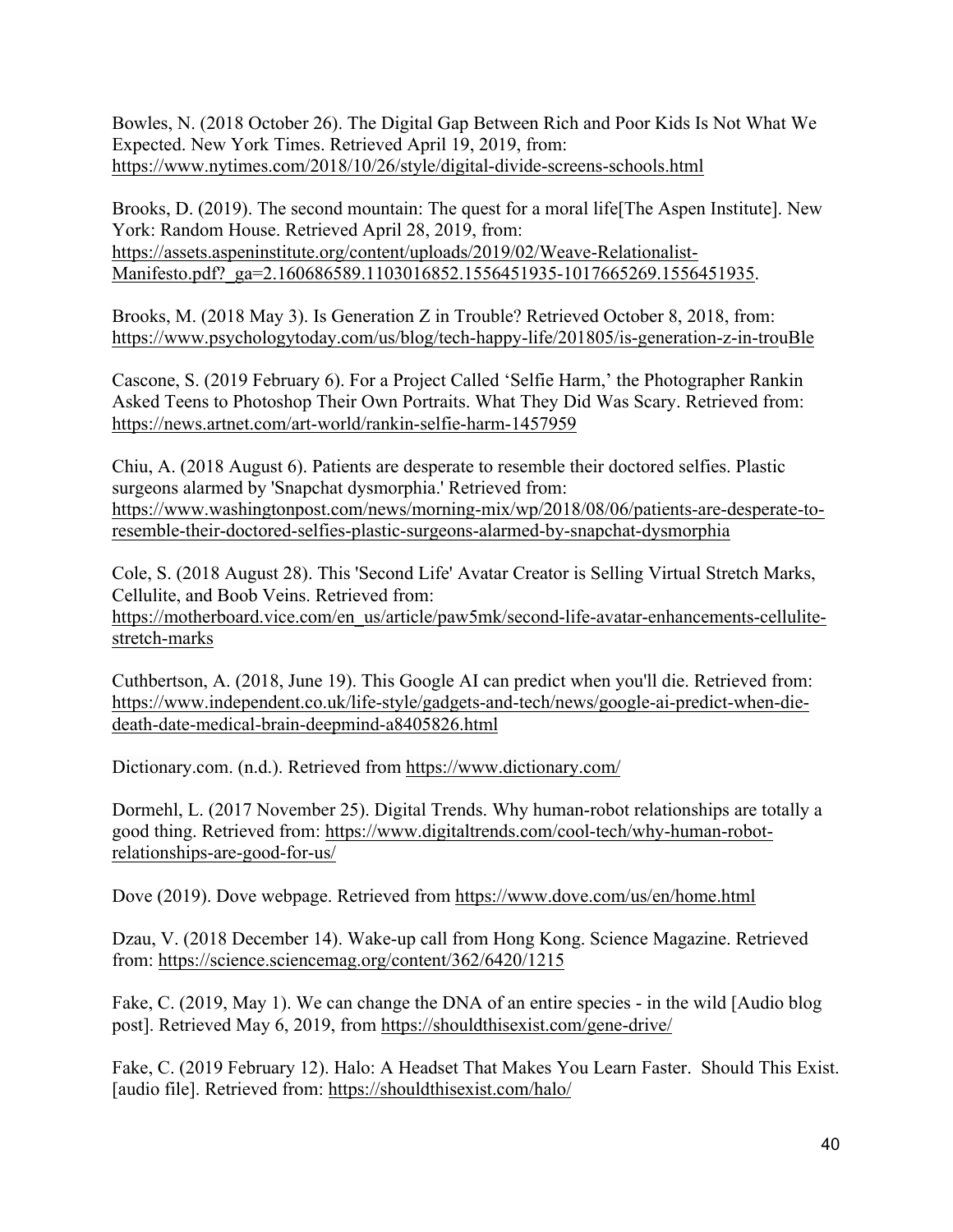Frishberg, H. (2019 February 6). Teens' self-edited photos show unreal beauty standards they face. Retrieved April 19, 2019, from: https://nypost.com/2019/02/06/teens-self-edited-photosshow-unreal-beauty-standards-they-face

Gardner, H., & Davis, K. (2013). *The App Generation: How Today's Youth Navigate Identity, Intimacy, and Imagination in a Digital World*(1st ed.). Yale University Press.

Garg, P. and Glick, S. (2018 October 22). AI's Potential to Diagnose and Treat Mental Illness. Retrieved from: https://hbr.org/2018/10/ais-potential-to-diagnose-and-treat-mental-illness

Geib, C. (2017 August 9). Expert Argues That Gene Editing Will Widen Economic Class Gap. Retrieved from: https://futurism.com/expert-argues-that-gene-editing-will-widen-economicclass-gap

Ghogomu, M. (2014, December 09). National Geographic Predicted What Americans Will Look Like In 2050. Retrieved from: http://thehigherlearning.com/2014/04/13/national-geographicpredicted-what-americans-will-look-like-2050/

Good Therapy. (2016 September 19). 3 Ways Technology Can Negatively Impact Your Relationships.Retrieved from: https://www.goodtherapy.org/blog/3-ways-technology-cannegatively-impact-your-relationships-0919167

Greenfieldboyce, N. (2019 April 17). Scientists Restore Some Function In The Brains of Dead Pigs. NPR. Retrieved from: https://www.npr.org/sections/healthshots/2019/04/17/714289322/scientists-restore-some-function-in-the-brains-of-dead-pigs

Gross, T. (2019 February 12). A Neuroscientist Explores The Biology Of Addiction In 'Never Enough'. NPR Fresh Air. [audio file]. Retrieved from: https://www.nytimes.com/2018/12/10/podcasts/the-daily/location-tracking-apps-privacy.html

Harris, M. (2018). *Kids these days: Human capital and the making of millennials*. New York, NY: Back Bay Books/Little Brown and Company.

Han, Doug Hyun, Nicolas Bolo, Melissa A. Daniels, Lynn Arenella, In Kyoon Lyoo, and Perry F. Renshaw. "Brain Activity and Desire for Internet Video Game Play." Comprehensive Psychiatry 52, no. 1 (2011, January): 88–95. doi:10.1016/j.comppsych.2010.04.004.

Homayoun, A. (2018 December 27). How much screen time? Silicon Valley parents are still trying to figure it out. The Washington Post. Retrieved from: https://www.washingtonpost.com/lifestyle/2018/12/27/how-much-screentime-debate-all-parentsare-just-trying-figure-it-out/

Horowitz- Kraus, T. and Hutton, J. S. (2018), Brain connectivity in children is increased by the time they spend reading books and decreased by the length of exposure to screen- based media. Acta Paediatr, 107: 685-693. doi:10.1111/apa.14176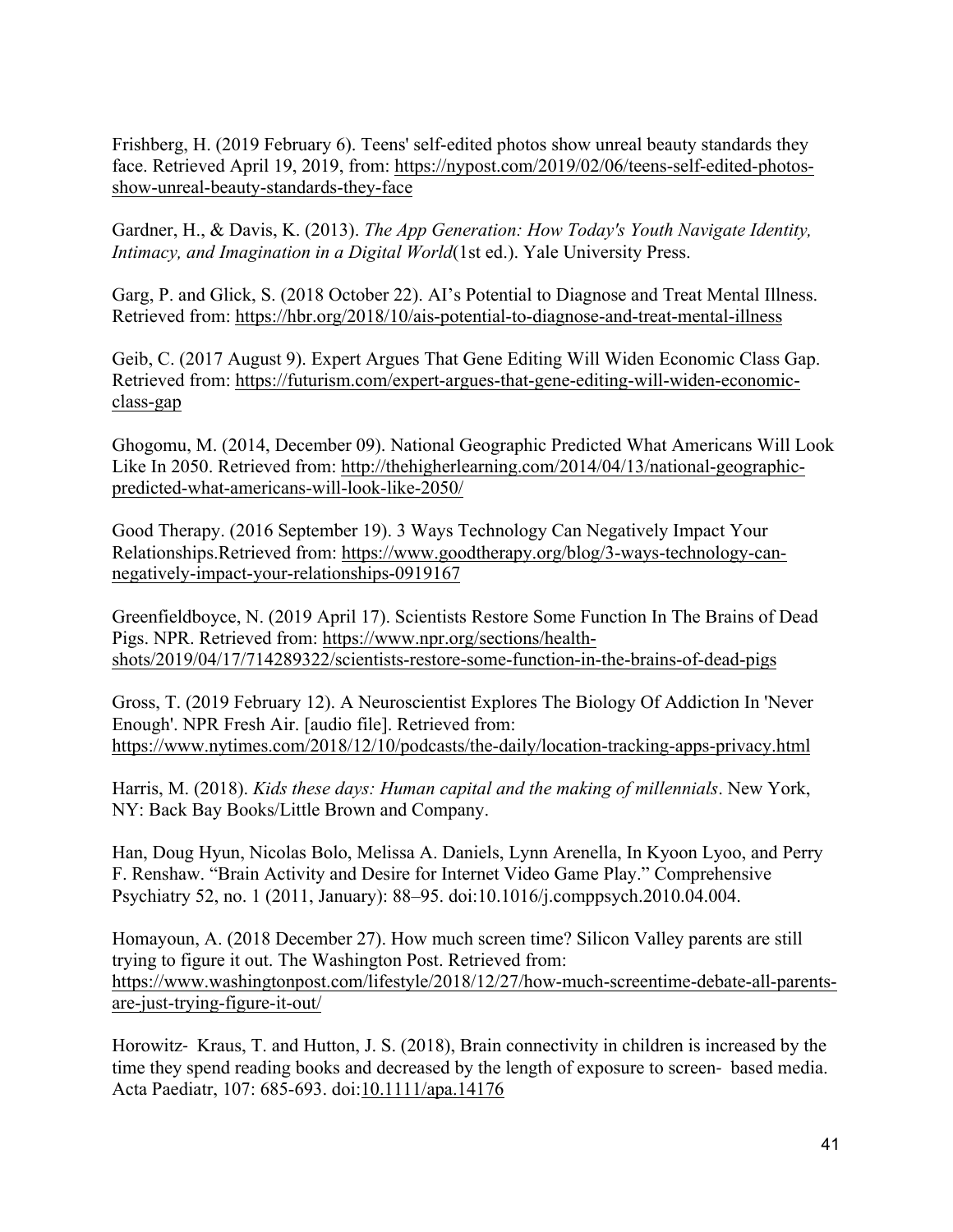IBM Research. AI and Bias. Retrieved from: https://www.research.ibm.com/5-in-5/ai-and-bias/

Illing, S. (2018 February 23). Technology isn't just changing society - it's changing what it means to be human. Vox. Retrieved from: https://www.vox.com/technology/2018/2/23/16992816/facebook-twitter-tech-artificial-

intelligence-crispr

Ingram, M. (2018 October 10). Do journalists pay too much attention to Twitter? Retrieved February 10, 2019 from: https://www.cjr.org/the\_media\_today/journalists-on-twitter-study.php

Insel, T. (2018 October 3). Smartphones Are a Problem: Can They Be a Solution? Retrieved February 10, 2019 from: https://www.apa.org/research/action/speaking-ofpsychology/smartphone-wellbeing

Jabr, F. (2019, January 09). How Beauty Is Making Scientists Rethink Evolution. Retrieved from: https://www.nytimes.com/2019/01/09/magazine/beauty-evolution-animal.html

Ji-young, S. (2018, June 24). Korea No. 1 worldwide in smartphone ownership, internet penetration. Retrieved May 6, 2019, from http://www.koreaherald.com/view.php?ud=20180624000197

Johnson, C. (2014 August 29). Deseret News. Face time vs. screen time: the technological impact on communication. Retrieved from: https://www.deseretnews.com/article/865609628/How-technology-is-changing-the-way-wecommunicate.html

Johnson, E. (2019 April 22). Tech is "flunking" the diversity test, says activist and venture

capitalist Freada Kapor Klein. Retrieved from: https://www.recode.net/podcasts/2019/4/22/18485702/freada-kapor-klein-venture-capitaldiversity-flunking-teddy-schleifer-decode-podcast-interview

Johnson, E. (2019 January 31). BuzzFeed layoffs show that "winter is here for digital news," says former NYT editor Jill Abramson. Retrieved February 11, 2019 from: https://www.recode.net/2019/1/31/18204418/jill-abramson-merchants-truth-book-new-yorktimes-buzzfeed-layoffs-recode-media-peter-kafka-podcast

Johnson, E. (2018 December 3). Why Amazon is a 'bully' and Facebook and Google are 'the enemies of independent thought'. [audio file]. Retrieved from: https://www.recode.net/2018/12/3/18123225/amazon-google-facebook-antitrust-monopolyfranklin-foer-world-without-mind-book-kara-swisher-decode

Karahassan, P. (2016 March 28). Psych Alive. How Technology is Changing Dating. https://www.psychalive.org/how-technology-is-changing-dating/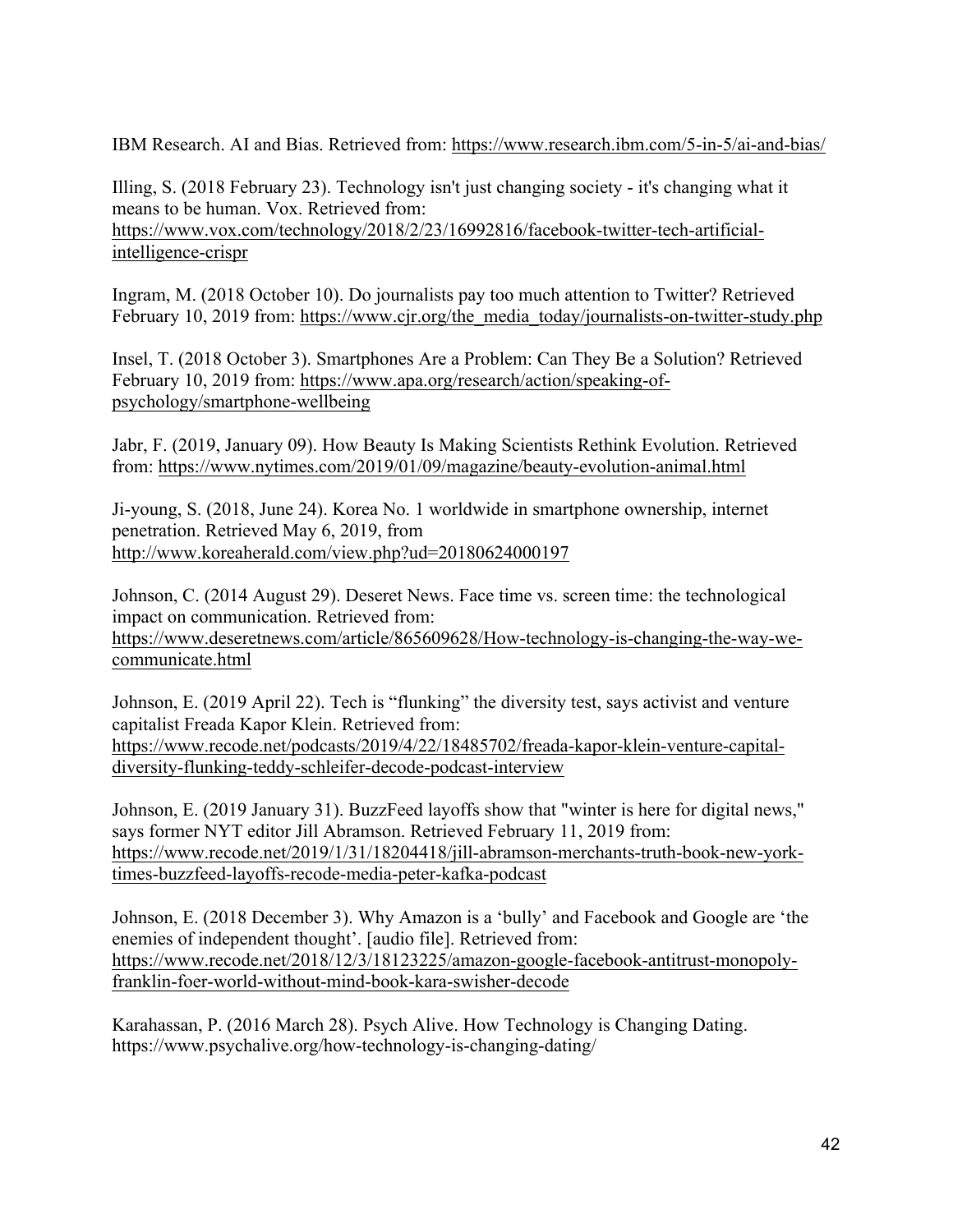Kiger, P. J. (2012, August 13). Futurology: 5 Ways Society Will Be Affected by Cognitive Technology. Retrieved from: https://electronics.howstuffworks.com/future-tech/5-ways-societywill-be-affected-by-cognitive-technology.htm

Kiger, P. J. (2012 August 13). Futurology: 5 Ways Society Will Be Affected by Cognitive Technology. Retrieved from: https://electronics.howstuffworks.com/future-tech/5-ways-societywill-be-affected-by-cognitive-technology.htm

Kilikita, J. (2019, May 3). Gucci Makeup Is Making A Return, Starting With A Lipstick Collection. Refinery29. Retrieved from https://www.refinery29.com/en-gb/gucci-beauty-newlipstick-collection-2019

Ko, S. (2018 July 11). The rise of South Korea's 'loner' culture. Retrieved April 19, 2019, from: https://www.google.com/amp/s/www.cnn.com/style/amp/honjok-south-korea-lonerculture/index.html

Kolata, G. (2018 December 5). Why are Scientists So Upset About the First Crispr Babies? New York Times. Retrieved from: https://www.nytimes.com/2018/12/05/health/crispr-gene-editingembryos.html?module=inline

Kolata, G. (2019 April 17). 'Partly Alive': Scientists Revive Cells in Brains From Dead Pigs. New York Times. Retrieved from: https://www.nytimes.com/2019/04/17/science/brain-deadpigs.html

Lapointe, V. (2017 December 07). Why You Should Do Nothing When Your Child Says, "I'm Bored". Retrieved April 28, 2019, from: https://www.huffpost.com/entry/why-you-should-donothing n 9818144

Larson, J. (2016 May 23). How We Analyzed the COMPAS Recidivism Algorithm. ProPublica. Retrieved from: https://www.propublica.org/article/how-we-analyzed-the-compas-recidivismalgorithm

LaFrance, A. (2017 October 18). Nieman Reports: The Power of Personalization. Retrieved February 15, 2019 from: https://niemanreports.org/articles/the-power-of-personalization/

Levine, D. (2018, March 16). Is Screen Time a Serious Threat to Mental Health? Retrieved May 7, 2019, from https://health.usnews.com/health-care/patient-advice/articles/2018-03-16/isscreen-time-a-serious-threat-to-mental-health

Lewis, N. (2019 April 2019). Want to work for L'Oreal? Get ready to chat with an AI bot. CNN. Retrieved from: https://www.cnn.com/2019/04/29/tech/ai-recruitment-loreal/index.html

Lewis, P. (2017 October 6). 'Our minds can be hijacked': the tech insiders who fear a smartphone dystopia. Retrieved February 12, 2019 from: https://www.theguardian.com/technology/2017/oct/05/smartphone-addiction-silicon-valleydystopia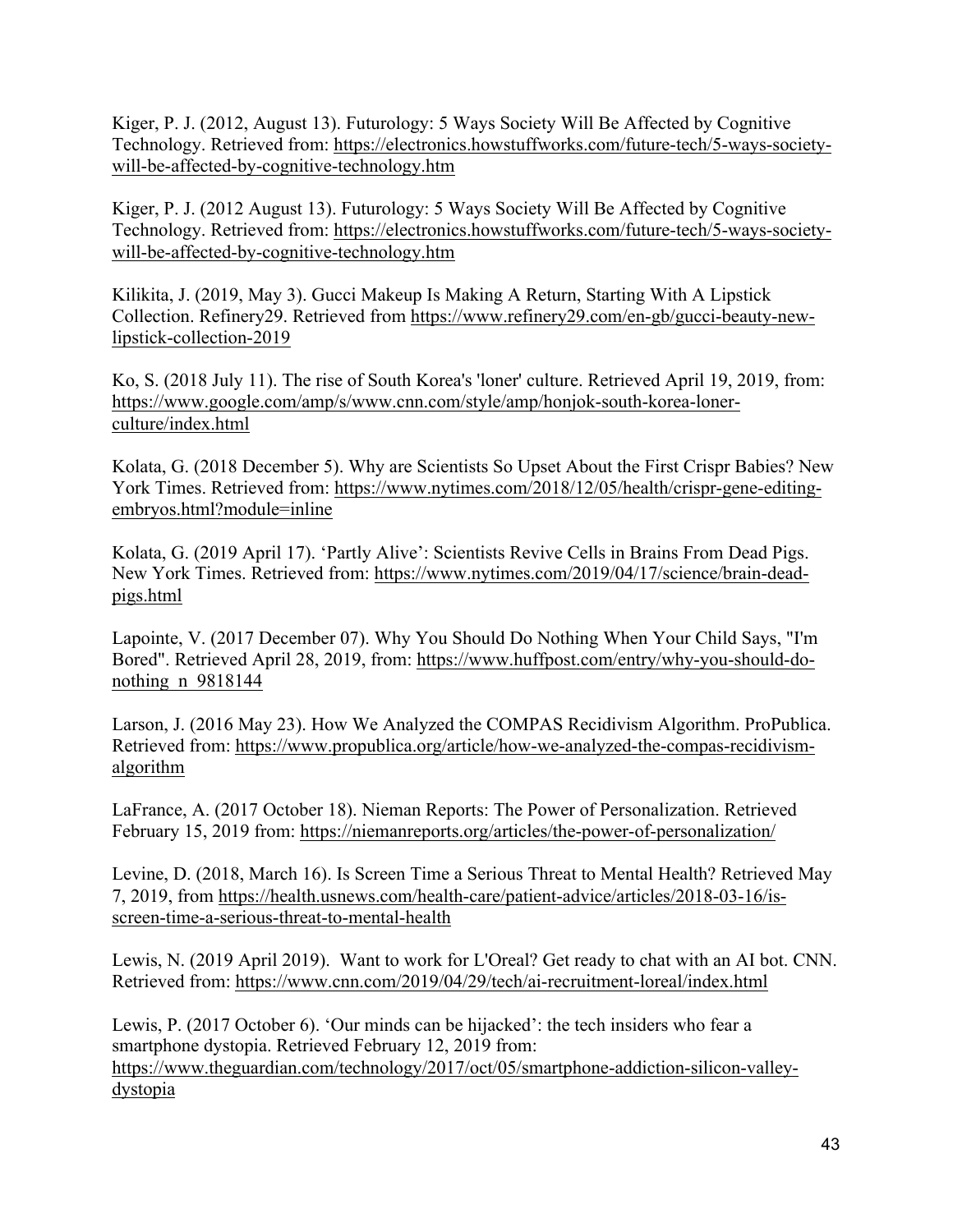Lissak, G. (2018 July). Adverse physiological and psychological effects of screen time on children and adolescents: Literature review and case study. Meuhedet Health Services. Retrieved from: https://www.sciencedirect.com/science/article/pii/S001393511830015X

Marr, B. (2019 January 29). Artificial Intelligence Has A Problem with Bias, Here's How to Tackle It. Forbes. Retrieved from: https://www.forbes.com/sites/bernardmarr/2019/01/29/3 steps-to-tackle-the-problem-of-bias-in-artificial-intelligence/#19042a077a12

Matera v. Google LLC (District Court, N.D. California February 9, 2018).

McKinsey & Co (2017). There's No Place Like [A Connected} Home. Retrieved from https://www.mckinsey.com/spcontent/connected\_homes/index.html

Meyers, R. (2018 March 12). The Grim Conclusions of the Largest-Ever Study of Fake News. Retrieved February 10, 2019, from: https://www.theatlantic.com/technology/archive/2018/03/largest-study-ever-fake-news-mittwitter/555104/

MIT Technology Review. (2019). Getting Smart about the Future of AI. Retrieved from: https://s3-ap-southeast-1.amazonaws.com/mittr-intl/Gettingsmart.pdf

Mosseri, A. (2019, February 07). Changes We're Making to Do More to Support and Protect the Most Vulnerable People who Use Instagram. Retrieved May 6, 2019, from https://instagrampress.com/blog/2019/02/07/changes-were-making-to-do-more-to-support-and-protect-the-mostvulnerable-people-who-use-instagram/

Nathanson, L., Rivers, S. E., Flynn, L. M., & Brackett, M. A. (2016). Creating Emotionally Intelligent Schools With RULER. *Emotion Review,8*(4), 305-310. doi:10.1177/1754073916650495

Nosta, John (2018 April 5). Commentary: Can Technology Make Us Even More Human? Retrieved from: http://fortune.com/2018/04/05/technology-humans-augmented-reality-senses/

Perel, E (2018). How to Deal with Online Dating Fatigue. [Blog post]. Retrieved from: https://estherperel.com/blog/how-to-deal-with-online-dating-fatigue

Powers, E. (2017). My News Feed is Filtered? Digital Journalism,5(10), 1315-1335. doi:10.1080/21670811.2017.1286943

Powers, E. (2017 March 07). New Research Shows Students Are Largely Unaware of News Personalization. Retrieved February 16, 2019 from: http://mediashift.org/2017/03/new-researchshows-students-largely-unaware-news-personalization/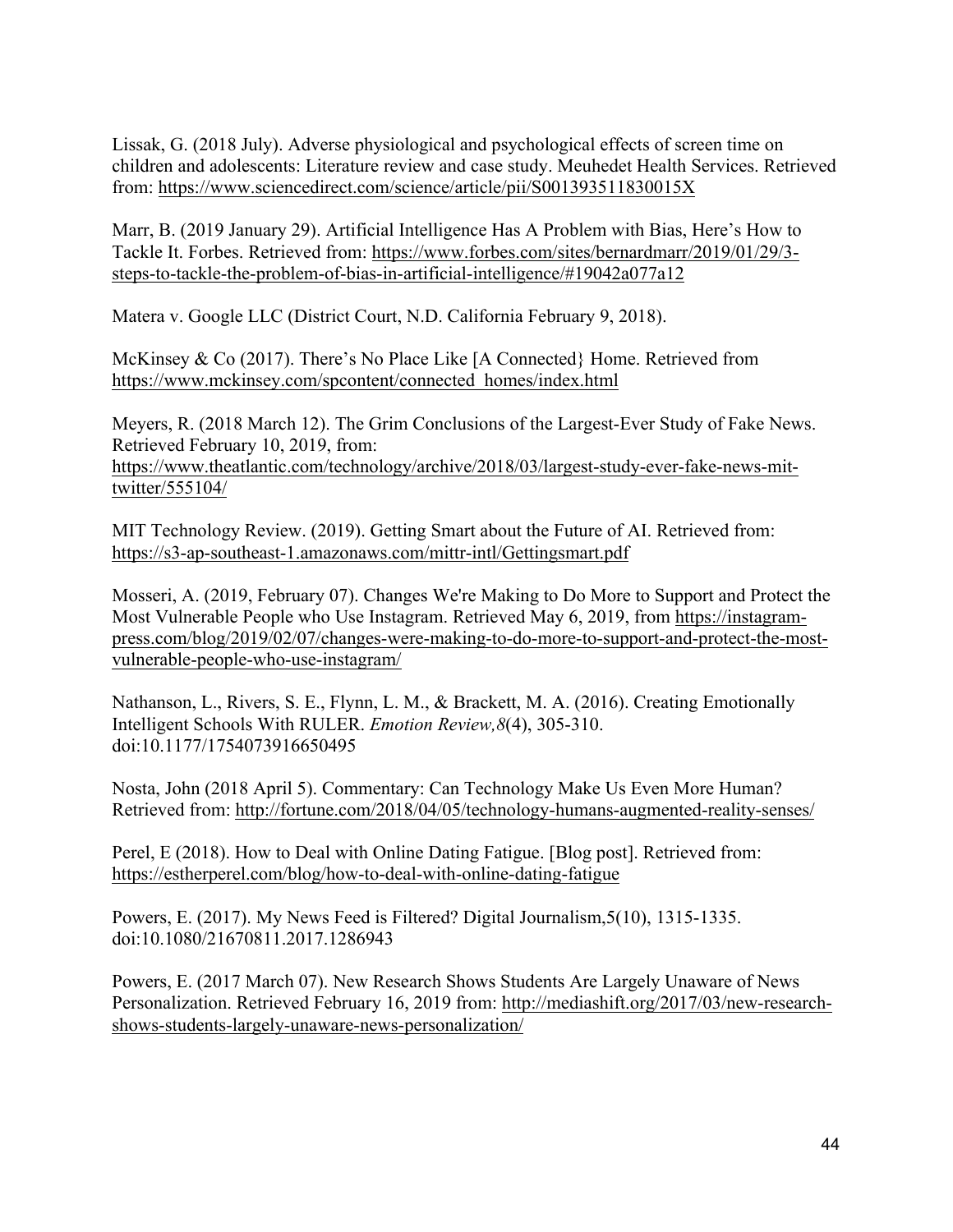Plummer, M., Knight, R., Friedman, R., & Webb, C. (2019 March 21). How to Spend Way Less Time on Email Every Day. Retrieved April 28, 2019 from: https://hbr.org/2019/01/how-tospend-way-less-time-on-email-every-day

Pollack, J (2019 January 9th). 10 influencers under 10. Ad Age. Retrieved from: https://adage.com/article/cmo-strategy/10-influencers-10/316319

Psychology Today. Bystander Effect. Retrieved from: https://www.psychologytoday.com/us/basics/bystander-effect

Rothman, L. (2015, April 02). The Computer in Society: Sorry, This 50-Year-Old Prediction Is Wrong. Retrieved from: http://time.com/3754781/1965-predictions-computers/

Sensory Processing FAQ. Retrieved May 7, 2019, from https://childmind.org/article/sensoryprocessing-faq/

Shannon, B. (2019 April 4). Parent like a Tech Exec. Wait until 8th. Retrieved from: https://www.waituntil8th.org/blog/2019/4/3/parent-like-a-tech-exec

Skipper, C. (2019 January 23). Cal Newport on Why We'll Look Back at Our Smartphones Like Cigarettes. GQ Magazine. Retrieved from: https://www.gq.com/story/cal-newport-digitalminimalism

Smartphone addiction creates imbalance in brain. (2017, November 30). Retrieved May 7, 2019, from https://www.eurekalert.org/pub\_releases/2017-11/rson-sac111717.php Radiological Society of North America

Smith, N. (2018 January 25). Gene Editing Needs to Be Available to Everyone. Retrieved from: https://www.bloomberg.com/opinion/articles/2018-01-25/gene-editing-needs-to-be-available-toeveryone

Smith, F. (2018 December 13). How personalized medicine is transforming your health care. Retrieved January 17, 2019 from:

https://www.nationalgeographic.com/magazine/2019/01/personalized-medicine-transformingyour-health-care/

Solon, O. (2018 March 9). FaceTune is conquering Instagram - but does it take airbrushing too far? Retrieved January 20, 2019 from:

https://www.theguardian.com/media/2018/mar/09/facetune-photoshopping-app-instagram-bodyimage-debate

Statista. (n.d). U.S. data breaches and exposed records Retrieved from: https://www.statista.com/statistics/273550/data-breaches-recorded-in-the-united-states-bynumber-of-breaches-and-records-exposed/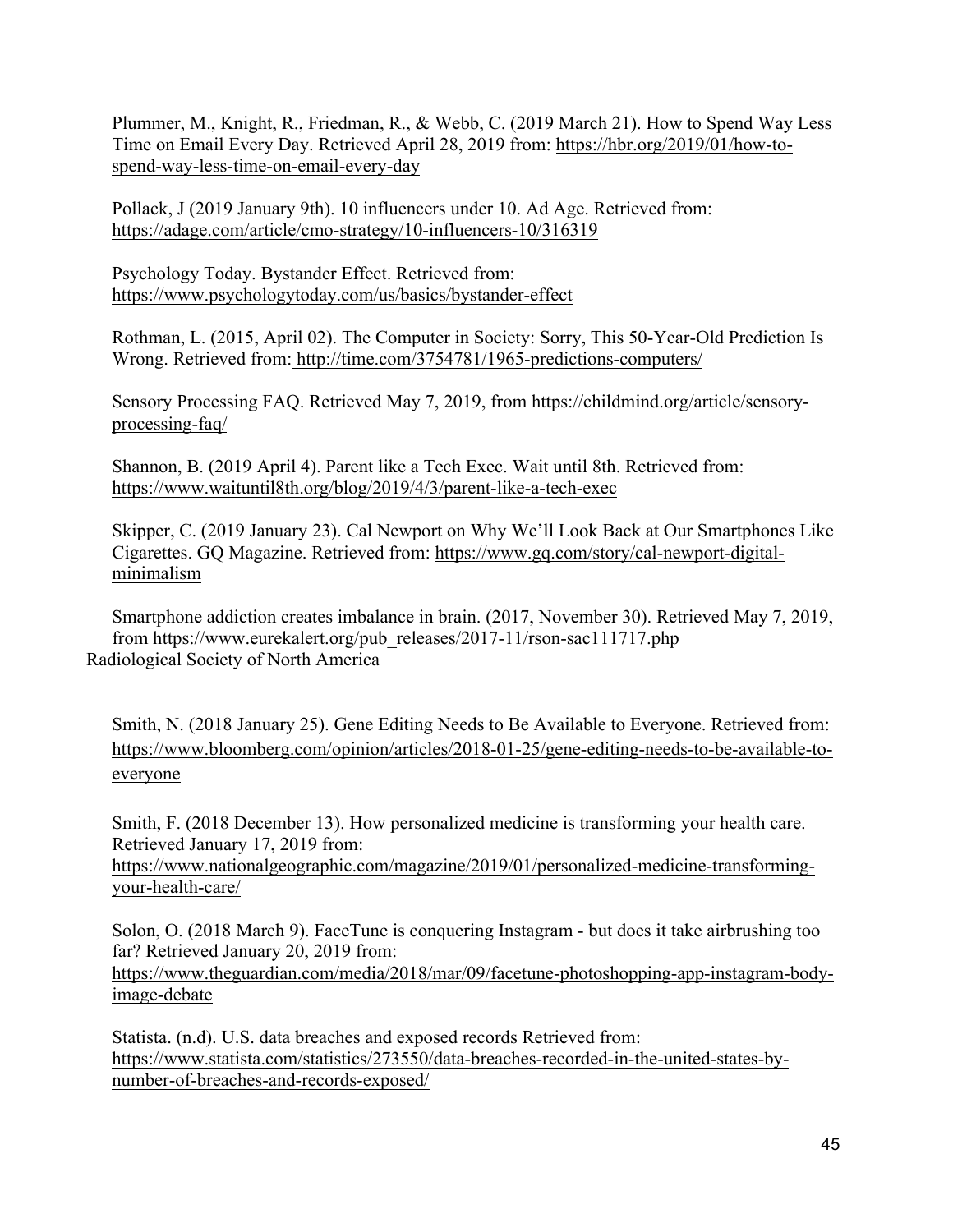Strehle, S. (2019 February 14). Hillsdale Collegian. Artificial Intelligence threatens human relationships. Retrieved from: http://hillsdalecollegian.com/2019/02/artificial-intelligencethreatens-human-relationships/

Swanson, B. (2018 September 27). The best solution to digital privacy challenges? More technology, not European-style regulation. Retrieved from: http://www.aei.org/publication/thebest-solution-to-digital-privacy-challenges-more-technology-not-european-style-regulation/

Swisher, Kara. (2018 December 3). Why Amazon is a 'bully' and Facebook and Google are 'the enemies of independent thought. [Audio file]. Retrieved from: https://www.recode.net/2018/12/3/18123225/amazon-google-facebook-antitrust-monopolyfranklin-foer-world-without-mind-book-kara-swisher-decode

Technology's Effect on Our Health: The Good, the Bad, and the Ugly. (n.d.). Retrieved from: https://health.usf.edu/is/blog/2018/06/26/technologys-effect-on-our-health-the-good-the-badand-the-ugly

TED2018 (Producer). (2018, April). How AI Can Save Our Humanity. [video file]. Retrieved from https://www.ted.com/talks/kai fu lee how ai can save our humanity?language=en

The Impact of Technology on The Human Body - Ape Investigates. (2018 August 29). Retrieved from: https://www.apetogentleman.com/technology-human-body/

Tietjen, A. (2018 June 13). Shudu: Fashion's First Avatar Supermodel? Retrieved January 20, 2019 from: https://wwd.com/eye/people/shudu-digital-fashion-model-avatar-1202683320/#utm\_medium=social&utm\_source=twitter&utm\_campaign=social\_bar&utm\_term =wwd.1548090557946.42ec1bec-244c-44e9-9a4d-2be6ea5187bb&utm\_content=top&utm\_id=1202683320

Tinder's Impact on Dating | All Of It. (n.d.). Retrieved from: https://www.wnyc.org/story/tindersimpact-dating/

Tong, (2016 August 19). Social Media Lab, Stanford University. The Influence of Technology on Romantic Relationships: Understanding Online Dating. Retrieved from: https://sml.stanford.edu/ml/2017/03/tong-scsm-the-influence-of-technology.pdf

Treviño, J. (2018 October 12). Glowing skin might start in your genes. Retrieved from: https://www.popsci.com/genetics-skin-health#page-2

Turkle, S. (2012). Connected, but Alone? [Video file]. Retrieved from: www.ted.com/talks/sherry\_turkle\_alone\_together?language=en.

Twenge, J. (2018). *IGen: Why today's super-connected kids are growing up less rebellious, more tolerant, less happy--and completely unprepared for adulthood: And what that means for the rest of us*. New York: Atria Paperback.